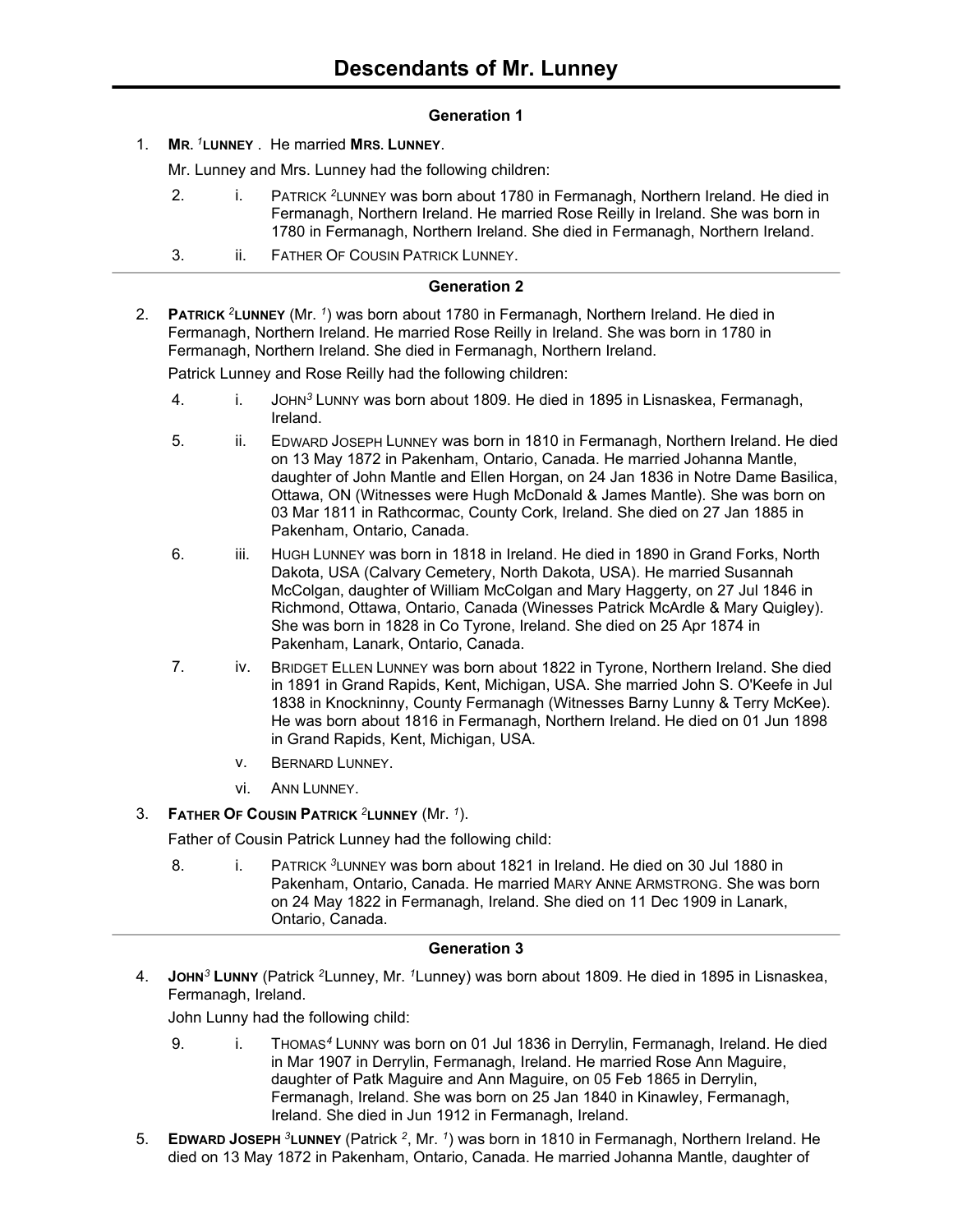John Mantle and Ellen Horgan, on 24 Jan 1836 in Notre Dame Basilica, Ottawa, ON (Witnesses were Hugh McDonald & James Mantle). She was born on 03 Mar 1811 in Rathcormac, County Cork, Ireland. She died on 27 Jan 1885 in Pakenham, Ontario, Canada.

Edward Joseph Lunney and Johanna Mantle had the following children:

- 10. i. PATRICK *<sup>4</sup>*LUNNEY was born on 18 Nov 1836 in Fitzroy Township, Carleton County, Ontario, Canada. He died on 12 Feb 1917 in Chippewa Falls, Wisconsin, USA. He married Ellen Devine, daughter of Michael Devine and Bridget Farrell, on 12 Feb 1866 in Pakenham, Ontario, Canada. She was born on 23 Mar 1841 in County Longford, Ireland. She died on 27 Oct 1909 in Chippewa Falls, Wisconsin, USA.
	- ii. JOHN LUNNEY was born on 28 Jun 1838 in Fitzroy Township, Carleton County, Ontario, Canada. He died in Kansas, USA.
- 11. iii. PETER LUNNEY was born on 28 Jun 1838 in Fitzroy Township, Carleton County, Ontario, Canada. He died on 17 Sep 1892 in Los Angeles, California, USA. He married Bridget Delia Mulcahey, daughter of Thomas. Mulcahey and Mary Hurley, on 10 Aug 1869 in Sonoma, California, USA. She was born in 1842 in Limerick, Ireland. She died on 22 Sep 1873 in Los Angeles, California, USA.
- 12. iv. EDWARD J. LUNNEY was born on 17 Mar 1840 in Fitzroy Township, Carleton, Ontario, Canada. He died on 29 Apr 1908 in Chippewa Falls, Wisconsin, USA. He married Margaret McHugh, daughter of James McHugh and Mary McGraw, on 06 Aug 1867 in Chippewa Falls, Wisconsin, USA. She was born on 14 Feb 1840 in Tyrone, Northern Ireland. She died on 12 Feb 1902 in Chippewa Falls, Wisconsin, USA.
- 13. v. MARY ANNE LUNNEY was born on 18 Apr 1841 in Fitzroy Township, Carleton County, Ontario, Canada. She died on 29 Jul 1923 in Ramsay Township, Lanark County, Ontario, Canada. She married Andrew Devine, son of James Landon Devine and Mary Mulligan, on 13 Jun 1859 in Fitzroy Harbour, Carleton County, Ontario, Canada. He was born on 13 Jan 1831 in Fitzroy Township, Carleton County, Ontario, Canada. He died on 15 Jun 1911 in Ramsay Township, Lanark County, Ontario, Canada.
- 14. vi. ELLEN ELENOR LUNNEY was born on 24 Sep 1842 in Fitzroy Township, Carleton County, Ontario, Canada. She died on 22 Jun 1908 in North Bay, Ontario, Canada. She married Michael Meehan, son of Michael Meehan and Esther Catherine Manion, on 18 Jul 1864 in Fitzroy Harbour, Carleton County, Ontario, Canada (Witnesses were Andrew Devine and). He was born on 16 Sep 1836 in Huntley Township, Carleton County, Ontario, Canada. He died on 27 May 1877 in Brudenell, Renfrew County, Ontario, Canada.
- 15. vii. JAMES JOSEPH LUNNEY was born on 09 May 1844 in Fitzroy Township, Carleton County, Ontario, Canada. He died on 08 Feb 1890 in Smiths Falls, Ontario, Canada. He married Rose Ann Healy, daughter of Peter Healy and Mary Cullen, on 17 Jan 1881 in Smiths Falls, Ontario, Canada. She was born on 07 Sep 1860 in Smiths Falls, Ontario, Canada. She died on 02 Jul 1938 in Smiths Falls, Ontario, Canada.
- 16. viii. HUGH ANDREW LUNNEY was born on 21 Oct 1845 in Fitzroy Township, Carleton County, Ontario, Canada. He died on 02 Oct 1926 in Fitzroy Township, Carleton, Ontario, Canada. He married Margaret Amelia Hourigan, daughter of Thomas Hourigan and Julia Moran, on 26 Nov 1881 in South March, Ontario, Canada (Witnesses John Curry & Lilae Moran). She was born on 10 Nov 1854 in March Township, Ontario, Canada. She died on 07 May 1941 in Ontario, Canada.
	- ix. BERNARD LUNNEY was born on 29 Nov 1848 in Fitzroy Township, Carleton, Ontario, Canada. He died in Oklahoma, USA.
	- x. JOSEPH LUNNEY was born about 1850 in Fitzroy Township, Carleton, Ontario, Canada. He died before 1861.
- 6. **HUGH** *<sup>3</sup>***LUNNEY** (Patrick *<sup>2</sup>* , Mr. *<sup>1</sup>* ) was born in 1818 in Ireland. He died in 1890 in Grand Forks, North Dakota, USA (Calvary Cemetery, North Dakota, USA). He married Susannah McColgan, daughter of William McColgan and Mary Haggerty, on 27 Jul 1846 in Richmond, Ottawa, Ontario, Canada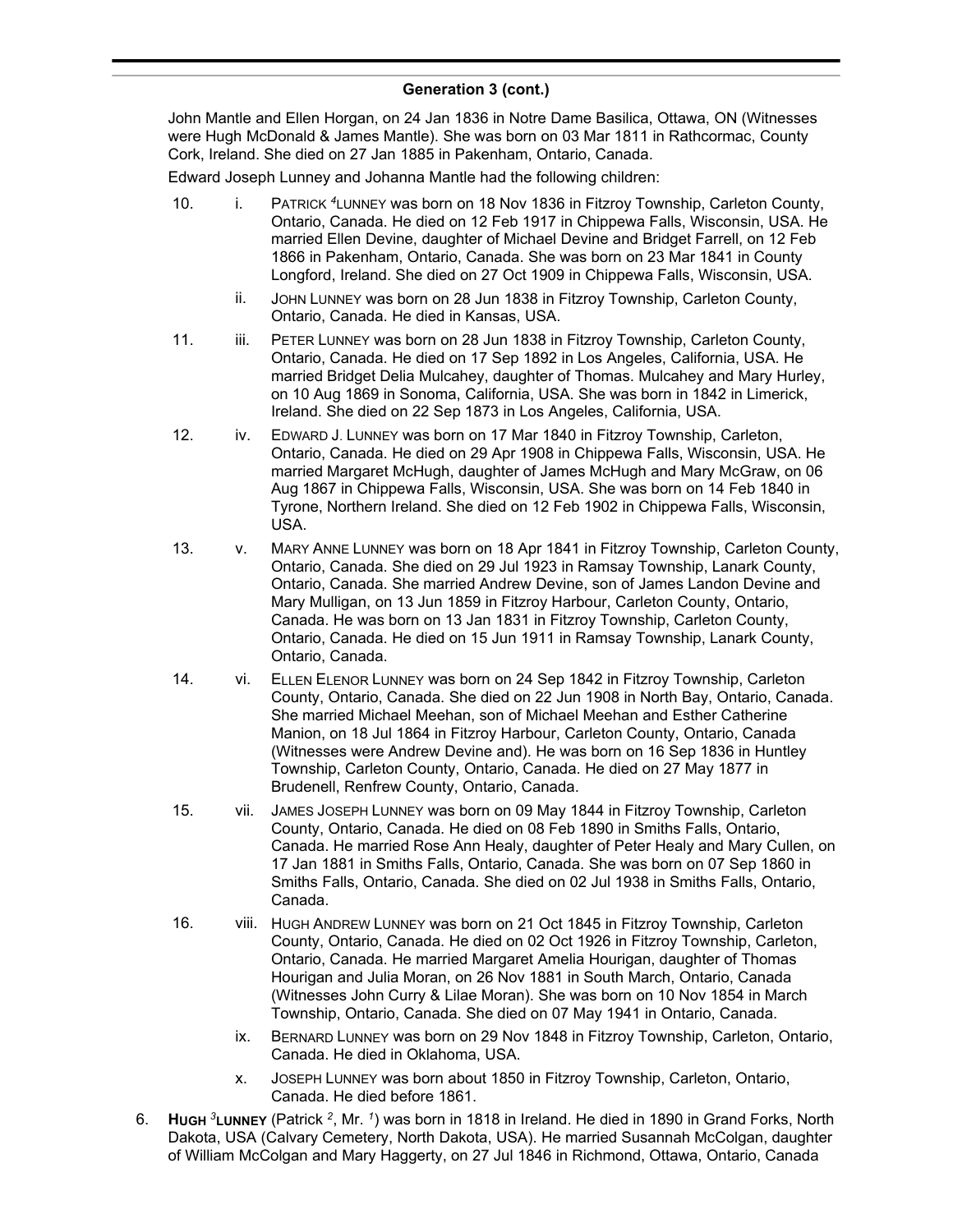(Winesses Patrick McArdle & Mary Quigley). She was born in 1828 in Co Tyrone, Ireland. She died on 25 Apr 1874 in Pakenham, Lanark, Ontario, Canada.

Hugh Lunney and Susannah McColgan had the following children:

- i. PATRICK *<sup>4</sup>*LUNNEY was born in Jul 1847 in Fitzroy Township, Carleton, Ontario, Canada. He died in 1930 in North Dakota, USA.
- 17. ii. MARY ANN LUNNEY was born in 1849 in Fitzroy Township, Carleton County, Ontario, Canada. She died on 10 Mar 1913 in York, Ontario, Canada. She married Gabriel Charles Reed Vinette, son of Gabriel Vinette and Mary Ann Reed, on 15 Nov 1874 in Ontario, Canada. He was born in 1837 in Cobourg, Ontario, Canada. He died on 07 Dec 1904 in Peterborough, Peterborough, Ontario, Canada.
- 18. iii. WILLIAM JOSEPH LUNNEY was born on 12 Aug 1851 in Fitzroy Township, Carleton, Ontario, Canada. He died on 30 Mar 1909 in Pakenham, Ontario, Canada. He married Margaret Helena Foran, daughter of Michael Foran and Margaret Ryan, on 03 Feb 1879 in Aylmer, Quebec, Canada. She was born on 12 Jul 1852 in Aylmer, Quebec, Canada. She died on 28 Feb 1936 in Pakenham, Ontario, Canada.
- 19. iv. CATHERINE LUNNEY was born on 17 Dec 1853 in Fitzroy Township, Carleton, Ontario, Canada. She died on 22 Sep 1929 in Minnesota, USA. She married IRA AL RAYMOND. He was born in New York, USA.
- 20. v. ELLEN LUNNEY was born in Feb 1854 in Fitzroy Township, Carleton, Ontario, Canada. She died on 14 Feb 1940 in Grand Forks, North Dakota, USA. She married Patrick James Hughes, son of James Hughes and Bridget Heffernan, in 1882. He was born on 02 May 1853 in Smiths Falls, Ontario, Canada. He died on 14 Apr 1927 in Grand Forks, Grand Forks, North Dakota, USA.
- 21. vi. JOHN LUNNEY was born about 1855 in Fitzroy Township, Carleton, Ontario, Canada. He died on 22 Jan 1943 in St Paul, Dakota, Minnesota, United States. He married Mary McClennan, daughter of Alex McClennan and Margaret McIntyre, about 1882. She was born in Feb 1865 in Canada. She died on 27 Jun 1916 in Cass Lake, Cass, Minnesota, USA.
	- vii. EDWARD LUNNEY was born about 1858 in Fitzroy Township, Carleton, Ontario, Canada. He died on 09 Jul 1876 in Carp, Ontario, Canada (Drowned in Carp River at age 18.).
- 22. viii. HUGH CHARLES LUNNEY was born on 15 Aug 1859 in Fitzroy Township, Carleton, Ontario, Canada. He died on 22 Jan 1943 in Ramsey, Minnesota, USA. He married Eva Jane Peters, daughter of Harris Peters and Martha Lydia Irwin, on 15 Aug 1885 in Rice County, Minnesota, USA (MF-350-B). She was born on 01 Oct 1864 in Canton, Ohio, USA. She died on 17 Mar 1949 in St Paul, Ramsey, Minnesota, USA.
- 23. ix. AGNES C. LUNNEY was born in Jun 1861 in Fitzroy Township, Carleton, Ontario, Canada. She died on 20 Jun 1938 in Syracuse, New York, USA. She married EDMUND LESLIE FOY. He was born in Sep 1857 in Canada. He died in 1932.
	- x. BERNARD ANGUS LUNNEY was born on 02 Aug 1863 in Fitzroy Harbour, Carleton County, Ontario, Canada. He died on 31 Mar 1865 in Pakenham, Ontario, Canada.
	- xi. THOMAS JAMES LUNNEY was born on 05 Feb 1867 in Fitzroy Township, Carleton, Ontario, Canada. He died (On a mining expedition).
- 7. **BRIDGET ELLEN** *<sup>3</sup>***LUNNEY** (Patrick *<sup>2</sup>* , Mr. *<sup>1</sup>* ) was born about 1822 in Tyrone, Northern Ireland. She died in 1891 in Grand Rapids, Kent, Michigan, USA. She married John S. O'Keefe in Jul 1838 in Knockninny, County Fermanagh (Witnesses Barny Lunny & Terry McKee). He was born about 1816 in Fermanagh, Northern Ireland. He died on 01 Jun 1898 in Grand Rapids, Kent, Michigan, USA.

John S. O'Keefe and Bridget Ellen Lunney had the following children:

24. i. ROSE ANNE *<sup>4</sup>*O'KEEFE was born in Nov 1839 in Fermanagh, Northern Ireland. She died on 17 Apr 1864 in Mitchell, Ontario, Canada, (A daughter Mary Ann McGuire was born March 27, 1864. Rose Anne O'Kiefe died from complications of childbirth 21 days later. She was buried at Saint Vincent DePaul Roman Catholic Cemetary, Mitchell, Ontario, Canada Row #15 Grave #18.). She married John Martin McGuire,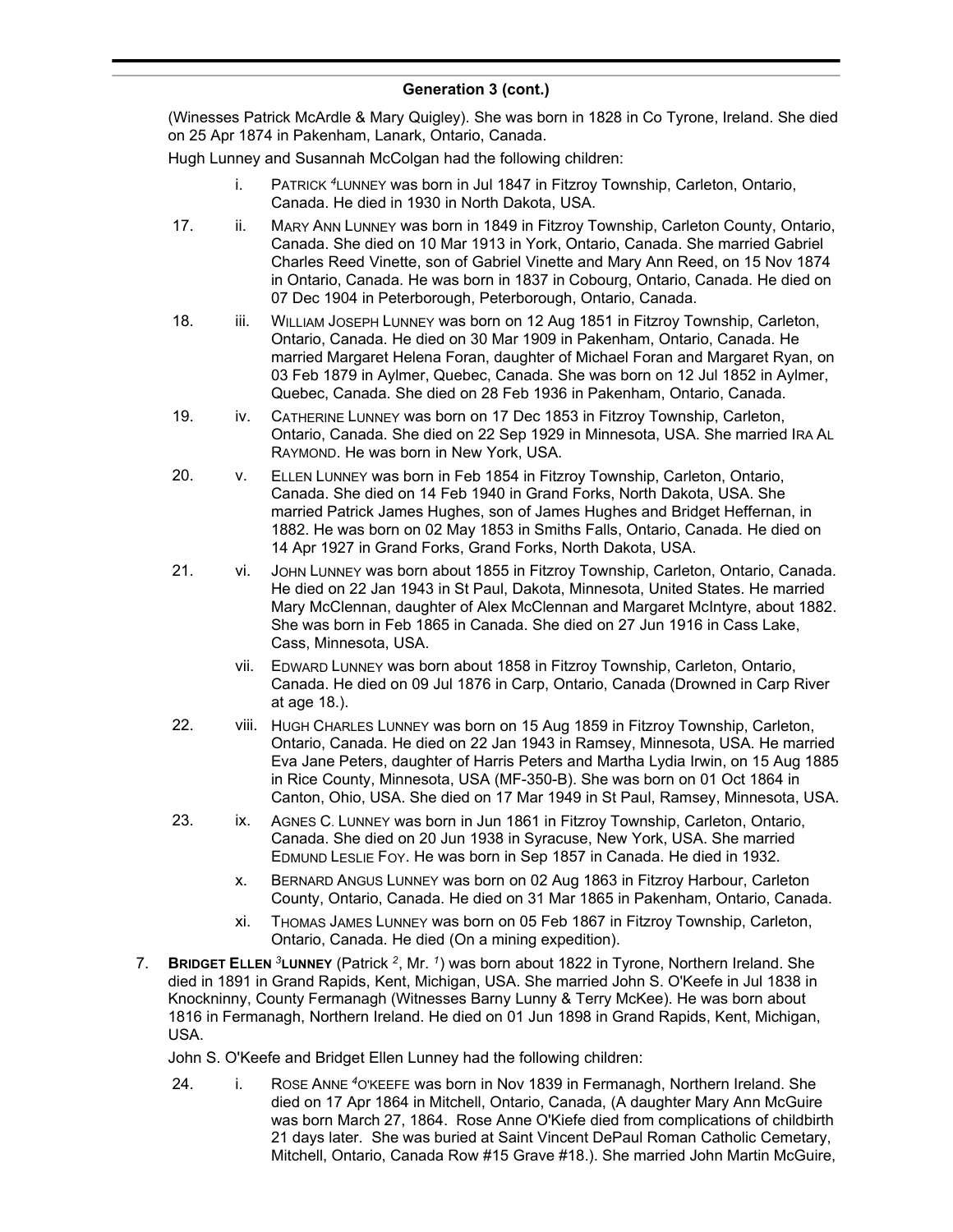son of Michael McGuire, on 24 May 1857 in Stratford, Ontario, Canada. He was born in Jun 1831 in Fermanagh, Northern Ireland (5 oct 1908). He died on 07 Oct 1911 in Paynton, Saskatchewan, Canada.

- ii. CHARLES O'KEEFE was born about 1841 in Fermanagh, Northern Ireland. He died on 25 Sep 1864 in Andersonville, Georgia (Died in the famous Andersonville Prison after being taken prisoner by the Confederacy).
- iii. ROSE KEEF was born about 1841.
- iv. MARY ANNE O'KEEFE was born on 04 Apr 1844 in Fitzroy Township, Carleton County, Ontario, Canada. She died on 04 May 1922 in Grand Rapids, Kent, Michigan, USA (Burial at St. Andrews. found at MiGenWeb. O Burials at St. Andrews. on same lot with John s, Bridget, John Jr, and Mamie).
- 25. v. BRIDGET ADELIA O'KEEFE was born about 1846 in Fitzroy Township, Carleton, Ontario, Canada. She died on 20 Mar 1936. She married James Francis Lindsay, son of Patrick Lindsay and Catherine Quinn, on 03 May 1872 in Pakenham, Ontario, Canada. He was born about 1848 in Fitzroy Township, Carleton, Ontario, Canada. He died on 25 May 1911.
	- vi. BRIDGET KEEF was born about 1847.
- 26. vii. JULIA ALICE O'KEEFE was born about 1849 in Fitzroy Township, Carleton County, Ontario, Canada. She died on 11 Jan 1931 in Luce, Michigan. She married JOSEPH HENRY KRAMER. He was born on 04 Oct 1859 in Kewanee, Wisconsin, USA. He died on 08 Aug 1946 in Sault Ste Marie, Michigan, USA.
	- viii. CATHERINE O'KEEFE was born about 1850 in Fitzroy Township, Carleton, Ontario, Canada. She married CAVARRAUGH.
- 27. ix. THOMAS FRANCIS O'KEEFE was born in Dec 1853 in Fitzroy Township, Carleton, Ontario, Canada. He died in May 1937 in Grand Rapids, Kent, Michigan, USA. He married Elizabeth Quinn, daughter of Michael Quinn and Bridget Mulherin, on 18 Aug 1894 in Grand Rapids, Kent, Michigan, USA. She was born in Nov 1861 in Michigan, USA. She died in Grand Rapids, Kent, Michigan, USA.
	- x. JOHN O'KEEFE was born on 06 Dec 1859 in Mitchell, Perth County, Ontario, Canada. He died on 23 Feb 1899 in Grand Rapids, Kent, Michigan, USA.
- 28. xi. SUSAN O'KEEFE was born on 01 Feb 1864 in Mitchell, Perth County, Ontario, Canada. She died on 27 Oct 1939 in Grand Rapids, Kent, Michigan, USA. She married (1) THOMAS A KELLY on 08 Jan 1891 (Per Joseph F. O'Keefe website http://users/usinternet.com/jokeefe/html/fam00265.htm/St. James Catholic Grand Rapids, MI). He was born in Sep 1861 in Michigan, USA. She married (2) THOMAS KELLY on 08 Jan 1891 in Grand Rapids, Kent, Michigan, USA. He was born about 1864 in Grand Rapids, Michigan, USA.
	- xii. ANNA O'KEEFE was born in 1865.
- 8. **PATRICK** *<sup>3</sup>***LUNNEY** (Father of Cousin Patrick *<sup>2</sup>* , Mr. *<sup>1</sup>* ) was born about 1821 in Ireland. He died on 30 Jul 1880 in Pakenham, Ontario, Canada. He married **MARY ANNE ARMSTRONG**. She was born on 24 May 1822 in Fermanagh, Ireland. She died on 11 Dec 1909 in Lanark, Ontario, Canada.

Patrick Lunney and Mary Anne Armstrong had the following children:

- 29. i. ANGELINA *<sup>4</sup>*LUNNEY was born in May 1842 in Fitzroy Township, Carleton, Ontario, Canada. She died on 16 Sep 1924 in Pembroke, Ontario, Canada. She married Michael Gorman, son of John Foley O'Gorman and Johanna Keaton, on 01 Oct 1864 in Ottawa, Ontario, Canada. He was born in May 1836 in Ireland. He died on 28 Mar 1928 in Renfrew, Ontario, Canada.
	- ii. CATHARINE LUNNEY was born about 1843 in Fitzroy Township, Carleton, Ontario, Canada. She died on 19 Nov 1889 in Brockville, Ontario, Canada.
- 30. iii. MARIA LUNNEY was born between 1845-1851 in Fitzroy Township. Ontario, Canada. She met (1) JOSEPH SKEFFINGTON. She met (2) JOHN BROWN.
- 31. iv. THOMAS LUNNEY was born about 1846 in Ontario, Canada. He died on 25 Nov 1891 in Brockville, Ontario, Canada. He married Catharine O'Reilly, daughter of James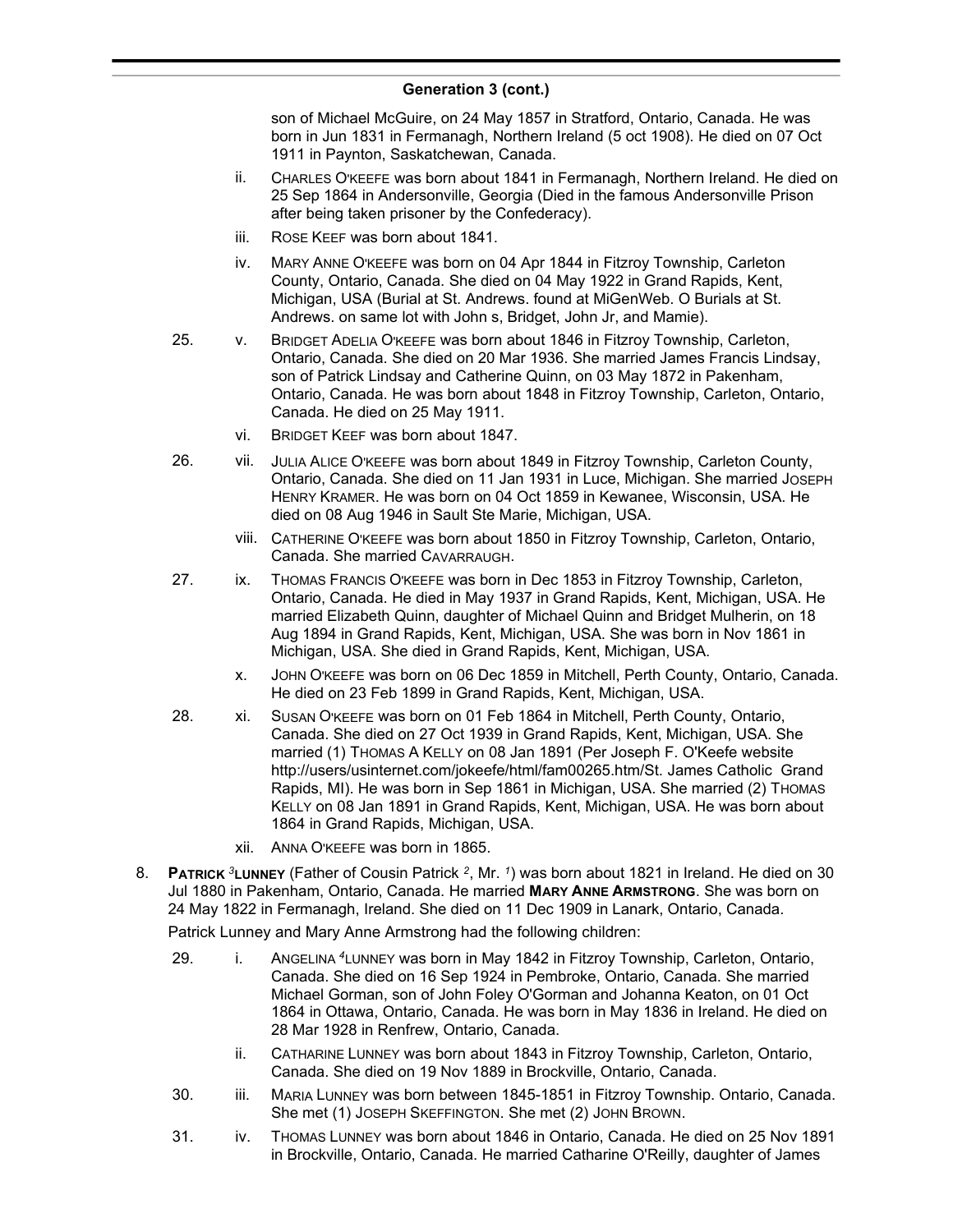O'Reilly and Mary Smith, on 22 Nov 1875 in Brockville, Ontario, Canada (Witnesses Patrick Reilly, Catherine Lunney). She was born in 1854. She died on 15 Jan 1927 in Leeds.

- v. WILLIAM LUNNEY was born about 1847. He died before 1861.
- vi. ELIZABETH LUNNEY was born between 1850-1852.
- 32. vii. ROBERT LUNNEY was born in 1853 in Canada. He died before 1891 in Brockville, Ontario, Canada. He married Bridget Leacey, daughter of John Leacey and Margaret Leacey, on 06 Sep 1880 in Brockville, Ontario, Canada. She was born in 1855 in Wexford, Ireland.
	- viii. BERNARD LUNNEY was born in 1855 in Ontario, Canada. He died on 05 Apr 1931 in Brockville, Ontario, Canada (Burial in Pakenham, Ontario, Canada).
	- ix. PATRICK LUNNEY was born on 20 Nov 1856 in Fitzroy Township. Ontario, Canada.
- 33. x. FRANCES ANNE LUNNEY was born on 15 Sep 1859 in Fitzroy Harbour, Carleton County, Ontario, Canada. She died on 03 May 1930 in Ottawa, Ontario, Canada. She married John Fay, son of Michael Fay and Mary McCaffrey, on 09 Jan 1884 in Pakenham, Ontario, Canada (Witnesses Hugh Andrew Devine & Elizabeth Cullen). He was born on 15 Jun 1841 in Clones, Fermanagh, Northern Ireland. He died on 06 Jun 1925 in Ottawa, Ontario, Canada.

#### **Generation 4**

9. **THOMAS***<sup>4</sup>* **LUNNY** (John*<sup>3</sup>* , Patrick *<sup>2</sup>*Lunney, Mr. *<sup>1</sup>*Lunney) was born on 01 Jul 1836 in Derrylin, Fermanagh, Ireland. He died in Mar 1907 in Derrylin, Fermanagh, Ireland. He married Rose Ann Maguire, daughter of Patk Maguire and Ann Maguire, on 05 Feb 1865 in Derrylin, Fermanagh, Ireland. She was born on 25 Jan 1840 in Kinawley, Fermanagh, Ireland. She died in Jun 1912 in Fermanagh, Ireland.

Thomas Lunny and Rose Ann Maguire had the following children:

- 34. i. JOHN*<sup>5</sup>* LUNNY was born on 15 Nov 1865 in Cornaleck, Derrylin, Fermanagh, Ireland. He died on 29 Dec 1926 in New York City (All Boroughs), New York, USA. He married Cecelia Marie Mulgrew in 1896. She was born in Apr 1870 in Ireland. She died in 1938.
	- ii. PATRICK LUNNY was born on 27 Feb 1867 in Cornaleck, Derrylin, Fermanagh, Ireland. He died in Sep 1950 in Flushing, Queens, New York, USA.
	- iii. MARY ANNE LUNNY was born on 23 Mar 1869 in Cornaleck, Derrylin, Fermanagh, Ireland.
- 35. iv. ANNE LUNNY was born on 10 Jun 1870 in Cornaleck, Derrylin, Fermanagh, Ireland. She died on 15 Feb 1901 in New York, New York, USA. She married Thomas John Kehoe, son of John Keogh and Ann Connell, on 02 Feb 1896 in New York, New York, USA (Witnesses James Flood and Mary Lunney). He was born on 13 Dec 1864. He died on 04 Jun 1914 in New York, New York, USA.
- 36. v. MARY LUNNY was born on 16 Jan 1872 in Cornaleck, Derrylin, Fermanagh, Ireland. She died on 25 Mar 1939 in Manhattan, New York, USA. She married John Gunn on 24 Apr 1898 in Manhattan, New York, New York, USA. He was born in Dec 1869 in Ireland.
- 37. vi. MARGARET LUNNY was born on 04 Jun 1874 in Cornaleck, Fermanagh, Ireland. She married Edward Maguire on 01 May 1905 in Derrylin, Fermanagh, Ireland (Wit. James Maguire and Margaret A. Lunny). He was born on 06 Aug 1873.
- 38. vii. THOMAS LUNNY was born on 10 Feb 1876 in Cornaleck, Derrylin, Fermanagh, Ireland. He died on 25 Jan 1955 in Lisnaskea, Fermanagh, Ireland. He married Eliza Jane McBrien, daughter of Felix McBrien and Catherine Clifford, on 20 May 1918 in Derrylin, Fermanagh, Ireland. She was born on 01 Aug 1878 in Corrathistune, Fermanagh, Ireland. She died on 24 Feb 1933 in Lisnaskea, Fermanagh, Ireland.
- 39. viii. CATHERINE LUNNY was born on 01 Aug 1878 in Cornaleck, Derrylin, Fermanagh, Ireland. She died in 1948 in New York, New York, USA. She married Michael Crilly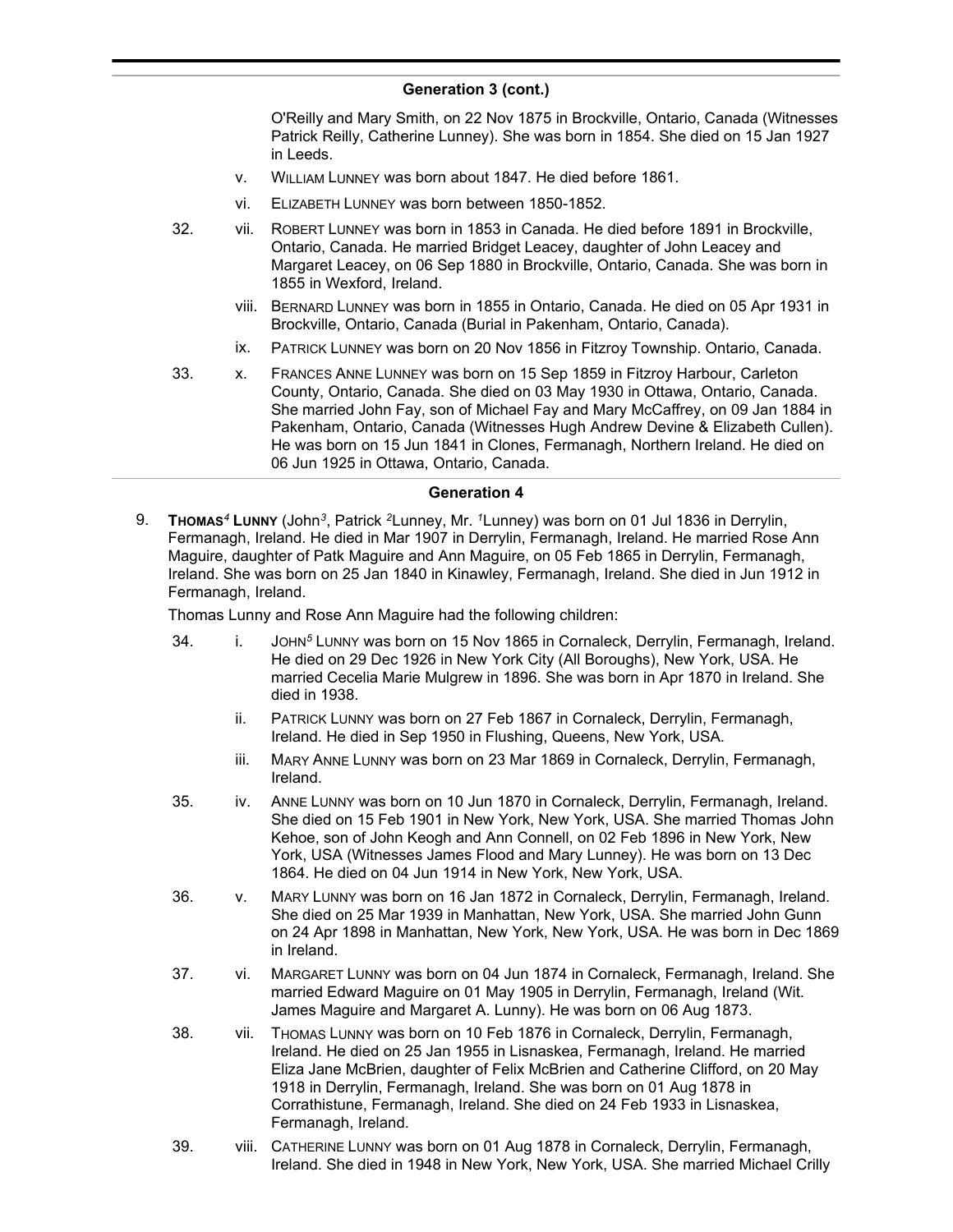on 21 Apr 1909 in Manhattan, New York, USA. He was born on 12 Apr 1874 in Killeavy, Armagh, Ireland. He died on 14 Sep 1945 in Queens, New York, USA (Age: 69).

- 40. ix. PETER LUNNY was born on 01 Feb 1881 in Cornaleck, Derrylin, Fermanagh, Ireland. He died on 14 May 1966 in Fermanagh, Ireland. He married Mary Corrigan, daughter of Francis Corrigan, on 28 Jul 1913 in Derrylin, Fermanagh, Ireland. She died on 05 Dec 1959.
- 10. **PATRICK** *<sup>4</sup>***LUNNEY** (Edward Joseph *<sup>3</sup>* , Patrick *<sup>2</sup>* , Mr. *<sup>1</sup>* ) was born on 18 Nov 1836 in Fitzroy Township, Carleton County, Ontario, Canada. He died on 12 Feb 1917 in Chippewa Falls, Wisconsin, USA. He married Ellen Devine, daughter of Michael Devine and Bridget Farrell, on 12 Feb 1866 in Pakenham, Ontario, Canada. She was born on 23 Mar 1841 in County Longford, Ireland. She died on 27 Oct 1909 in Chippewa Falls, Wisconsin, USA.

Patrick Lunney and Ellen Devine had the following children:

- i. EDWARD JOHN *<sup>5</sup>*LUNNEY was born in 1868 in Osage Mission, Kansas, USA. He died in 1868 in Osage Mission, Kansas, USA.
- 41. ii. JAMES JOSEPH LUNNEY was born on 31 Dec 1869 in Osage Mission, Kansas, USA. He died on 12 Dec 1903 in Hot Springs, Garland, Arkansas, USA. He married Rose Mandelert, daughter of Charles Mandelert and Louise Thibouret, on 12 Aug 1899 in Chippewa Falls, Wisconsin, USA. She was born on 03 Oct 1877 in Chippewa Falls, Wisconsin, USA. She died on 24 Jul 1969 in Oakland, Alameda, California, USA.
- 42. iii. MICHAEL BERNARD LUNNEY was born on 03 Dec 1872 in Osage Mission, Kansas, USA. He died on 06 Jan 1930 in St Louis, St Louis, Missouri, USA. He married Mary Maude Frasl, daughter of Henry W. Frasl and Anna Laura Breunig, on 01 Oct 1901 in Cadott, Wisconsin, USA. She was born about 1882 in Cadott, Chippewa, Wisconsin, USA. She died in 1955.
	- iv. MARY CECILIA LUNNEY was born on 17 Dec 1873 in Osage Mission, Kansas, USA. She died on 08 May 1951 in Chippewa Falls, Wisconsin, USA.
- 43. v. BRIDGET ELLEN AGNES LUNNEY was born on 24 Oct 1875 in Chippewa Falls, Wisconsin, USA. She died on 08 Dec 1942 in Chippewa Falls, Wisconsin, USA. She married Carl John Grimmer, son of John Carl Grimmer and Bertha Dallman, on 18 Dec 1897 in Chippewa Falls, Wisconsin, USA. He was born on 24 Sep 1874 in Chippewa Falls, Wisconsin, USA. He died on 28 Dec 1951 in Chippewa Falls, Wisconsin, USA.
	- vi. PETER MATTHEW LUNNEY was born on 11 Jul 1877 in Chippewa Falls, Wisconsin, USA. He died on 31 Dec 1942 in Havre, Montana, USA. He married Jeannette Chestnut on 18 Dec 1913 in Chinook, Montana, USA. She was born on 11 Oct 1893 in Topeka, Kansas, USA. She died in Oct 1985 in Harlowton, Montana, USA.
	- vii. PATRICK EDWARD LUNNEY was born on 22 Jul 1879 in Chippewa Falls, Wisconsin, USA. He died in 1931 in Chippewa Falls, Wisconsin, USA.
	- viii. JOHANNA CATHERINE HANNAH LUNNEY was born on 22 Sep 1881 in Chippewa Falls, Wisconsin, USA. She died on 21 Jul 1956 in Chippewa Falls, Wisconsin, USA. She married Harry C. Wands, son of Albert Wands and Grace Knight, on 29 Aug 1906 in Eay Claire, Wisconsin, USA. He was born on 12 Aug 1885 in Cooks Valley, Chippewa County, Wisconsin, USA. He died on 21 Jul 1945.
	- ix. ELIZABETH ANN LUNNEY was born on 17 Mar 1884 in Chippewa Falls, Wisconsin, USA. She died on 31 Aug 1913 in Chicago, Illinois, USA.
	- x. LORETTO BERNICE LAURA LUNNEY was born on 03 Apr 1886 in Chippewa Falls, Wisconsin, USA. She died on 08 Oct 1922 in Chippewa Falls, Wisconsin, USA.
- 11. **PETER** *<sup>4</sup>***LUNNEY** (Edward Joseph *<sup>3</sup>* , Patrick *<sup>2</sup>* , Mr. *<sup>1</sup>* ) was born on 28 Jun 1838 in Fitzroy Township, Carleton County, Ontario, Canada. He died on 17 Sep 1892 in Los Angeles, California, USA. He married Bridget Delia Mulcahey, daughter of Thomas. Mulcahey and Mary Hurley, on 10 Aug 1869 in Sonoma, California, USA. She was born in 1842 in Limerick, Ireland. She died on 22 Sep 1873 in Los Angeles, California, USA.

Peter Lunney and Bridget Delia Mulcahey had the following children: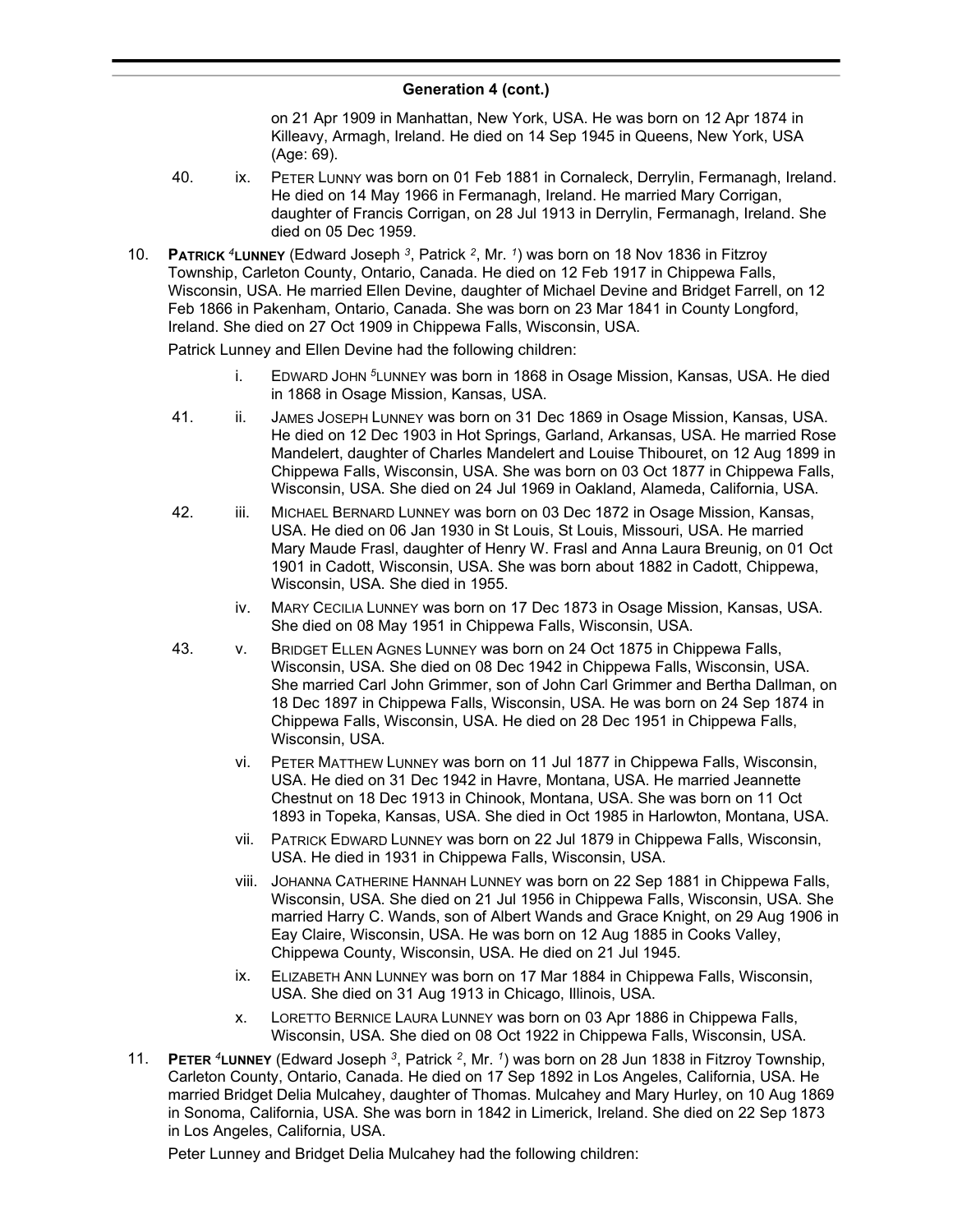- i. EDWARD O. *<sup>5</sup>*LUNNEY was born on 06 Sep 1870 in Los Angeles, California, USA. He died on 10 Jul 1939 in Oakland, Alameda, California, USA.
- ii. EUGENE WILLIAM LUNNEY was born in Mar 1872 in Los Angeles, California, USA. He died on 26 Feb 1915 in Galveston, Texas, USA.
- 12. **EDWARD J.** *<sup>4</sup>***LUNNEY** (Edward Joseph *<sup>3</sup>* , Patrick *<sup>2</sup>* , Mr. *<sup>1</sup>* ) was born on 17 Mar 1840 in Fitzroy Township, Carleton, Ontario, Canada. He died on 29 Apr 1908 in Chippewa Falls, Wisconsin, USA. He married Margaret McHugh, daughter of James McHugh and Mary McGraw, on 06 Aug 1867 in Chippewa Falls, Wisconsin, USA. She was born on 14 Feb 1840 in Tyrone, Northern Ireland. She died on 12 Feb 1902 in Chippewa Falls, Wisconsin, USA.

Edward J. Lunney and Margaret McHugh had the following children:

- 44. i. EDWARD JAMES *<sup>5</sup>*LUNNEY was born on 17 Jul 1868 in St Paul, Dakota, Minnesota, USA. He died on 15 Oct 1943 in Ramsey, Minnesota, USA. He married (1) MATILDA HORTENSE BOOTH, daughter of Julius Booth and Ann ?, on 18 May 1897 in Chippewa Falls, Wisconsin, USA. She was born on 31 Mar 1872 in Wisconsin, USA. She died on 17 Mar 1928 in St Paul, Minnesota, USA. He married (2) LILLIAN E. CHARBENEAU, daughter of <No name> and <No name>, on 18 Oct 1932. She was born on 26 Sep 1885 in North Dakota, USA. She died on 15 Mar 1972 in Barnesville, Clay, Minnesota, USA.
	- ii. JOHN LUNNEY was born about Sep 1869. He died on 14 Apr 1870.
- 45. iii. MARY HELEN LUNNEY was born on 23 Dec 1870 in Chippewa Falls, Wisconsin, USA. She died on 04 Jun 1962 in Chippewa Falls, Wisconsin, USA. She married John Franklin Adams, son of Joseph Adams and Catherine Williams, on 26 Dec 1892 in Chippewa Falls, Wisconsin, USA. He was born in Mar 1869 in Chippewa Falls, Wisconsin, USA. He died in 1934 in Wisconsin, USA.
	- iv. MARGARET ANNE LUNNEY was born in Dec 1872 in Chippewa Falls, Wisconsin, USA. She died on 14 Apr 1947. She married Joseph Roberts on 08 Oct 1907 in Chippewa Falls, Wisconsin, USA. He was born on 30 Jun 1877. He died on 31 Mar 1908.
	- v. BABY BOY LUNNEY was born about 1876. He died about 1876.
	- vi. WILLIAM JAMES LUNNEY was born in Jun 1880 in Chippewa Falls, Wisconsin, USA. He died in 1917 in Portland, Oregon, USA. He married Marie Glaze, daughter of Harry Glaze and Dora Orr, on 29 Oct 1918 in Multnomah, Oregon, USA. She was born on 01 Nov 1895 in Portland, Oregon, USA.
- 13. **MARY ANNE** *<sup>4</sup>***LUNNEY** (Edward Joseph *<sup>3</sup>* , Patrick *<sup>2</sup>* , Mr. *<sup>1</sup>* ) was born on 18 Apr 1841 in Fitzroy Township, Carleton County, Ontario, Canada. She died on 29 Jul 1923 in Ramsay Township, Lanark County, Ontario, Canada. She married Andrew Devine, son of James Landon Devine and Mary Mulligan, on 13 Jun 1859 in Fitzroy Harbour, Carleton County, Ontario, Canada. He was born on 13 Jan 1831 in Fitzroy Township, Carleton County, Ontario, Canada. He died on 15 Jun 1911 in Ramsay Township, Lanark County, Ontario, Canada.

Andrew Devine and Mary Anne Lunney had the following children:

- i. JAMES ANDREW *<sup>5</sup>*DEVINE was born on 25 Mar 1860 in Fitzroy Harbor, Carleton, Ontario, Canada. He died on 07 Aug 1933 in Kingston, Ontario, Canada. He married Julia Theresa Gleeson, daughter of James Gleeson and Mary O'Keefe, on 11 Jan 1898 in Almonte, Ontario, Canada. She was born in 1870 in Ramsay Township, Lanark County, Ontario, Canada. She died on 15 Jul 1926 in Almonte, Ontario, Canada (Burial 9th Line Cemetery).
- 46. ii. JOHANNAH AGNES DEVINE was born on 04 Jan 1862 in Fitzroy Twp., Carleton Co., Ontario, Canada. She died on 02 Oct 1946 in Huntley Township, Carleton County, Ontario, Canada. She married Lawrence Edward Manion, son of Patrick J. Manion and Catherine Lindsay, on 09 Jan 1888 in Almonte, Ontario, Canada (Witnesses were James John Manion & Mary Ellen Devine.). He was born on 21 Apr 1858 in Ottawa, Ontario, Canada. He died on 26 Sep 1908 in Huntley Township, Carleton County, Ontario, Canada.
- 47. iii. MARY ELLEN DEVINE was born on 25 Jan 1864 in Pakenham, Ontario, Canada. She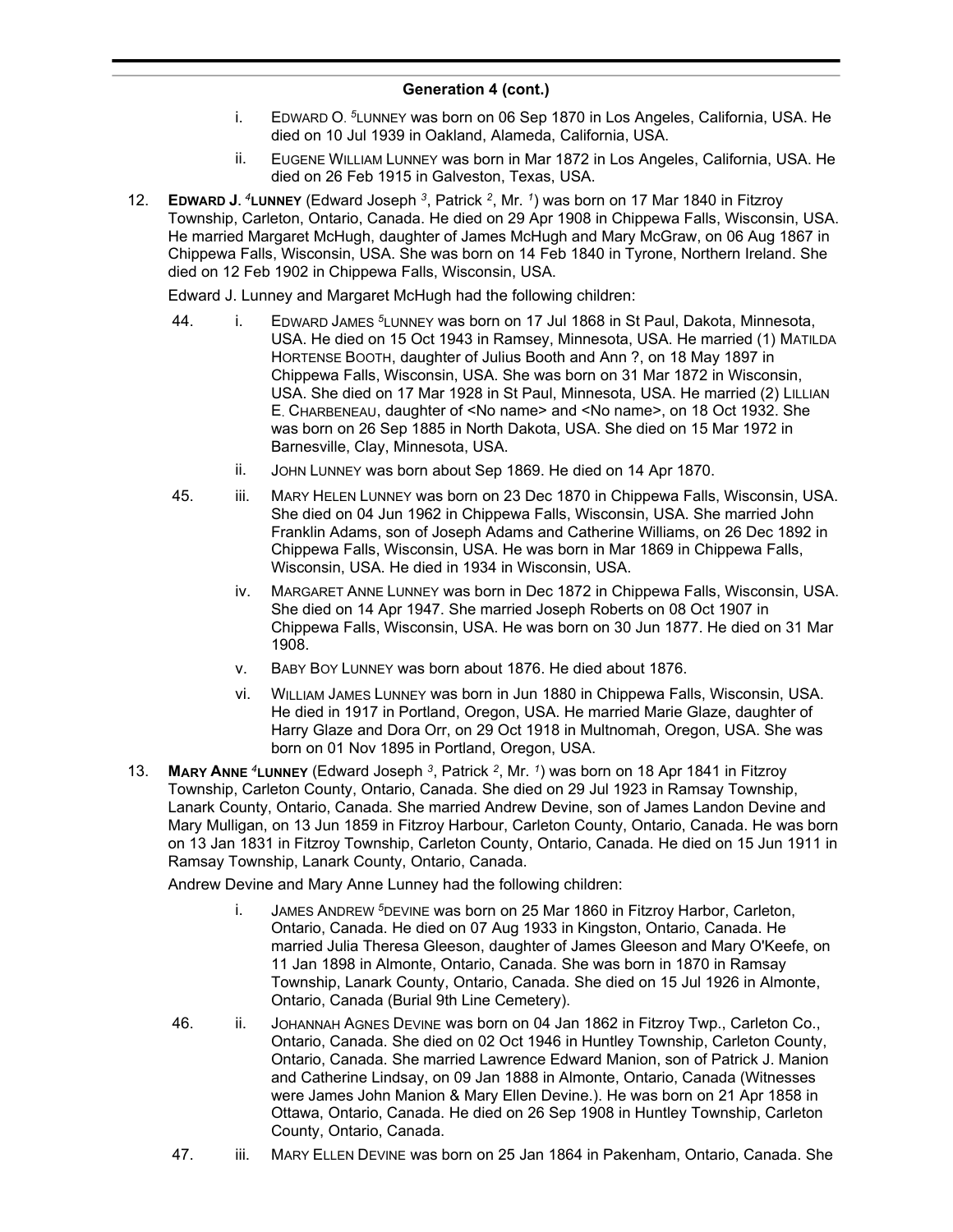died on 12 Oct 1958 in Carleton Place, Ontario, Canada. She married George O'Brien, son of John O'Brien and Johanna Leahy, on 23 Feb 1897 in Almonte, Ontario, Canada (Witnesses were John Francis O'Brien & Cecil Lunny). He was born about 1869 in Beckwith, Ontario, Canada. He died on 29 Jan 1935 in Lanark, Ontario, Canada (Age: 66).

- iv. EDWARD DOMINIC DEVINE was born on 23 Jan 1866 in Fitzroy Harbour, Carleton County, Ontario, Canada. He died on 18 Aug 1943 in Almonte, Lanark, Ontario, Canada (Age: 77). He married Catherine Ann KateTims, daughter of James Tims and Harriett O'Donnell, on 15 Jan 1907 in Lanark, Ontario, Canada. She was born in 1873 in Almonte, Ontario, Canada. She died on 02 Jun 1954 in Kingston, Ont.
- v. CATHERINE EMELIA DEVINE was born on 20 Jan 1868 in Pakenham, Ontario, Canada. She died before 1871.
- vi. BRIDGET ANNE DEVINE was born on 28 Dec 1868 in Pakenham, Ontario, Canada. She died before 1871.
- vii. MICHAEL JOHN DEVINE was born on 30 Oct 1870 in Pakenham, Ontario, Canada. He died on 30 Mar 1962 in Ottawa, Ontario, Canada.
- 48. viii. HUGH BERNARD DEVINE was born on 19 Dec 1872 in Pakenham, Ontario, Canada. He died on 23 Jul 1945 in Portsmouth, Frontenac, Ontario, Canada (Age: 72). He married Teresa McDermott, daughter of Richard John McDermott and Johanna Mary Kennedy, on 01 Feb 1910 in Carleton Place, Ontario, Canada. She was born on 07 Oct 1881 in Beckwith, Ontario, Canada. She died on 22 Mar 1967 in Almonte, Ontario, Canada.
- 49. ix. PATRICK ALFRED DEVINE was born on 12 Mar 1875 in Pakenham, Ontario, Canada. He died on 01 Jan 1964 in Prescott, Ontario, Canada. He married Malvina Olympe Clavet, daughter of Adolphe Clavet and Emilia Cooper, on 21 Jun 1911 in Port Arthur, Thunder Bay, Ontario, Canada. She was born on 15 Jul 1890 in Port Arthur, Thunder Bay, Ontario, Canada. She died on 23 Mar 1957 in Brockville, Ontario, Canada.
	- x. PETER ANGUS DEVINE was born on 25 Jun 1877 in Pakenham, Ontario, Canada. He died on 19 Apr 1927 in Chicago, Cook, Illinois, USA. He married Emma Frances Tobin on 01 Jun 1909 in Vancouver, British Columbia, Canada.
	- xi. JOSEPH PHILIP DEVINE was born on 15 Mar 1880 in Pakenham, Ontario, Canada. He died on 09 Oct 1887 in Ramsey, 1654312, Ontario, Canada.
	- xii. ROBERT FELIX DEVINE was born on 03 Jan 1882 in Pakenham, Ontario, Canada. He died on 29 Sep 1887 in Ramsey, 1654312, Ontario, Canada.
	- xiii. SYLVESTER DEVINE was born on 18 Feb 1884 in Ontario, Canada. He died on 27 Sep 1887 in Ramsay Township, Lanark County, Ontario, Canada.
	- xiv. MARY ANN DEVINE was born in 1887 in Almonte, Ontario, Canada. She died on 17 Jul 1888 in Almonte, Ontario, Canada.
- 14. **ELLEN ELENOR** *<sup>4</sup>***LUNNEY** (Edward Joseph *<sup>3</sup>* , Patrick *<sup>2</sup>* , Mr. *<sup>1</sup>* ) was born on 24 Sep 1842 in Fitzroy Township, Carleton County, Ontario, Canada. She died on 22 Jun 1908 in North Bay, Ontario, Canada. She married Michael Meehan, son of Michael Meehan and Esther Catherine Manion, on 18 Jul 1864 in Fitzroy Harbour, Carleton County, Ontario, Canada (Witnesses were Andrew Devine and). He was born on 16 Sep 1836 in Huntley Township, Carleton County, Ontario, Canada. He died on 27 May 1877 in Brudenell, Renfrew County, Ontario, Canada.

Michael Meehan and Ellen Elenor Lunney had the following children:

- 50. i. ANN THERESA *<sup>5</sup>*MEEHAN was born in Oct 1864 in Fitzroy, Carleton, Ontario, Canada. She died on 22 Dec 1889 in Almonte, Ontario, Canada. She married Jeremiah Foley, son of Timothy Foley and Ellen Maguire, on 19 Aug 1885 in Almonte, Ontario, Canada (Witnesses Patrick Foley & Ellen Emilia Meehan, both of Almonte). He was born in 1865 in Clayton, Ontario, Canada.
	- ii. CHRISTOPHER MEEHAN was born on 23 Dec 1865 in Huntley Township, Carleton County, Ontario, Canada. He died on 27 May 1932 in Peace River, Alberta, Canada.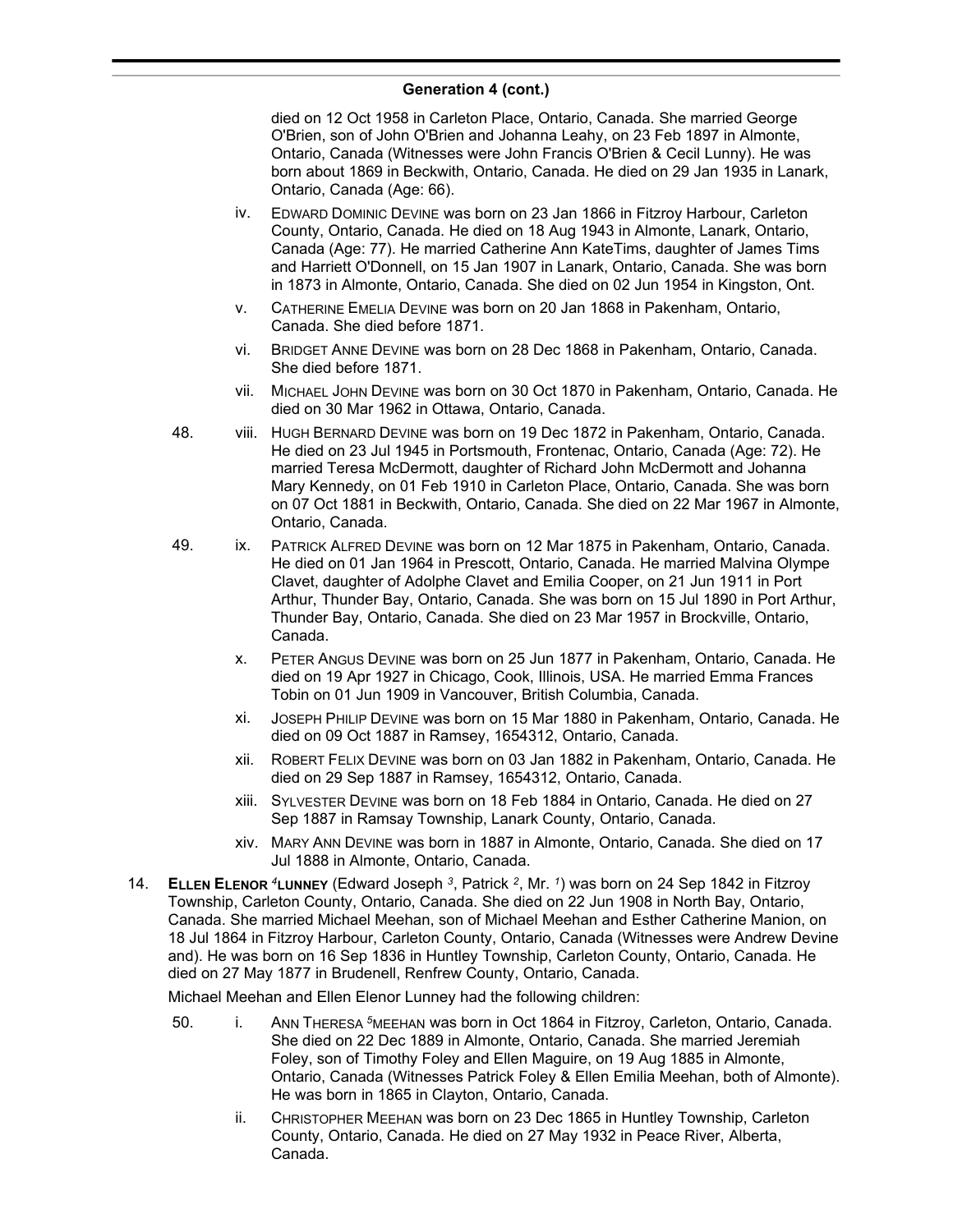- 51. iii. ELLEN AMELIA MEEHAN was born on 20 Jan 1867 in Ontario, Canada. She died on 29 Mar 1935 in Nepean, Ottawa, Ontario, Canada. She married Joseph Wilfrid Pepin Lachance, son of Francois Xavier Pepin Lachance and Marie Odile Laberge, on 09 May 1892 in Almonte, Ontario, Canada (Witnesses Michael Meehan of Almonte & Rose Lunny of Smiths Falls). He was born on 24 Dec 1869 in St. Remi, Napierville, Quebec. He died on 10 May 1920 in St. Remi, Napierville, Quebec.
	- iv. MICHAEL EDWARD MEEHAN was born on 21 Nov 1868 in Ontario, Canada. He died in 1958 in Kenora, Ontario, Canada. He married Alexina Lea Tardif, daughter of François-Xavier Tardif and Rose-Anna Homand Francoeur, on 14 Jun 1910 in Winnipeg, Manitoba, Canada. She was born on 10 May 1877 in Centre Falls, Rhode Island, USA. She died on 14 Nov 1968 in Kenora, Ontario, Canada.
- 52. v. ESTHER MARIA MEEHAN was born on 03 Jul 1870 in Ontario, Canada. She died in 1938. She married CHARLES BLAKE.
- 53. vi. JAMES LAWRENCE MEEHAN was born on 31 Jan 1875 in Renfrew, Ontario, Canada. He died on 17 Jul 1919 in Ottawa, Ontario, Canada. He married CARRIE M SHANNON. She was born in Oct 1880 in New York, USA.
- 54. vii. JOHN BERNARD MEEHAN was born on 23 Oct 1876 in Ontario, Canada. He died on 23 Apr 1916 in North Bay, Ontario, Canada (accident.). He married Margaret Mary Lynch, daughter of Patrick Lynch and Mary Corbett, on 02 Sep 1904 in Almonte, Ontario, Canada (Winesses James L. Meehan & Teresa Lynch). She was born about 1880.
- 15. **JAMES JOSEPH** *<sup>4</sup>***LUNNEY** (Edward Joseph *<sup>3</sup>* , Patrick *<sup>2</sup>* , Mr. *<sup>1</sup>* ) was born on 09 May 1844 in Fitzroy Township, Carleton County, Ontario, Canada. He died on 08 Feb 1890 in Smiths Falls, Ontario, Canada. He married Rose Ann Healy, daughter of Peter Healy and Mary Cullen, on 17 Jan 1881 in Smiths Falls, Ontario, Canada. She was born on 07 Sep 1860 in Smiths Falls, Ontario, Canada. She died on 02 Jul 1938 in Smiths Falls, Ontario, Canada.

James Joseph Lunney and Rose Ann Healy had the following children:

- 55. i. ANNA CECILIA *<sup>5</sup>*LUNNEY was born on 13 Sep 1881 in Pakenham, Ontario, Canada. She died on 26 Jun 1967. She married Daniel James O'Brien, son of Patrick O'Brien and Elizabeth Kenny, on 27 Jun 1906 in Smiths Falls, Ontario, Canada (Witnesses were Rose Mary Lunny of Smiths Falls.Dominic O'Brien of Pembroke). He was born on 01 Nov 1870 in Ontario, Canada. He died on 08 Sep 1944 in Toronto (Age: 0).
- 56. ii. ROSE MARY LORETTO LUNNEY was born on 20 Jan 1883 in Pakenham, Ontario, Canada. She died on 11 Feb 1968 in Ottawa, Ontario, Canada. She married Ambrose Eugene Corrigan, son of Michael Corrigan and Ellen Murphy, on 06 Jul 1909 in Smiths Falls, Ontario, Canada (Witnesses were Peter J. O'Brien & Eva Lunney.). He was born in 1881 in Ontario. He died on 01 Dec 1939.
	- iii. EDWARD JAMES LUNNEY was born on 22 Jan 1885 in Pakenham, Ontario, Canada. He died on 11 Mar 1887 in Smiths Falls, Ontario, Canada.
	- iv. PETER H. LUNNEY was born on 20 Jan 1887 in Smiths Falls, Ontario, Canada. He died on 21 Jun 1887 in Smiths Falls, Ontario, Canada.
	- v. EVA ELLEN LUNNEY was born in 1888 in Smith Foels, Ontario, Canada. She died on 05 Sep 1965. She married John Gregory Brandstetter, son of Gregory Brandstetter and Mary O'Brien, on 12 Sep 1931 in Ottawa, Carleton, Ontario, Canada. He was born on 06 Feb 1890. He died on 13 Jan 1959 in Ottawa, Ontario, Canada (Age: 68).
- 16. **HUGH ANDREW** *<sup>4</sup>***LUNNEY** (Edward Joseph *<sup>3</sup>* , Patrick *<sup>2</sup>* , Mr. *<sup>1</sup>* ) was born on 21 Oct 1845 in Fitzroy Township, Carleton County, Ontario, Canada. He died on 02 Oct 1926 in Fitzroy Township, Carleton, Ontario, Canada. He married Margaret Amelia Hourigan, daughter of Thomas Hourigan and Julia Moran, on 26 Nov 1881 in South March, Ontario, Canada (Witnesses John Curry & Lilae Moran). She was born on 10 Nov 1854 in March Township, Ontario, Canada. She died on 07 May 1941 in Ontario, Canada.

Hugh Andrew Lunney and Margaret Amelia Hourigan had the following children: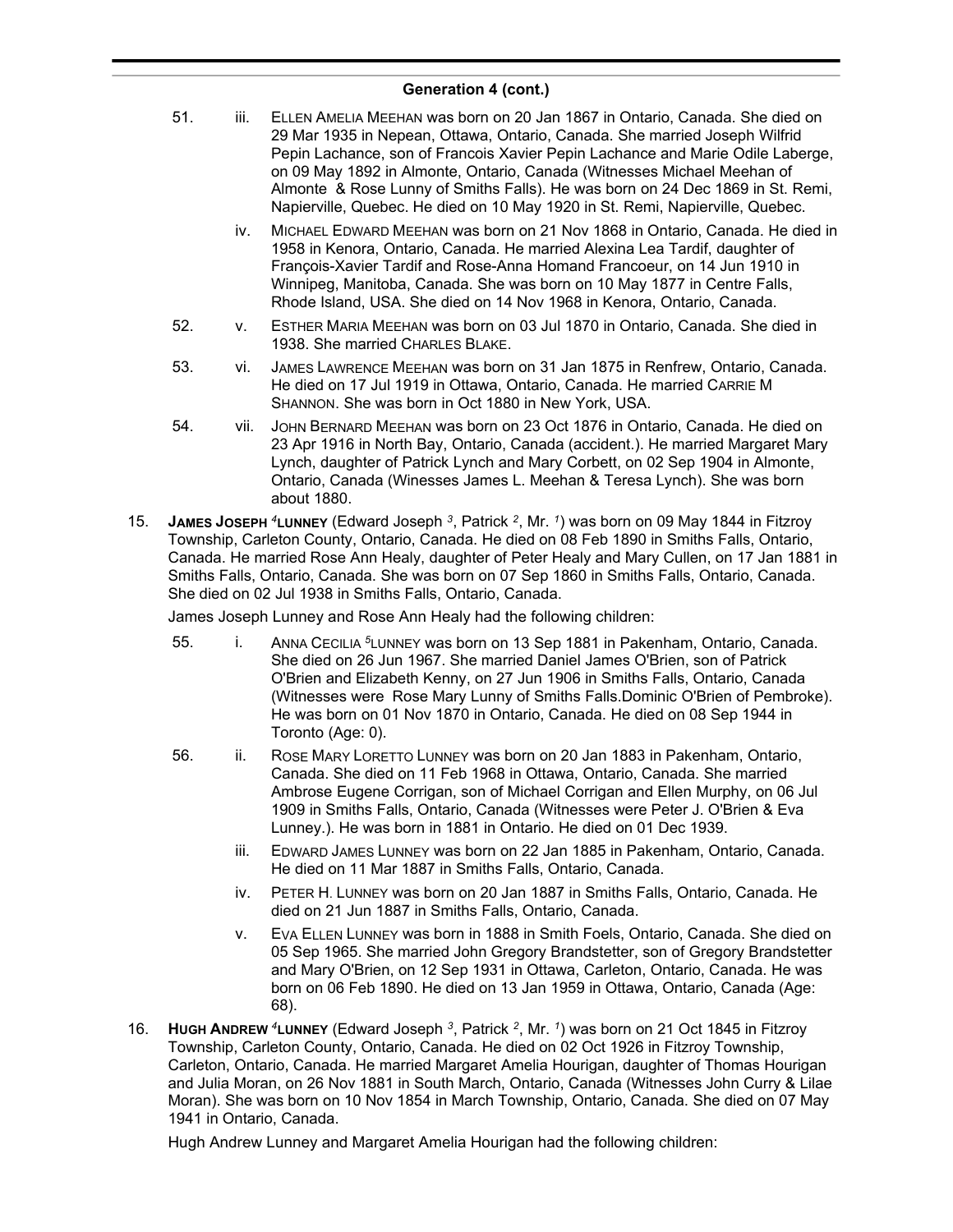- i. EDWARD *<sup>5</sup>*LUNNEY was born on 15 Dec 1883 in Pakenham, Ontario, Canada. He died on 08 Dec 1884 in Pakenham, Ontario, Canada.
- 57. ii. MARY ANNE LUNNEY was born on 13 Aug 1885 in Pakenham, Ontario, Canada. She died on 28 Aug 1971 in Pakenham, Ontario, Canada. She married Thomas Arkinson Nugent, son of John Henry Nugent and Margaret Havey, on 15 Oct 1918 in Pakenham, Ontario, Canada (Witnesses Sylvester Nugent & Rose M. Ryan). He was born on 24 May 1883 in Ontario, Canada. He died on 03 Feb 1973 in Pakenham, Ontario, Canada.
- 58. iii. THOMAS BERNARD LUNNEY was born on 02 Mar 1887 in Pakenham, Ontario, Canada. He died on 04 Mar 1950 in South Mountain, Ontario, Canada. He married Mary Loretta Grace, daughter of Michael Foley Grace and Annie McGarry, on 27 Apr 1926 in Corkery, Huntley Township, Carleton County, Ontario, Canada (Witnesses Fonsine Lunney & Alex Grace). She was born on 29 Sep 1896 in Corkery, Huntley Township, Carleton County, Ontario, Canada. She died on 03 May 1967.
- 59. iv. HUGH EDWARD LUNNEY was born on 04 Aug 1888 in Fitzroy Township, Carleton County, Ontario, Canada. He died on 08 Mar 1944 (at St Vincent's Hospital in Ottawa.). He married Elizabeth Dominica O'Neill, daughter of John Thomas O'Neill and Margaret Elizabeth Ryan, on 21 Jun 1921 in Pakenham, Ontario, Canada (Witnesses Bernard Lunney & Elizabeth Hodgkins). She was born on 29 Jun 1898 in Fitzroy Township, Carleton County, Ontario, Canada. She died on 05 Mar 1983 in Pakenham, Ontario, Canada.
- 60. v. JAMES JOSEPH LUNNEY was born on 15 Jul 1890 in Fitzroy Township, Carleton County, Ontario, Canada. He died on 08 Jan 1972 in Pakenham, Ontario, Canada. He married Mary Gertrude Ryan, daughter of William James Ryan and Mary Ann "Minnie" Adeline Devine, on 28 May 1918 in Pakenham, Ontario, Canada (Witnesses were Thomas Bernard Lunney & Rose Margaret Ryan.). She was born on 29 Nov 1895 in Pakenham, Lanark, Ontario, Canada. She died on 24 Jan 1969 in Pakenham, Ontario, Canada.
	- vi. MARGARET ALPHONSINE LUNNEY was born on 07 May 1892 in Pakenham, Ontario, Canada. She died on 07 Mar 1979 in Pakenham, Ontario, Canada.
	- vii. PETER ALEXANDER LUNNEY was born on 01 Nov 1896 in Pakenham, Ontario, Canada. He died on 04 Sep 1953 in Pakenham, Ontario, Canada. He married Margaret Isabella McLachlan, daughter of Ronald McLachlan and Mary McDonald, on 15 Aug 1948 in Pakenham, Ontario, Canada. She was born on 16 Jan 1904 in British Columbia, Canada. She died on 17 Nov 1990 in Ottawa, Ontario, Canada.
- 17. **MARY ANN** *<sup>4</sup>***LUNNEY** (Hugh *<sup>3</sup>* , Patrick *<sup>2</sup>* , Mr. *<sup>1</sup>* ) was born in 1849 in Fitzroy Township, Carleton County, Ontario, Canada. She died on 10 Mar 1913 in York, Ontario, Canada. She married Gabriel Charles Reed Vinette, son of Gabriel Vinette and Mary Ann Reed, on 15 Nov 1874 in Ontario, Canada. He was born in 1837 in Cobourg, Ontario, Canada. He died on 07 Dec 1904 in Peterborough, Peterborough, Ontario, Canada.

Gabriel Charles Reed Vinette and Mary Ann Lunney had the following children:

- i. FRANCIS WILLIAM GABRIEL *<sup>5</sup>*VINETTE was born on 10 Jan 1876 in Peterborough, Ontario, Canada. He died on 17 Feb 1947 in Rochester, New York, USA.
- ii. MARY MARGARET OLIVE VINETTE was born on 22 Aug 1877 in Peterborough, Peterborough, Ontario, Canada. She died on 06 Nov 1945 in Toronto, York, Ontario, Canada. She married George H. Butler on 06 May 1927 in New York, USA. He was born on 03 Mar 1897 in New York, New York, USA. He died on 19 Jul 1943 in Walla Walla, Walla Walla, Washington, USA.
- iii. VINCENT CHARLES LUNNEY VINETTE was born on 23 Jan 1879 in Peterborough, Ontario, Canada. He died on 20 Dec 1886 in Peterborough, Ontario, Canada.
- iv. LUCY ELLEN VINETTE was born on 27 Jul 1880 in Peterborough, Ontario, Canada. She died on 26 Dec 1886 in Peterborough, Ontario, Canada.
- v. MARY AGNES VINETTE was born on 08 Aug 1882 in Canada. She died on 27 Dec 1886 in Peterborough, Ontario, Canada (diphtheria).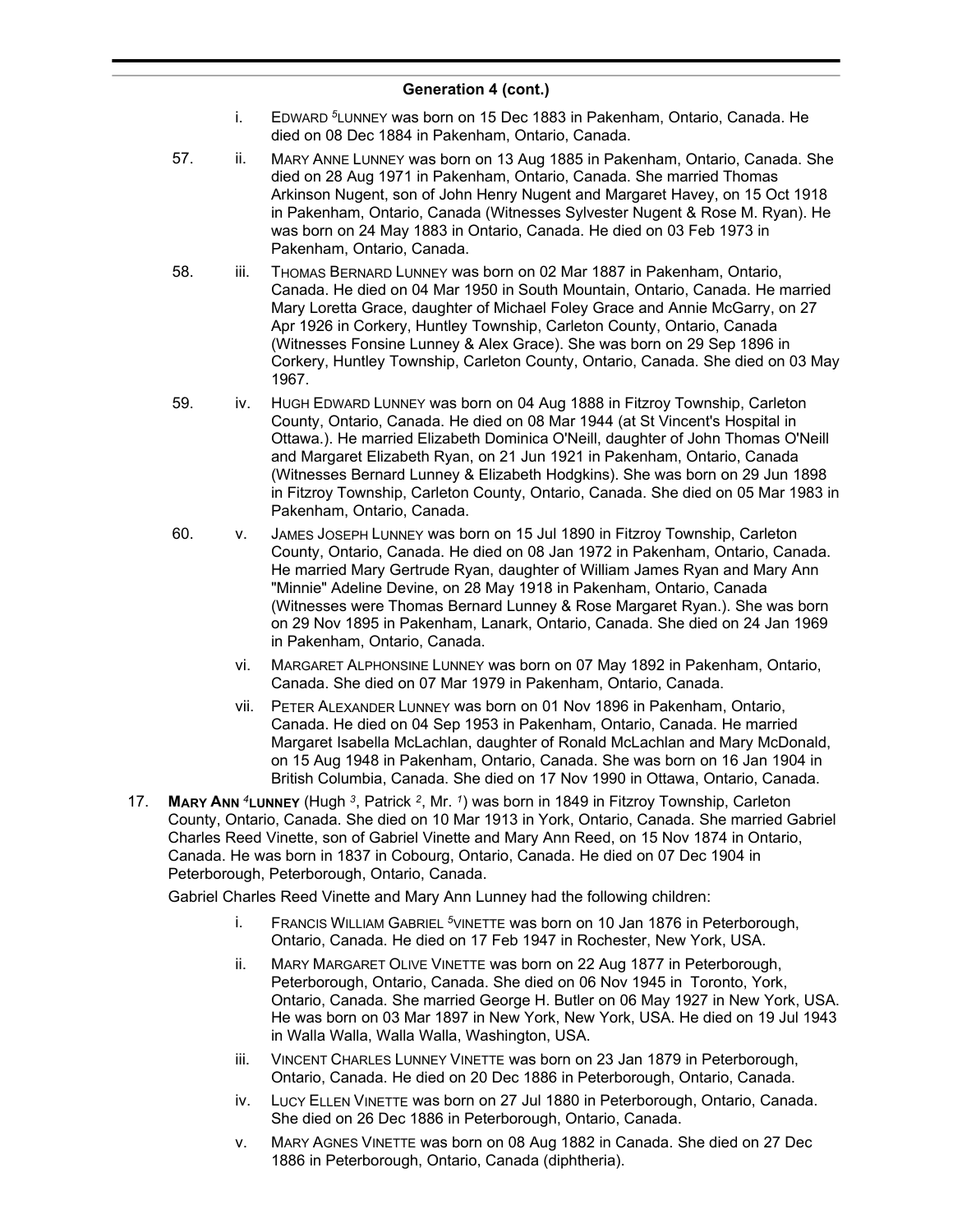- 61. vi. JOHN JOSEPH LEO VINETTE was born on 04 Jun 1886 in Peterborough, Ontario, Canada. He died on 08 Mar 1938 in York, Ontario, Canada. He married Flora Beatrice Fielding on 07 Nov 1912 in Toronto, Ontario, Canada (St. Peter's, Toronto, Ontario, Canada). She was born on 17 Feb 1890.
- 62. vii. MARIE GABRIELLE VINETTE was born on 29 Mar 1888 in Peterborough, Ontario, Canada. She died in 1949 in Toronto, Ontario, Canada. She married (1) JOHN J. MCGEE, son of Edward Mcgee and Elizabeth Murray, on 18 Jun 1908 in York, Ontario, Canada. He was born in 1884 in Ireland. He died on 23 May 1923. She married (2) OSCAR F. DANNECKER in 1923 in Edmonton, Alberta, Canada.
- 63. viii. MARGARET MARY MCCOLGAN VINETTE was born on 04 Jul 1891 in Peterborough, Ontario, Canada. She died in 1961 in Toronto, York, Ontario, Canada. She married (1) THOMAS GRAYDON, son of Thomas Graydon and Minne Davidson, on 23 Dec 1912 in York, Ontario, Canada. He was born on 10 Apr 1890 in Toronto, York, Ontario, Canada. He died on 18 Jun 1959 in Toronto, York, Ontario, Canada. She married (2) CLAUDE CLINTON KARN, son of Ernest Karn and Helena H. Martin, on 18 Jul 1929 in Toronto, Ontario, Canada. He was born on 20 Jan 1892 in Woodstock, Oxford, Ontario, Canada. He died on 10 Nov 1961 in (Toronto) York county, Ontario, Canada.
	- ix. JOSEPH JAMES SPENCER VINETTE was born on 21 Apr 1893 in Peterborough, Ontario, Canada. He married Julia Scheie, daughter of Ole Carl Scheie and Minnie Bililie, on 24 Oct 1921 in New Westminster, British Columbia, Canada. She was born on 05 Sep 1895 in Naper, Boyd County, Nebraska, USA. She died on 21 Oct 1961 in San Francisco, California, USA.
- 18. **WILLIAM JOSEPH** *<sup>4</sup>***LUNNEY** (Hugh *<sup>3</sup>* , Patrick *<sup>2</sup>* , Mr. *<sup>1</sup>* ) was born on 12 Aug 1851 in Fitzroy Township, Carleton, Ontario, Canada. He died on 30 Mar 1909 in Pakenham, Ontario, Canada. He married Margaret Helena Foran, daughter of Michael Foran and Margaret Ryan, on 03 Feb 1879 in Aylmer, Quebec, Canada. She was born on 12 Jul 1852 in Aylmer, Quebec, Canada. She died on 28 Feb 1936 in Pakenham, Ontario, Canada.

William Joseph Lunney and Margaret Helena Foran had the following children:

- 64. i. MICHAEL HUGH *<sup>5</sup>*LUNNEY was born on 09 Nov 1879 in Fitzroy Township, Carleton County, Ontario, Canada. He died on 09 Jul 1947 in Ottawa, Carleton, Ontario, Canada (Age: 66). He married Eva Agnes Wilson, daughter of James Wilson and Henrietta Oliver, on 19 Jan 1925 in Winnipeg, Manitoba, Canada. She was born in 1890 in Ottawa, Ontario, Canada. She died on 16 May 1932 in Ottawa, Ontario, Canada.
- 65. ii. MARY AGNES LUNNEY was born on 08 Jan 1881 in Fitzroy Township, Carleton, Ontario, Canada. She died on 17 Oct 1948 (Age: 68). She married John Joseph Jack Hughes, son of James Hughes and Bridget O'Neill, on 25 Oct 1917 in Ottawa, Ontario, Canada (Witnesses Louisa Lunney & William Foran). He was born on 09 Feb 1882 (Ottawa, ON, from 1901 census). He died on 22 Aug 1940 (Heart Attack/Ottawa, ON at 353B Elgin St. 57 yrs).
- 66. iii. MARGARET MARY GERTRUDE LUNNEY was born on 07 Apr 1882 in Kinburn, Ontario, Canada. She died on 06 Mar 1963 in Victoria, British Columbia, Canada. She married Patrick Bartholomew McGarrigle, son of Patrick McGarrigle and Margaret Jane Cassidy, on 18 Feb 1903 in Vancouver, British Columbia, Canada. He was born on 15 Aug 1863 in Fredericton, New Brunswick, Canada. He died on 12 Dec 1948 in Kamloops, British Columbia, Canada.
- 67. iv. JOSEPHINE THERESA LUNNEY was born on 02 Mar 1884 in Pakenham, Ontario, Canada. She died on 22 Feb 1965 in Vancouver, British Columbia, Canada. She married William Bernard McDonald, son of James McDonald and Mary Devine, on 09 May 1906 in Vancouver, British Columbia, Canada. He was born on 06 Aug 1880 in Pakenham, Ontario, Canada. He died on 02 Nov 1977 in Vancouver, British Columbia, Canada.
	- v. WILLIAM JOSEPH LUNNEY was born on 22 Nov 1885 in Pakenham, Ontario, Canada. He died on 15 Dec 1885 in Pakenham, Ontario, Canada.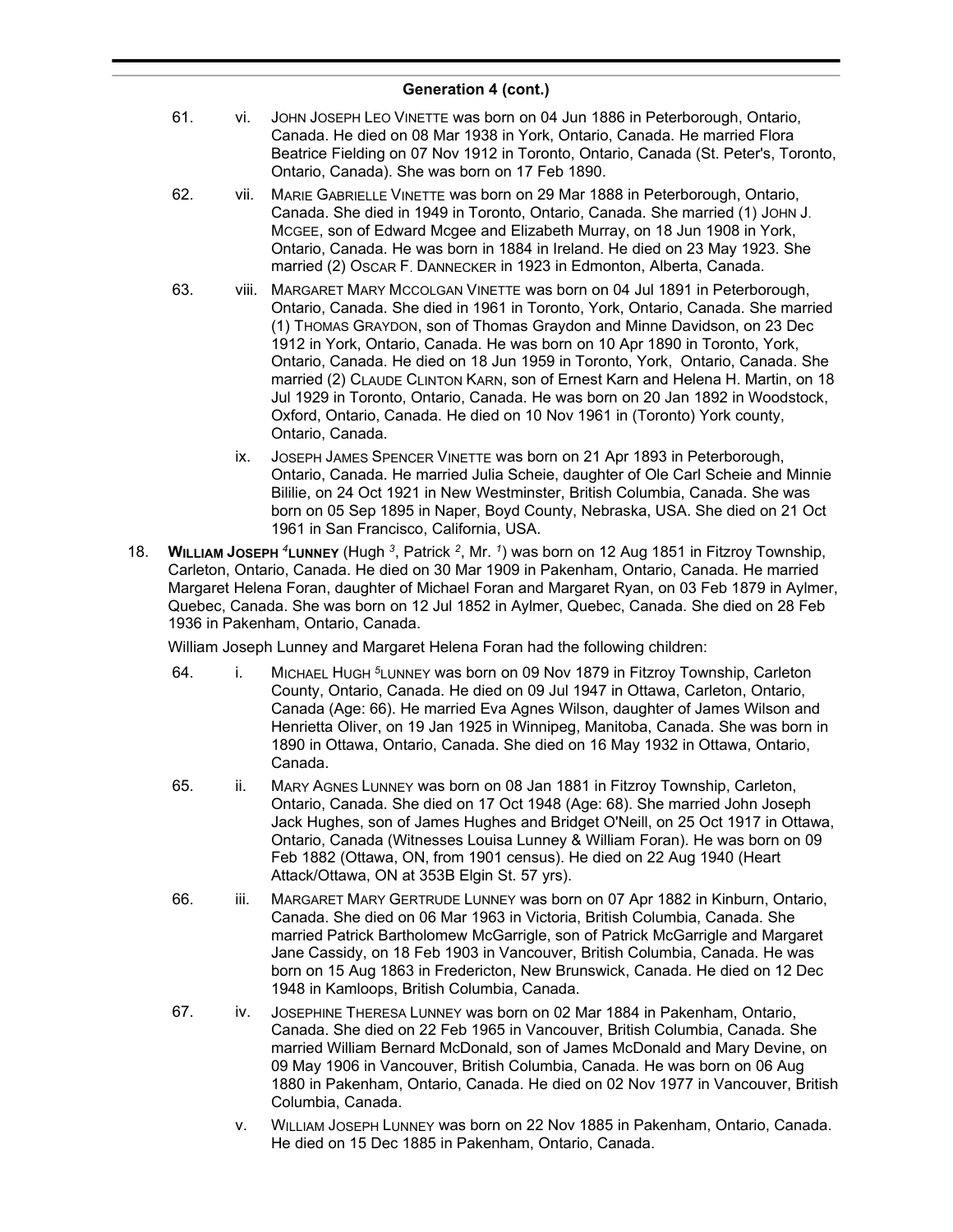- 68. vi. ALICE MARY LUNNEY was born on 07 Jan 1887 in Pakenham, Ontario, Canada. She died on 03 Feb 1919 in Vancouver, British Columbia, Canada. She married Frank A. Jackson on 07 Oct 1916 in Vancouver, British Columbia, Canada. He was born on 25 Jan 1893 in Seattle, Washington, USA. He died in Jun 1977 in Seattle, Washington, USA.
- 69. vii. ELLEN SUSANNA LUNNEY was born on 19 Apr 1889 in Pakenham, Ontario, Canada. She died on 25 Feb 1973 in Lake Bluff, Illinois, USA. She married Francois Regis Joseph Edward Kennedy on 27 Feb 1919 in St Paul, Aylmer, QC. He was born on 20 Jul 1894 in Buckingham, Quebec. He died on 29 Mar 1963 in Lake Forest, Lake County, Illinois.
	- viii. MARY ANNE LUNNEY was born on 24 Jul 1890 in Pakenham, Ontario, Canada. She died on 24 Jun 1986.
	- ix. EDWARD JOSEPH LUNNEY was born on 03 May 1892 in Pakenham, Ontario, Canada. He died on 19 Apr 1912 in Sudbury, Ontario, Canada (Killed in an explosion on the Canadian Northern Railway in Northern Ontario in 1912).
- 70. x. LOUISA LUNNEY was born on 29 Aug 1893 in Pakenham, Ontario, Canada. She died on 18 Jan 1965 in Ottawa, Ontario, Canada. She married Francis James Leahy, son of Patrick Thomas Leahy and Mary Agnes Barlow, on 13 Sep 1924 in Aylmer, Quebec, Canada. He was born on 28 Apr 1892 in Ottawa, Ontario, Canada. He died on 21 Jul 1961 in Ottawa, Ontario, Canada.
	- xi. JOHN ANGUS LUNNEY was born on 19 Jun 1895 in Pakenham, Ontario, Canada. He died on 14 Feb 1943 (Train accident at North Bay).
- 19. **CATHERINE** *<sup>4</sup>***LUNNEY** (Hugh *<sup>3</sup>* , Patrick *<sup>2</sup>* , Mr. *<sup>1</sup>* ) was born on 17 Dec 1853 in Fitzroy Township, Carleton, Ontario, Canada. She died on 22 Sep 1929 in Minnesota, USA. She married **IRA AL RAYMOND**. He was born in New York, USA.

Ira Al Raymond and Catherine Lunney had the following child:

- i. EDWARD IRA *<sup>5</sup>*RAYMOND was born on 01 Aug 1884 in North Dakota, USA. He died in Dec 1971 in Spokane, Spokane, Washington, United States of America. He married Clara Belle Hinton, daughter of George F Hinton and Frances Clark, on 26 Apr 1912.
- 20. **ELLEN** *<sup>4</sup>***LUNNEY** (Hugh *<sup>3</sup>* , Patrick *<sup>2</sup>* , Mr. *<sup>1</sup>* ) was born in Feb 1854 in Fitzroy Township, Carleton, Ontario, Canada. She died on 14 Feb 1940 in Grand Forks, North Dakota, USA. She married Patrick James Hughes, son of James Hughes and Bridget Heffernan, in 1882. He was born on 02 May 1853 in Smiths Falls, Ontario, Canada. He died on 14 Apr 1927 in Grand Forks, Grand Forks, North Dakota, USA.

Patrick James Hughes and Ellen Lunney had the following children:

- i. ARNOLD JAMES *<sup>5</sup>*HUGHES was born on 02 Nov 1883 in Minto, North Dakota, USA. He died on 07 Dec 1960 in Seattle, King, Washington, USA. He married Agnes Theresa "Tess" O'Brien, daughter of Michael Daniel O'Brien and Anne Halloran, on 02 Oct 1924 in Minneapolis, Minnesota, USA. She was born on 10 Dec 1892 in Langdon, North Dakota, USA. She died on 29 Jan 1976 in Oklahoma City, Oklahoma, USA.
- ii. HUGH JOHN HUGHES was born on 12 Apr 1885. He died on 16 Oct 1899 in Minto, North Dakota, USA.
- 71. iii. MARY SUSANNA HUGHES was born on 27 Sep 1886 in Minto, Cavalier, North Dakota, USA. She died on 17 Feb 1972 in Abbotsford, British Columbia, Canada. She married Harry Charles Breier, son of Francis Brier and Mary Rugniska, on 15 Jul 1918 in Vancouver, British Columbia, Canada. He was born in 1885. He died on 26 Jun 1963 in Langley, British Columbia, Canada.
- 72. iv. PATRICK LEO HUGHES was born on 08 May 1888 in Dakota, Minnesota, USA. He died on 23 Mar 1960 in Minto, Cavalier, North Dakota, USA. He married Mary Madeline Dobson, daughter of George Dobson and Mazie Wilson, on 29 Nov 1935. She was born on 17 Jan 1915 in North Dakota, USA. She died on 12 Feb 1996 in Victorville, San Bernardino, California, United States.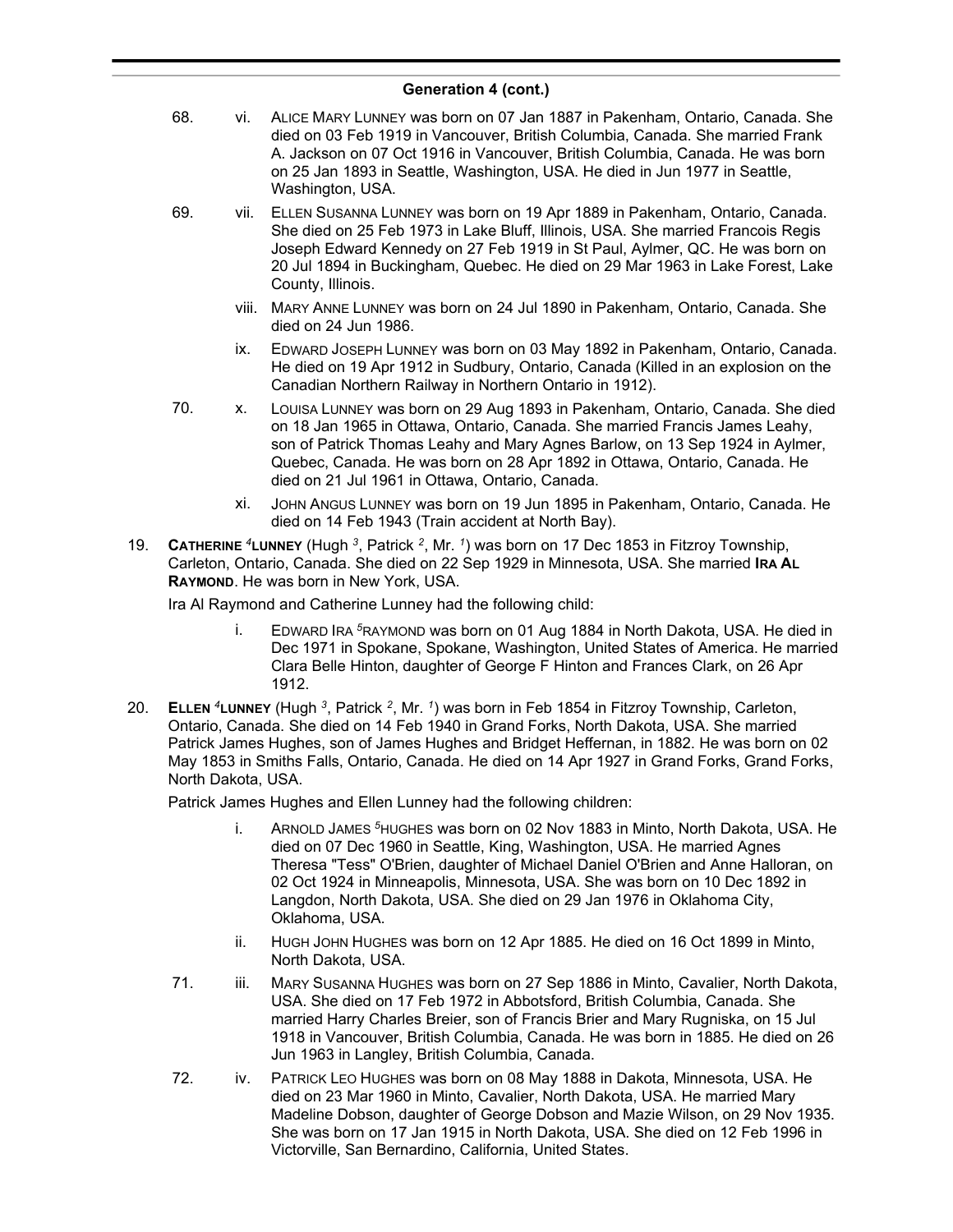- 73. v. EDMUND JOSEPH HUGHES was born on 19 Sep 1889 in Minto, Cavalier, North Dakota, USA. He died on 26 Jul 1971 in Langdon, Cavalier, North Dakota, USA. He married Ellen Elyda Docksteader on 15 May 1919 in North Dakota, USA. She was born on 02 Dec 1898 in Ardoch, Walsh, North Dakota, United States. She died on 24 Dec 1989 in Langdon, Cavalier, North Dakota, United States.
	- vi. CHARLES SHANLEY HUGHES was born on 01 May 1891. He died on 29 Jul 1896 in Minto, North Dakota, USA.
- 74. vii. ELLEN LEONA HUGHES was born on 27 Jan 1892 in Minto, Cavalier, North Dakota, USA. She died on 21 Mar 1967 in Grafton, Walsh, North Dakota, USA. She married Thomas Abel Donnelly, son of John Donelly and Marie Adeline DeSautel, on 22 Apr 1918 in Minto, Walsh, North Dakota, United States. He was born on 28 Jun 1889 in North Dakota, USA. He died on 14 Jul 1973 in Grafton, Ward, North Dakota, United States.
	- viii. SYLVESTER WILLIAM OWEN HUGHES was born on 18 Jun 1897 in Minto, Cavalier, North Dakota, USA. He died on 25 Sep 1940 in Grafton, Walsh, North Dakota, USA. He married LIVING SWEENEY.
- 21. **JOHN** *<sup>4</sup>***LUNNEY** (Hugh *<sup>3</sup>* , Patrick *<sup>2</sup>* , Mr. *<sup>1</sup>* ) was born about 1855 in Fitzroy Township, Carleton, Ontario, Canada. He died on 22 Jan 1943 in St Paul, Dakota, Minnesota, United States. He married Mary McClennan, daughter of Alex McClennan and Margaret McIntyre, about 1882. She was born in Feb 1865 in Canada. She died on 27 Jun 1916 in Cass Lake, Cass, Minnesota, USA.

John Lunney and Mary McClennan had the following children:

- i. AGNES T M *<sup>5</sup>*LUNNEY was born on 23 Jul 1884 in Ferry, Grand Forks, North Dakota, USA. She died in May 1972 (Age: 87). She married ? SCHROER.
- ii. ALBERT LEE LUNNEY was born on 21 Mar 1886 in Ferry, Grand Forks, North Dakota, USA. He died on 06 Sep 1952 in Cass Lake, Cass, Minnesota, USA.
- 75. iii. MARGARET MARY S LUNNEY was born on 20 May 1889 in Ferry, Grand Forks, North Dakota, USA. She died on 06 Jul 1975 in Saint Louis County, Minnesota, United Staes (Minnesota Death Index). She married JOHN WILLIAM VALLEY. He was born on 28 Sep 1882 in Prairie du Chien, Crawford, Wisconsin, USA. He died on 12 Oct 1954 in St Louis County, Minnesota, USA (Minnesota Death Index).
- 76. iv. ELLEN CHRISTINA LUNNEY was born in Oct 1892 in Ferry, Grand Forks, North Dakota, USA. She died on 19 Jun 1926 in Englewood, Koochiching, Minnesota. She married Frank Eustice McCann, son of Patrick John McCann and Sarah McKeague, on 04 Apr 1913 in Sioux City, Iowa, USA. He was born on 19 Aug 1886 in Wisconsin, USA. He died on 06 May 1948 in Superior, Douglas, Wisconsin, USA.
- 22. **HUGH CHARLES** *<sup>4</sup>***LUNNEY** (Hugh *<sup>3</sup>* , Patrick *<sup>2</sup>* , Mr. *<sup>1</sup>* ) was born on 15 Aug 1859 in Fitzroy Township, Carleton, Ontario, Canada. He died on 22 Jan 1943 in Ramsey, Minnesota, USA. He married Eva Jane Peters, daughter of Harris Peters and Martha Lydia Irwin, on 15 Aug 1885 in Rice County, Minnesota, USA (MF-350-B). She was born on 01 Oct 1864 in Canton, Ohio, USA. She died on 17 Mar 1949 in St Paul, Ramsey, Minnesota, USA.

Hugh Charles Lunney and Eva Jane Peters had the following children:

- 77. i. CHARLES OSBORNE *<sup>5</sup>*LUNNEY was born on 22 May 1886 in St Paul, Ramsey, Minnesota, USA. He died on 29 Jan 1967 in St Paul, Ramsey, Minnesota, USA. He married Louise C. Burger, daughter of Henry Burger and Ellen Six, on 15 Jun 1911 in St Paul, Ramsey, Minnesota, USA. She was born on 22 May 1890 in Minnesota, USA. She died in Dec 1973 in St Paul, Ramsey, Minnesota, USA.
	- ii. DORA MAE LUNNEY was born on 20 Jun 1888 in North Dakota, USA. She died on 17 Jan 1963 in Ramsey, Minnesota, USA. She married CHARLES FRANCIS TUBBESING. He was born on 06 May 1882 in St Paul, Ramsey, Minnesota, USA. He died on 06 Aug 1961 in Polk County, Wisconsin, USA (buried 18 Aug 1961, Elmhurst Cemetery, St. Paul, Ramsey, Minnesota, USA).
	- iii. GRACE HELEN LUNNEY was born on 17 Jan 1900 in St Paul, Ramsey, Minnesota, USA. She died on 24 Dec 1981 in St Paul, Ramsey, Minnesota, USA.
- 78. iv. RAYMOND LESLIE LUNNEY was born on 22 Jun 1903 in St Paul, Ramsey, Minnesota,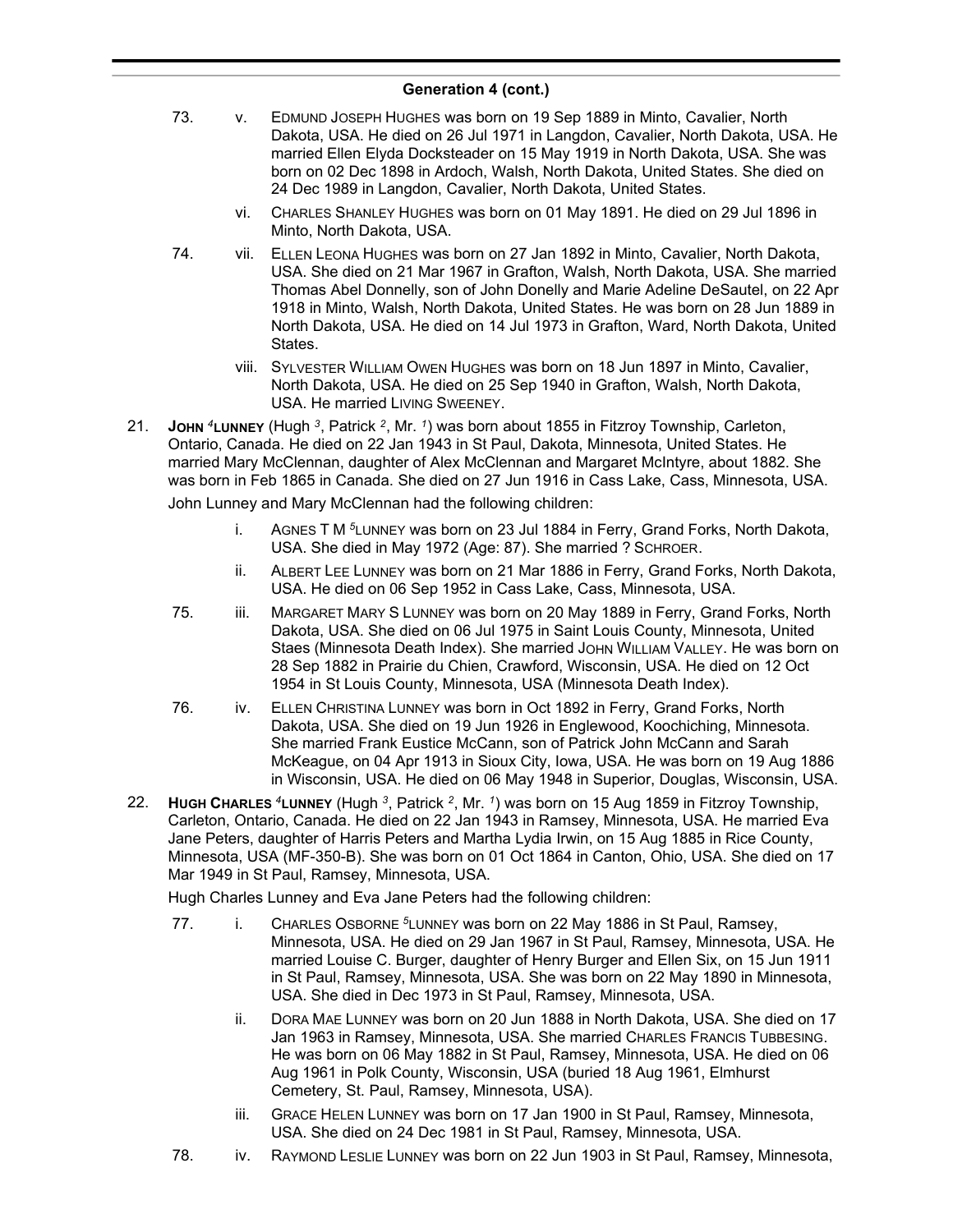USA. He died on 10 Apr 1983 in St Paul, Ramsey, Minnesota, USA. He married Janet Theresa Krogstad, daughter of John Krogstad and Tilda Renne Faoberg, on 20 Apr 1944 in Hennepin, Minnesota, USA. She was born on 03 Mar 1919 in Minnesota, USA. She died on 12 Jan 2008 in St Paul, Minnesota, USA.

23. **AGNES C.** *<sup>4</sup>***LUNNEY** (Hugh *<sup>3</sup>* , Patrick *<sup>2</sup>* , Mr. *<sup>1</sup>* ) was born in Jun 1861 in Fitzroy Township, Carleton, Ontario, Canada. She died on 20 Jun 1938 in Syracuse, New York, USA. She married **EDMUND LESLIE FOY**. He was born in Sep 1857 in Canada. He died in 1932.

Edmund Leslie Foy and Agnes C. Lunney had the following children:

- i. EDWARD L. *<sup>5</sup>* FOY was born in Apr 1886 in North Dakota, USA.
- 79. ii. ALVINA AGNES FOY was born on 18 Jul 1890 in Park River, Walsh, North Dakota, USA. She died on 07 Jul 1968 in Vancouver, Clark, Washington, USA. She married CARL AUGUST DOHMAN. He was born on 28 Jun 1884 in Keokuk County, Iowa, United States of America. He died on 14 Oct 1959 in Vancouver, Clark County, Washington, United States of America.
	- iii. CHARLES LOU FOY was born on 21 Mar 1892 in Park River, Walsh, North Dakota, USA. He died on 15 Oct 1918 in Langdon, North Dakota, USA.
	- iv. BERT JAMES FOY was born on 16 May 1894 in Grand Forks, Grand Forks, North Dakota, USA.
- 80. v. IDA ELLEN FOY was born on 16 Feb 1896 in North Dakota, USA. She died on 15 Sep 1979 in Dallas, Dallas County, Texas, United States of America. She married Frank Eugene Emard, son of Victor Emard and Maude Lynch, on 27 Nov 1914 in Grand Forks, North Dakota, USA. He was born on 08 Jan 1895 in Manville, North Dakota, USA. He died on 13 Jan 1967 in Irving, Dallas County, Texas, United States of America.
- 81. vi. WILLIAM THOMAS FOY was born on 23 May 1898 in North Dakota, USA. He died on 04 Feb 1968 in Dallas, Dallas, Texas, USA (Age: 69). He married LILLIAN ANN ZIPPER. She was born on 13 Sep 1908 in Osceola Polk, Nebraska. She died on 09 Sep 1996 in Dallas, Dallas County, Texas, USA.
	- vii. OLIVE A. FOY was born in Jan 1900 in North Dakota, USA.
- 82. viii. MARY H. FOY was born in 1903 in North Dakota, USA. She died in Fargo, North Dakota. She married WILLIAM J. CONWAY. He was born in Aug 1890 in Syracuse, New York, USA. He died between 1923-1930 in unk.
	- ix. LIVING FOY. She married LIVING CORBETT.
- 24. **ROSE ANNE** *<sup>4</sup>***O'KEEFE** (Bridget Ellen *<sup>3</sup>*Lunney, Patrick *<sup>2</sup>*Lunney, Mr. *<sup>1</sup>*Lunney) was born in Nov 1839 in Fermanagh, Northern Ireland. She died on 17 Apr 1864 in Mitchell, Ontario, Canada, (A daughter Mary Ann McGuire was born March 27, 1864. Rose Anne O'Kiefe died from complications of childbirth 21 days later. She was buried at Saint Vincent DePaul Roman Catholic Cemetary, Mitchell, Ontario, Canada Row #15 Grave #18.). She married John Martin McGuire, son of Michael McGuire, on 24 May 1857 in Stratford, Ontario, Canada. He was born in Jun 1831 in Fermanagh, Northern Ireland (5 oct 1908). He died on 07 Oct 1911 in Paynton, Saskatchewan, Canada.

John Martin McGuire and Rose Anne O'Keefe had the following children:

- 83. i. DR. MICHAEL HENRY *<sup>5</sup>*MCGUIRE was born on 17 Apr 1858 in Stratford, Ontario, Canada. He died in 1924 in Clifford, Lapeer Co., Michigan, USA (Buried at St. Patricks Catholic Cemetary Clifford Michigan)). He married Mary E. Bolger, daughter of Denis Bolger and Anastasia S. Ronan, in 1884 in Grand Rapids, Jefferson, Illinois, USA. She was born on 08 Oct 1856 in Wexford, Ireland. She died on 09 Apr 1926 in Lapeer, Michigan, USA.
	- ii. FRANCIS JOHN MCGUIRE was born on 26 Mar 1860 in Stratford, Ontario, Canada (Baptised at St. Joseph's Parish). He died in 1860.
- 84. iii. CHARLES THOMAS MCGUIRE was born on 10 Feb 1862 in Stratford, Ontario, Canada. He died on 16 Sep 1932 in Paynton, Saskatchewan, Canada. He married MARY MCDOWELL. She was born in 1865 in Ontario, Canada. She died in 1901.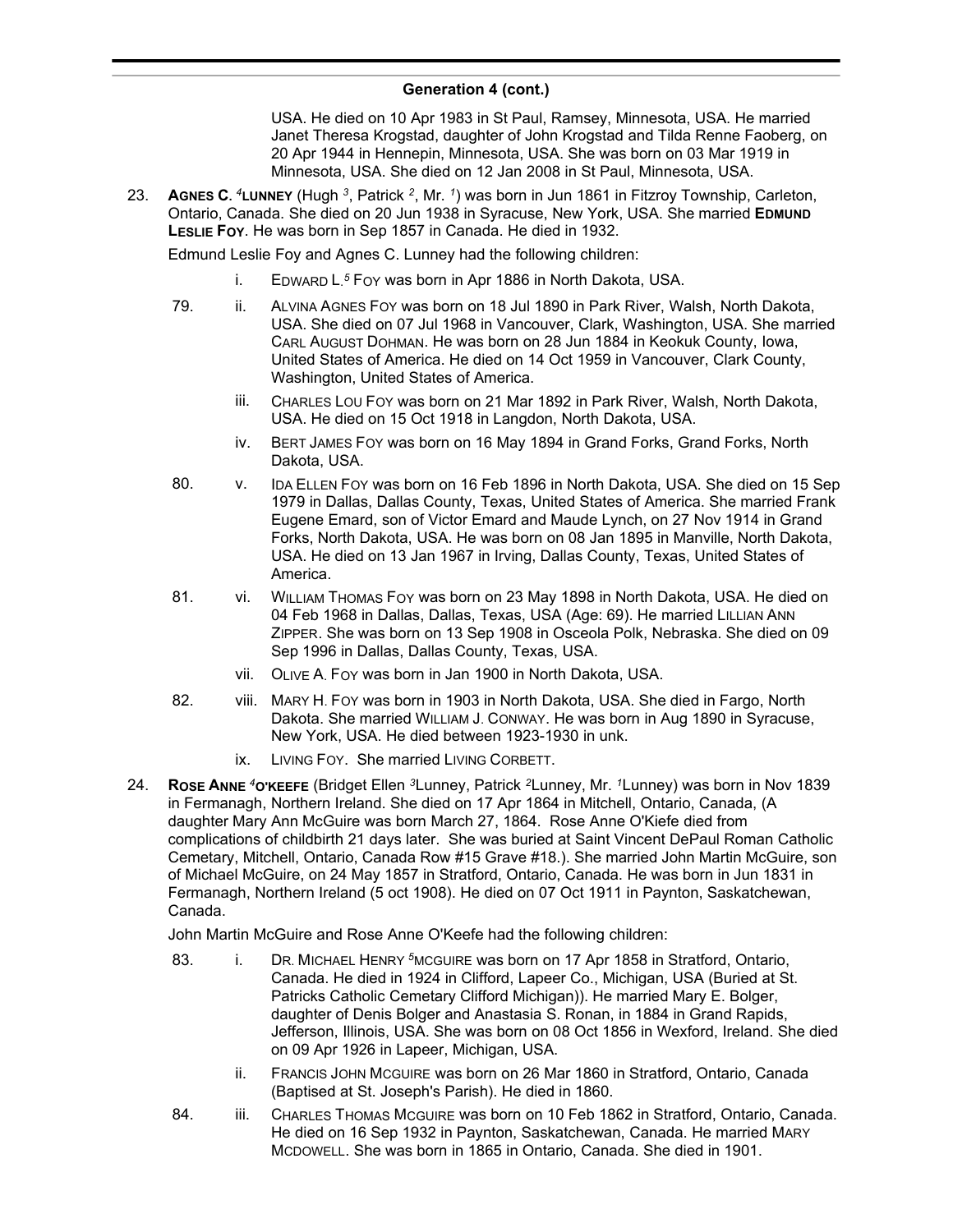- 85. iv. ANNA MCGUIRE was born in Dec 1863 in Mitchell, Ontario, Canada. She died on 03 Mar 1917 in Grand Rapids, Michigan, USA. She married (1) FRANKLIN A. VAN ATTA, son of Henry D. Van Atta and Louise A. Van Atta, on 17 Jul 1883 in Albion, Calhoun, Michigan, USA. He was born in 1859 in Hillsdale County, Michigan. He died on 01 Mar 1901. She married (2) WILLIAM F. MONICA. He was born on 30 Apr 1859. He died on 01 Aug 1913 in Battle Creek, Calhoun Co., Michigan.
- 86. v. MARY ANN MCGUIRE was born on 27 Mar 1864 in Mitchell, Ontario, Canada. She died on 06 Nov 1937 in Calgary, Alberta, Canada. She married William M. Harvey in 1883 in North Dakota, USA. He was born in 1853 in Carleton, Ontario, Canada. He died on 05 Nov 1908 in Calgary, Alberta, Canada.
- 25. **BRIDGET ADELIA** *<sup>4</sup>***O'KEEFE** (Bridget Ellen *<sup>3</sup>*Lunney, Patrick *<sup>2</sup>*Lunney, Mr. *<sup>1</sup>*Lunney) was born about 1846 in Fitzroy Township, Carleton, Ontario, Canada. She died on 20 Mar 1936. She married James Francis Lindsay, son of Patrick Lindsay and Catherine Quinn, on 03 May 1872 in Pakenham, Ontario, Canada. He was born about 1848 in Fitzroy Township, Carleton, Ontario, Canada. He died on 25 May 1911.

James Francis Lindsay and Bridget Adelia O'Keefe had the following children:

- i. ALICE *<sup>5</sup>*LINDSAY was born on 24 Sep 1873 in Ontario, Canada. She died on 25 Jul 1916 in Grand Rapids, Kent County, Michigan, United States of America. She married ? BLOOD.
- ii. CHARLES JOSEPH LINDSAY was born on 15 Aug 1875 in Renfrew County, Ontario, Canada. He died on 10 Oct 1936 in Chicago, Cook, Illinois, USA. He married Nellie Stuckey on 10 Sep 1918 in Chicago, Cook, Illinois, USA. She was born in 1878.
- iii. KATIE MAY LINDSAY was born on 15 May 1877 in Renfrew, Ontario, Canada.
- iv. SARAH ELIZABETH LINDSAY was born on 11 Feb 1879 in Renfrew County, Ontario, Canada.
- 87. v. JOHN P LINDSAY was born in Nov 1881 in North Dakota, USA. He died on 03 Jun 1948 in Grand Rapids, Kent County, Michigan, United States of America. He married JULIA LINDSAY. She was born in 1884 in Michigan, USA.
	- vi. JAMES E LINDSAY was born in May 1883 in North Dakota, USA.
	- vii. HELEN LINDSAY was born in Jan 1891 in Michigan, USA.
	- viii. MARY LINDSAY was born in Oct 1892 in Michigan, USA.
- 26. **JULIA ALICE***<sup>4</sup>* **O'KEEFE** (Bridget Ellen *<sup>3</sup>*Lunney, Patrick *<sup>2</sup>*Lunney, Mr. *<sup>1</sup>*Lunney) was born about 1849 in Fitzroy Township, Carleton County, Ontario, Canada. She died on 11 Jan 1931 in Luce, Michigan. She married **JOSEPH HENRY KRAMER**. He was born on 04 Oct 1859 in Kewanee, Wisconsin, USA. He died on 08 Aug 1946 in Sault Ste Marie, Michigan, USA.

Joseph Henry Kramer and Julia Alice O'Keefe had the following child:

- 88. i. HENRY JOSEPH<sup>5</sup>KRAMER was born on 10 Dec 1899 in Grand Rapids, Michigan, USA. He died on 22 Sep 1967 in Hessel, MI. He married Mary Rachel Perkins on 24 Sep 1921. She was born on 23 Sep 1903 in Indiana. She died on 23 Nov 1971 in St Ignace, MacKinac, Michigan.
- 27. **THOMAS FRANCIS***<sup>4</sup>* **O'KEEFE** (Bridget Ellen *<sup>3</sup>*Lunney, Patrick *<sup>2</sup>*Lunney, Mr. *<sup>1</sup>*Lunney) was born in Dec 1853 in Fitzroy Township, Carleton, Ontario, Canada. He died in May 1937 in Grand Rapids, Kent, Michigan, USA. He married Elizabeth Quinn, daughter of Michael Quinn and Bridget Mulherin, on 18 Aug 1894 in Grand Rapids, Kent, Michigan, USA. She was born in Nov 1861 in Michigan, USA. She died in Grand Rapids, Kent, Michigan, USA.

Thomas Francis O'Keefe and Elizabeth Quinn had the following children:

- i. MAMIE*<sup>5</sup>* O'KEEFE was born in 1885. She died in 1886.
- 89. ii. KATHRYN O'KEEFE was born on 27 Sep 1885 in Michigan, USA. She died on 13 Jan 1974 in Pinellas, Florida, United States. She married JACOB D MATZEN. He was born in Mar 1884.
- 90. iii. ELIZABETH BESSIE O'KEEFE was born on 19 Oct 1886 in Michigan, USA. She died on 19 Dec 1937 in Michigan, USA (breast cancer. viewing was at home). She married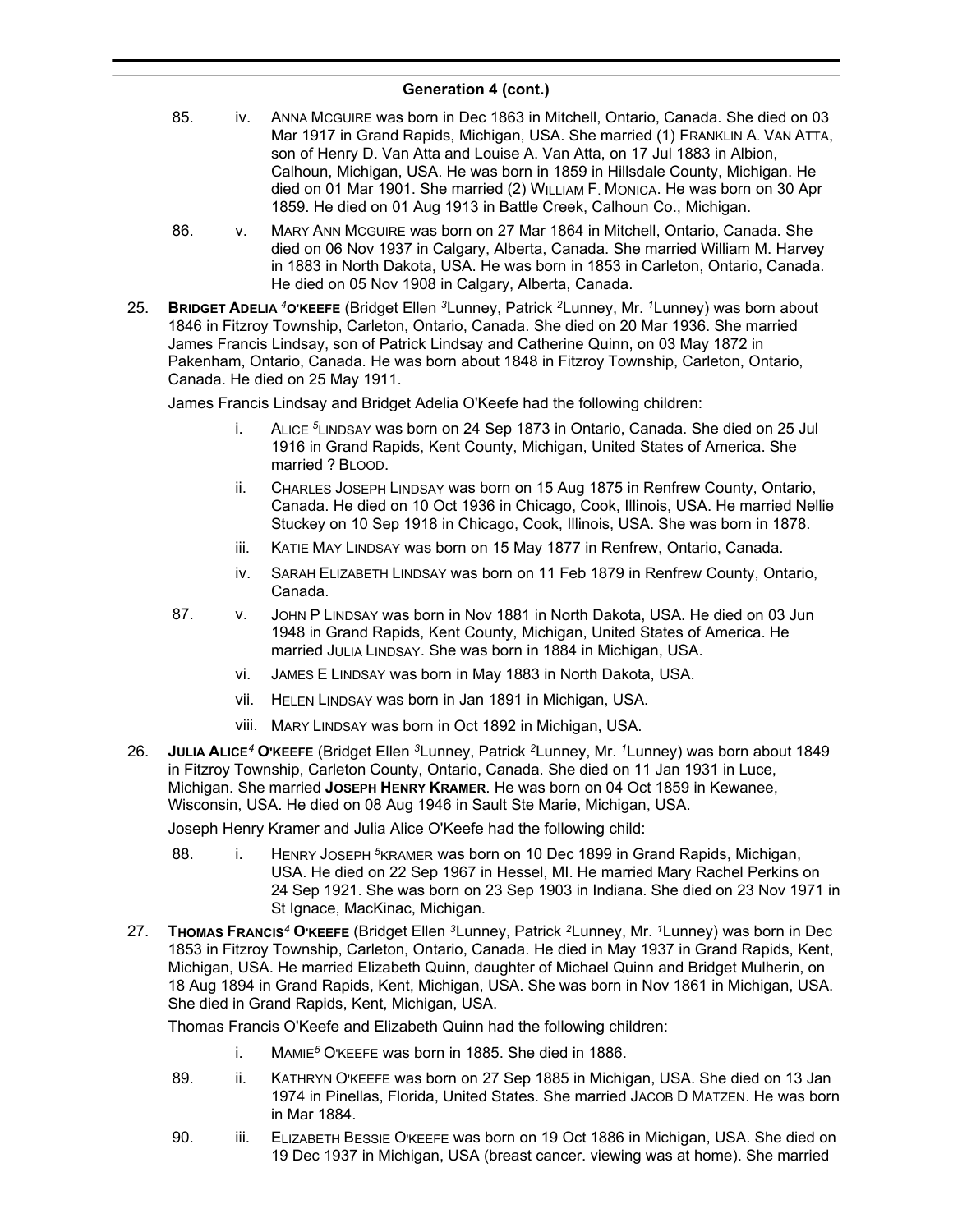Robert G. Herb Gunther on in Kent, Michigan, United States. He was born in 1886 in Michigan, USA.

- iv. CHARLES O'KEEFE was born in 1888. He died in 1889.
- 91. v. THOMAS FRANCIS O'KEEFE JR was born on 27 Nov 1889 in Grand Rapids, Kent, Michigan, USA. He died on 10 Feb 1984 in Grosse Pointe, Wayne, Michigan, USA. He married Lucas Veronica Lou Brenner, daughter of David Brenner and Molly O'Malley, on 05 Oct 1919 in Grand Rapids, Kent, Michigan, USA. She was born on 07 Nov 1889 in Grand Rapids, Kent, Michigan, USA. She died on 08 Feb 1980 in Detroit, Wayne, Michigan, USA.
	- vi. EDWARD JOHN O'KEEFE was born on 29 Aug 1891 in Michigan, USA. He died on 21 Jun 1969 in Grand Rapids, Kent, Michigan, USA. He married ADA ?.
- 92. vii. GEORGE HENRY O'KEEFE was born on 25 Aug 1893 in Michigan, USA. He died in Jul 1957. He married JEANNETTE JANE AHERN. She was born on 10 Jan 1895 in Michigan, USA. She died in Jan 1977.
- 93. viii. CARLTON JAMES O'KEEFE was born on 24 Jul 1895 in Grand Rapids, Kent, Michigan, USA. He died on 05 Feb 1948 in Detroit, Wayne, Michigan, USA (Age: 52). He married MILDRED ROSALINA LOPES. She was born on 14 Mar 1896. She died on 10 Feb 1974.
- 94. ix. LOUIS J. O'KEEFE was born on 19 Apr 1898 in Grand Rapids, Michigan, USA. He died in Jan 1971 in Mishawaka, St Joseph, Indiana, USA. He married Margaret M. Muldoon on 26 Jun 1926 in Mishawaka, St Joseph, Indiana, USA. She was born in 1899. She died on 20 Jan 1992.
	- x. LOUISE O'KEEFE was born on 19 Apr 1898 in Grand Rapids, Michigan, USA. She died on 23 Jun 1898 in Grand Rapids, Michigan, USA.
- 95. xi. ROBERT C. O'KEEFE was born on 10 Apr 1900 in Michigan, USA. He died on 19 Jan 1965 in Michigan, USA. He married EDITH M. She was born on 21 Oct 1896. She died on 15 Nov 1969.
	- xii. FRANCIS HAROLD O'KEEFE was born in 1904 in Michigan, USA. He died on 05 Apr 1940 in Forreston, Ogle, Illinois, United States.
- 28. **SUSAN** *<sup>4</sup>***O'KEEFE** (Bridget Ellen *<sup>3</sup>*Lunney, Patrick *<sup>2</sup>*Lunney, Mr. *<sup>1</sup>*Lunney) was born on 01 Feb 1864 in Mitchell, Perth County, Ontario, Canada. She died on 27 Oct 1939 in Grand Rapids, Kent, Michigan, USA. She married (1) **THOMAS A KELLY** on 08 Jan 1891 (Per Joseph F. O'Keefe website http://users/usinternet.com/jokeefe/html/fam00265.htm/St. James Catholic Grand Rapids, MI). He was born in Sep 1861 in Michigan, USA. She married (2) **THOMAS KELLY** on 08 Jan 1891 in Grand Rapids, Kent, Michigan, USA. He was born about 1864 in Grand Rapids, Michigan, USA.

Thomas A Kelly and Susan O'Keefe had the following children:

- i. THOMAS F *<sup>5</sup>*KELLY was born in Nov 1893 in Michigan, USA.
- ii. JOHN M KELLY was born in Jul 1896 in Michigan, USA.
- iii. EDWARD J KELLY was born in Dec 1897 in Michigan, USA.
- iv. MARY H KELLY was born in Sep 1899 in Michigan, USA.
- v. LIVING KELLY.
- 29. **ANGELINA** *<sup>4</sup>***LUNNEY** (Patrick *<sup>3</sup>* , Father of Cousin Patrick *<sup>2</sup>* , Mr. *<sup>1</sup>* ) was born in May 1842 in Fitzroy Township, Carleton, Ontario, Canada. She died on 16 Sep 1924 in Pembroke, Ontario, Canada. She married Michael Gorman, son of John Foley O'Gorman and Johanna Keaton, on 01 Oct 1864 in Ottawa, Ontario, Canada. He was born in May 1836 in Ireland. He died on 28 Mar 1928 in Renfrew, Ontario, Canada.

Michael Gorman and Angelina Lunney had the following children:

- i. JOHN PATRICK *<sup>5</sup>*GORMAN was born on 09 Feb 1865 in Pembroke, Ontario, Canada. He died on 15 Apr 1927 in St Louis, Gratiot, Michigan, USA.
- ii. MARY ANN MINNIE GORMAN was born on 01 Jun 1866 in Pembroke, Ontario, Canada. She died in Sep 1924.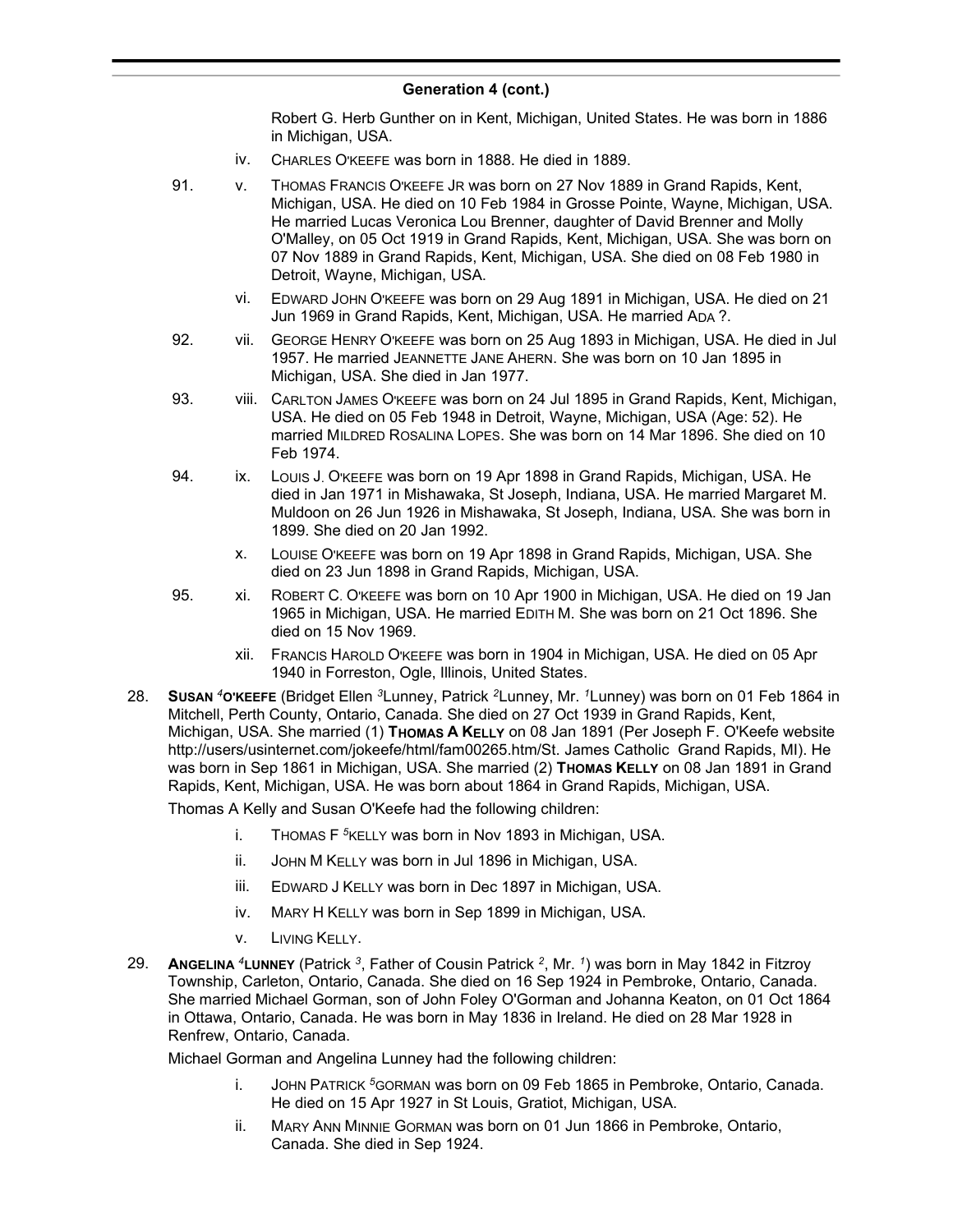- iii. ELIZABETH LILLIAN LILLY GORMAN was born in 1872 in Pembroke, Ontario, Canada. She died in Sep 1924.
- iv. ELEANOR NELLY GORMAN was born on 11 Feb 1874 in Pembroke, Ontario, Canada. She died in 1946 in Ottawa, Ontario, Canada. She married David McAuliffe on 22 Jun 1908 in Haileybury, Timiskaming, Ontario, Canada. He was born in 1874. He died in 1953.
- 96. v. THOMAS ANDREW GORMAN was born on 08 Aug 1876 in Pembroke, Ontario, Canada. He died in 1956 in Seattle, King, Washington, USA. He married GERTRUDE MARY DARGAN. She was born on 14 Nov 1878 in Riceville, Howard, Iowa, USA. She died in 1962 in Seattle, King, Washington, USA.
	- vi. MARY MAUD GORMAN was born on 01 Sep 1878 in Pembroke, Ontario, Canada. She died on 08 Mar 1903 in Pembroke, Ontario, Canada.
	- vii. MICHAEL EDWARD GORMAN was born on 18 Jul 1882 in Pembroke, Ontario, Canada. He died in Sep 1924 in Pembroke, Ontario, Canada. He married (1) MARY MAUD AUSTIN in Jan 1909 in Sudbury, Ontario, Canada. She was born in 1887. She died on 17 Jul 1917 in Pembroke, Ontario, Canada. He married (2) LILLIAN MARTHA MCCRACKEN, daughter of Francis McCracken and Margaret Scott, on 05 Aug 1918 in Renfrew, Ontario, Canada. She was born on 26 Jul 1899 in Mattawa, Ontario, Canada. She died on 07 Jul 1984.
	- viii. ROBERT LUNNEY GORMAN was born on 14 Sep 1884 in Pembroke, Ontario, Canada. He died in 1968 in Colbalt, Ontario, Canada. He married Viole Mary Clark on 06 Jul 1914 in Timiskaming, Ontario, Canada.
- 97. ix. HERBERT FRANCIS GORMAN was born on 05 Jan 1887 in Pembroke, Ontario, Canada. He died on 03 Nov 1936 in Kapuskasing, Cochrane, Ontario, Canada. He married Sarah Levesque, daughter of Francois Levesque and Sarah Lanthier, on 04 Oct 1926 in Mattawa, Nipissing, Ontario, Canada. She was born on 11 Jun 1900.
	- x. CLARA E GORMAN was born in Oct 1892 in Pembroke, Ontario, Canada. She died on 18 Dec 1904 in Renfrew, Ontario, Canada.
- 30. **MARIA** *<sup>4</sup>***LUNNEY** (Patrick *<sup>3</sup>* , Father of Cousin Patrick *<sup>2</sup>* , Mr. *<sup>1</sup>* ) was born between 1845-1851 in Fitzroy Township. Ontario, Canada. She met (1) **JOSEPH SKEFFINGTON**. She met (2) **JOHN BROWN**.

Joseph Skeffington and Maria Lunney had the following children:

- i. THOMAS PATRICK *<sup>5</sup>*SKEFFINGTON was born on 01 Jan 1881 in Brockville, Ontario, Canada (twin).
- ii. JOHN FRANCIS SKEFFINGTON was born on 01 Jan 1881 in Brockville, Ontario, Canada (twin).
- iii. EUGENE JAMES SKEFFINGTON was born on 01 Mar 1886 in Nepean, Ontario, Canada. He died on 01 Apr 1886 in Nepean, Ontario, Canada.
- iv. CATHERINE SKEFFINGTON was born on 26 Jun 1887 in Nepean, Ontario, Canada. She died on 01 Aug 1888 in Carleton.
- v. MARGARET SKEFFINGTON was born on 03 Jan 1889 in Nepean, Ontario, Canada.
- vi. SIMON SKEFFINGTON was born on 03 Jan 1889 in Nepean, Ontario, Canada.
- vii. MARY AGNES SKEFFINGTON was born on 12 Jul 1890 in Ottawa, Ontario, Canada.

John Brown and Maria Lunney had the following child:

- i. MARY *<sup>5</sup>*LUNNEY was born on 26 May 1873 in Carleton, Ontario, Canada.
- 31. **THOMAS** *<sup>4</sup>***LUNNEY** (Patrick *<sup>3</sup>* , Father of Cousin Patrick *<sup>2</sup>* , Mr. *<sup>1</sup>* ) was born about 1846 in Ontario, Canada. He died on 25 Nov 1891 in Brockville, Ontario, Canada. He married Catharine O'Reilly, daughter of James O'Reilly and Mary Smith, on 22 Nov 1875 in Brockville, Ontario, Canada (Witnesses Patrick Reilly, Catherine Lunney). She was born in 1854. She died on 15 Jan 1927 in Leeds.

Thomas Lunney and Catharine O'Reilly had the following child:

i. MARY AGNES *<sup>5</sup>*LUNNEY was born on 08 Jun 1881 in Brockville, Ontario, Canada. She died in 1946.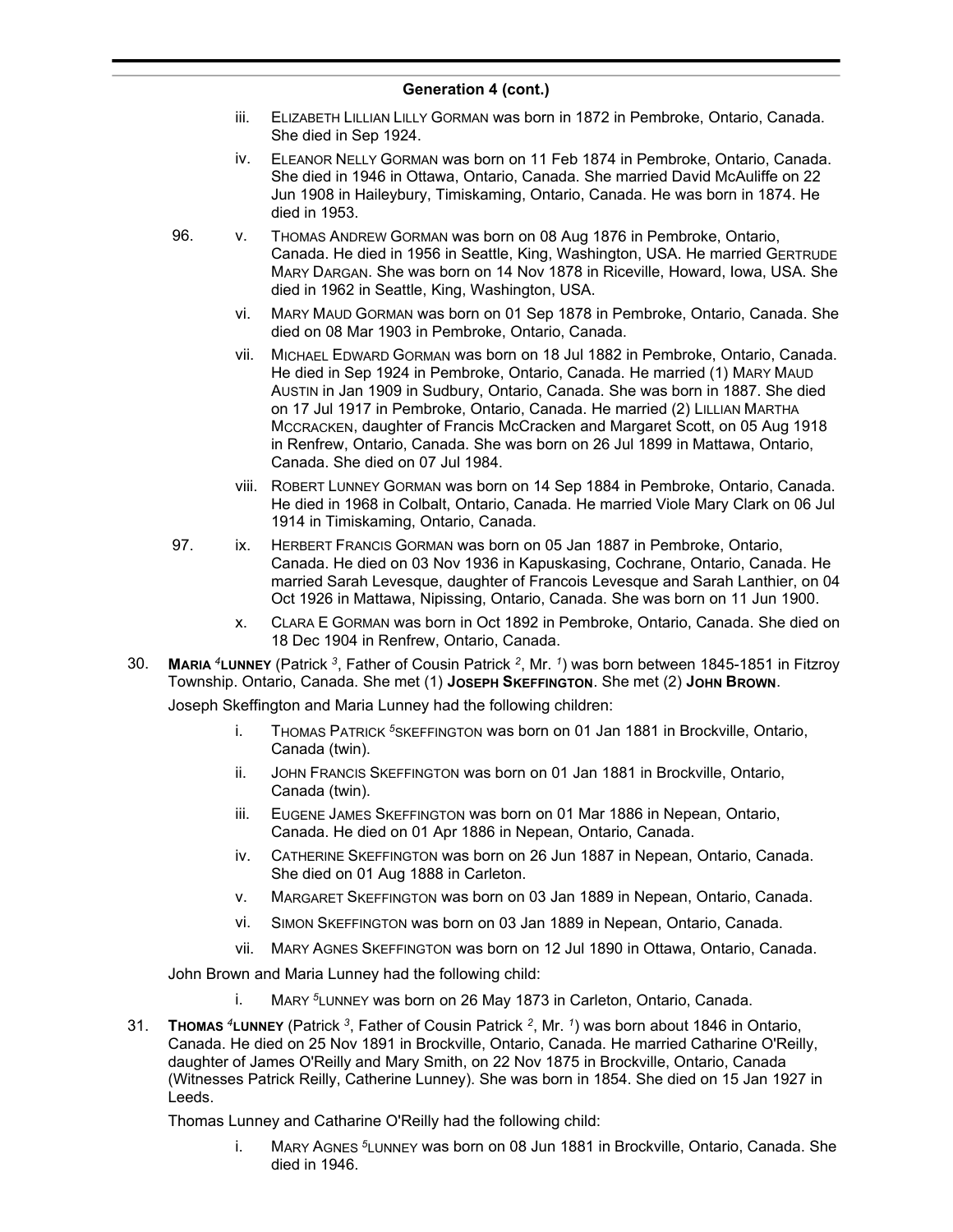32. **ROBERT** *<sup>4</sup>***LUNNEY** (Patrick *<sup>3</sup>* , Father of Cousin Patrick *<sup>2</sup>* , Mr. *<sup>1</sup>* ) was born in 1853 in Canada. He died before 1891 in Brockville, Ontario, Canada. He married Bridget Leacey, daughter of John Leacey and Margaret Leacey, on 06 Sep 1880 in Brockville, Ontario, Canada. She was born in 1855 in Wexford, Ireland.

Robert Lunney and Bridget Leacey had the following child:

- i. ROBERT CHARLES *<sup>5</sup>*LUNNEY was born on 23 Dec 1880 in Canada. He died on 28 Nov 1946 in Kankakee, Kankakee, Illinois, USA.
- 33. **FRANCES ANNE** *<sup>4</sup>***LUNNEY** (Patrick *<sup>3</sup>* , Father of Cousin Patrick *<sup>2</sup>* , Mr. *<sup>1</sup>* ) was born on 15 Sep 1859 in Fitzroy Harbour, Carleton County, Ontario, Canada. She died on 03 May 1930 in Ottawa, Ontario, Canada. She married John Fay, son of Michael Fay and Mary McCaffrey, on 09 Jan 1884 in Pakenham, Ontario, Canada (Witnesses Hugh Andrew Devine & Elizabeth Cullen). He was born on 15 Jun 1841 in Clones, Fermanagh, Northern Ireland. He died on 06 Jun 1925 in Ottawa, Ontario, Canada.

John Fay and Frances Anne Lunney had the following children:

- 98. i. ELIZABETH *<sup>5</sup>*FAY was born on 22 Oct 1884 in Almonte, Ontario, Canada. She died in 1962. She married Michael Augustus Meehan, son of Patrick Meehan and Jane O'Keefe, on 29 Jan 1907 in Lanark, Ontario, Canada. He was born in 1873 in Huntley Township, Carleton County, Ontario, Canada. He died in 1920.
	- ii. MARGARET ESTHER FAY was born on 23 Apr 1886 in Almonte, Ontario, Canada. She died on 22 Feb 1938 in Capreol, Greater Sudbury, Ontario, Canada. She married M ANGUS O'CONNOR.
	- iii. MICHAEL HUGH FAY was born on 10 Oct 1887 in Almonte, Ontario, Canada. He died on 10 Apr 1912 in Ottawa, Ontario, Canada.
	- iv. JOHN PATRICK FAY was born on 10 Oct 1887 in Almonte, Ontario, Canada. He died on 16 Nov 1935 in Waukegan, Illinois, USA.
- 99. v. MARY FAY was born on 30 Nov 1889 in Almonte, Ontario, Canada. She died on 04 May 1925 in Sudbury, Ontario, Canada. She married Francis Leo Dixon, son of Michael Dixon and Bridget Conlon, on 28 Apr 1908 in Almonte, Ontario, Canada. He was born on 25 Nov 1884 in Almonte, Ontario, Canada.
- 100. vi. CATHERINE EVALEEN FAY was born on 07 Aug 1891 in Almonte, Ontario, Canada. She died on 27 Jun 1955 in Ottawa, Ontario, Canada. She married Otto Gregory O'Regan, son of James O'Regan and Mary Ada Hughes, on 10 Feb 1909 in Almonte, Ontario, Canada. He died on 26 Feb 1960 in Ottawa, Ontario, Canada.
- 101. vii. THOMAS JAMES FAY was born on 14 Oct 1893 in Almonte, Ontario, Canada. He died on 17 Jul 1957 in Toronto, Ontario, Canada. He married (1) ROSE ELIZABETH KELLY, daughter of Charles Michael Kelly and Sarah Ann Sullivan, on 01 Mar 1916 in Ottawa, Ontario, Canada. She was born on 11 Aug 1894 in Ontario, Canada. She died on 06 Dec 1981 in Ottawa, Ontario, Canada. He married an unknown spouse between 1914-1920 in Ottawa, Ontario, Canada.
- 102. viii. ROSE FRANCES FAY was born on 31 Dec 1894 in Lanark, Ontario, Canada. She died on 06 Sep 1927 in Carleton. She married Charles David Kelly, son of Charles Michael Kelly and Sarah Ann Sullivan, on 01 Mar 1916 in Ottawa, Ontario, Canada. He was born on 05 Aug 1890 in Ottawa, Ontario, Canada. He died on 12 Oct 1969 in Ottawa, Ontario, Canada.
	- ix. CLARA GENEVIEVE FAY was born on 10 Jun 1898 in Lanark, Ontario, Canada. She died on 03 Aug 1898 in Lanark, Ontario, Canada.
	- x. ROBERT JOSEPH FAY was born on 10 Jun 1898 in Lanark, Ontario, Canada. He died on 28 Jul 1898 in Lanark, Ontario, Canada.
	- xi. CECILIA ZITA FAY was born on 12 Sep 1901 in Lanark, Ontario, Canada. She died on 17 Sep 1933 in York, Ontario, Canada (Cause of Death = Exhaustion from acute mental excitement).
- 103. xii. MONICA BERNICE FAY was born on 28 Jul 1905 in Almonte, Ontario, Canada. She died in Apr 1976 in Pittsburg, Contra Costa, California, USA. She married (1) CECIL NORMAN HUGHES, son of Edwin Noble Hughes and Elizabeth Helena Turcotte, on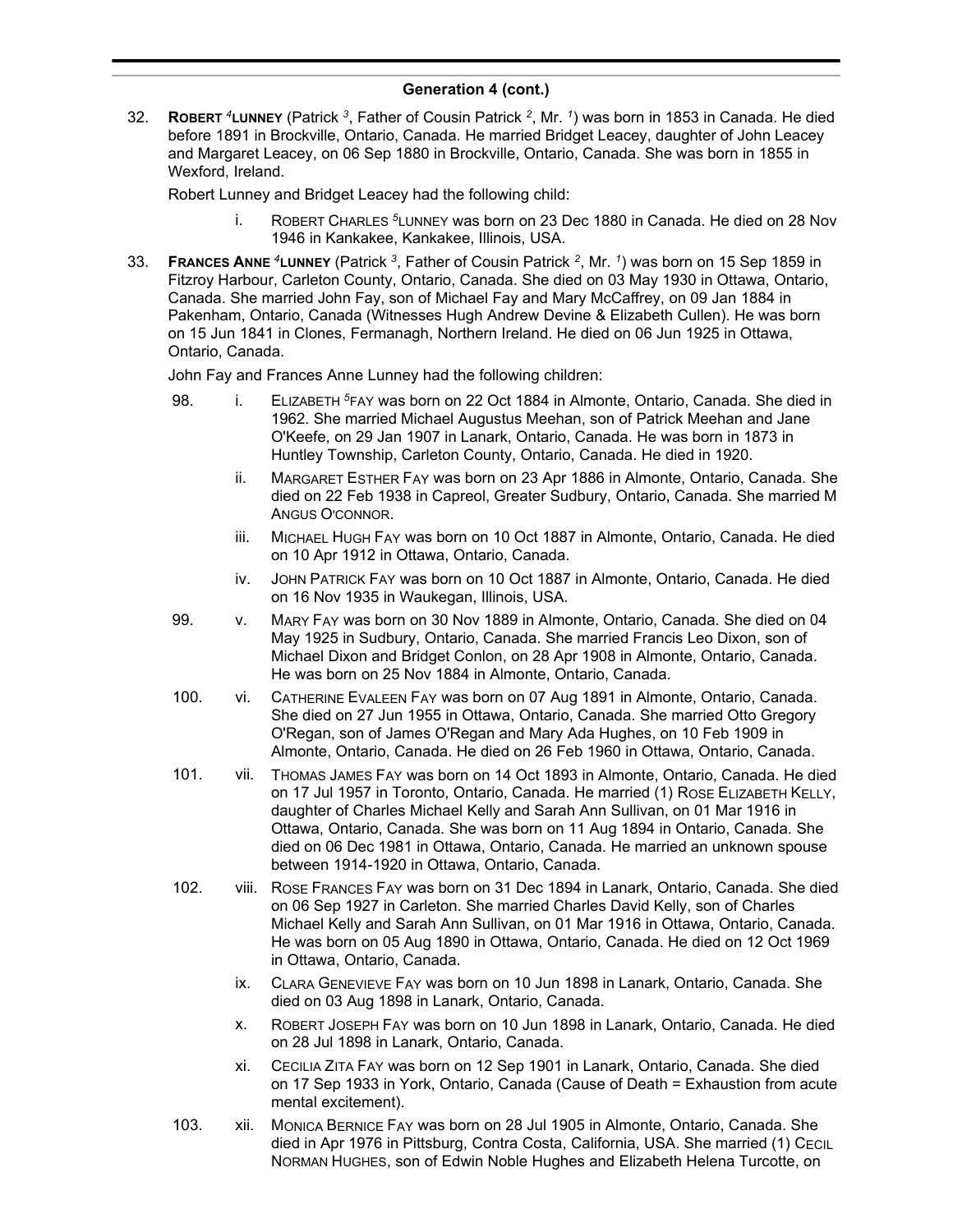30 Oct 1922 in Carleton County, Ontario, Canada. He was born on 09 Jun 1903 in Ottawa, Ontario, Canada. He died on 22 Apr 1983 in Napavine, Lewis, Washington, USA. She married (2) ? MUSGROVE.

#### **Generation 5**

34. **JOHN***<sup>5</sup>* **LUNNY** (Thomas*<sup>4</sup>* , John*<sup>3</sup>* , Patrick *<sup>2</sup>*Lunney, Mr. *<sup>1</sup>*Lunney) was born on 15 Nov 1865 in Cornaleck, Derrylin, Fermanagh, Ireland. He died on 29 Dec 1926 in New York City (All Boroughs), New York, USA. He married Cecelia Marie Mulgrew in 1896. She was born in Apr 1870 in Ireland. She died in 1938.

John Lunny and Cecelia Marie Mulgrew had the following children:

- i. THOMAS JOHN*<sup>6</sup>* LUNNY was born on 03 Feb 1897 in Manhattan, New York, USA. He died on 04 Dec 1982 (Age: 85). He married LIVING BUTCHER.
- ii. LIVING LUNNY.
- iii. LIVING LUNNY.
- iv. LIVING LUNNY.
- v. LIVING LUNNY.
- 35. **ANNE***<sup>5</sup>* **LUNNY** (Thomas*<sup>4</sup>* , John*<sup>3</sup>* , Patrick *<sup>2</sup>*Lunney, Mr. *<sup>1</sup>*Lunney) was born on 10 Jun 1870 in Cornaleck, Derrylin, Fermanagh, Ireland. She died on 15 Feb 1901 in New York, New York, USA. She married Thomas John Kehoe, son of John Keogh and Ann Connell, on 02 Feb 1896 in New York, New York, USA (Witnesses James Flood and Mary Lunney). He was born on 13 Dec 1864. He died on 04 Jun 1914 in New York, New York, USA.

Thomas John Kehoe and Anne Lunny had the following children:

- i. WILLIAM*<sup>6</sup>* KEHOE was born in 1896 in United States.
- ii. RICHARD KEHOE was born in Dec 1897 in United States.
- iii. THOMAS JOHN KEHOE was born in Jan 1898 in United States. He married MARY ELIZABETH CUDDIHY.
- 36. **MARY***<sup>5</sup>* **LUNNY** (Thomas*<sup>4</sup>* , John*<sup>3</sup>* , Patrick *<sup>2</sup>*Lunney, Mr. *<sup>1</sup>*Lunney) was born on 16 Jan 1872 in Cornaleck, Derrylin, Fermanagh, Ireland. She died on 25 Mar 1939 in Manhattan, New York, USA. She married John Gunn on 24 Apr 1898 in Manhattan, New York, New York, USA. He was born in Dec 1869 in Ireland.

John Gunn and Mary Lunny had the following child:

- i. ELIZABETH*<sup>6</sup>* GUNN was born on 11 Feb 1900 in New York, New York, USA. She died on 18 Sep 1943 in Manhattan, New York, USA (Age: 43). She married NEIL SULLIVAN. He was born in 1896 in New York, USA.
- 37. **MARGARET***<sup>5</sup>* **LUNNY** (Thomas*<sup>4</sup>* , John*<sup>3</sup>* , Patrick *<sup>2</sup>*Lunney, Mr. *<sup>1</sup>*Lunney) was born on 04 Jun 1874 in Cornaleck, Fermanagh, Ireland. She married Edward Maguire on 01 May 1905 in Derrylin, Fermanagh, Ireland (Wit. James Maguire and Margaret A. Lunny). He was born on 06 Aug 1873. Edward Maguire and Margaret Lunny had the following children:
	- i. LIVING MAGUIRE.
	- ii. LIVING MAGUIRE.
	- iii. LIVING MAGUIRE.
	- iv. LIVING MAGUIRE.
	- v. LIVING MAGUIRE.
	- vi. LIVING MAGUIRE.
	- vii. LIVING MAGUIRE.
- 38. **THOMAS***<sup>5</sup>* **LUNNY** (Thomas*<sup>4</sup>* , John*<sup>3</sup>* , Patrick *<sup>2</sup>*Lunney, Mr. *<sup>1</sup>*Lunney) was born on 10 Feb 1876 in Cornaleck, Derrylin, Fermanagh, Ireland. He died on 25 Jan 1955 in Lisnaskea, Fermanagh, Ireland. He married Eliza Jane McBrien, daughter of Felix McBrien and Catherine Clifford, on 20 May 1918 in Derrylin, Fermanagh, Ireland. She was born on 01 Aug 1878 in Corrathistune,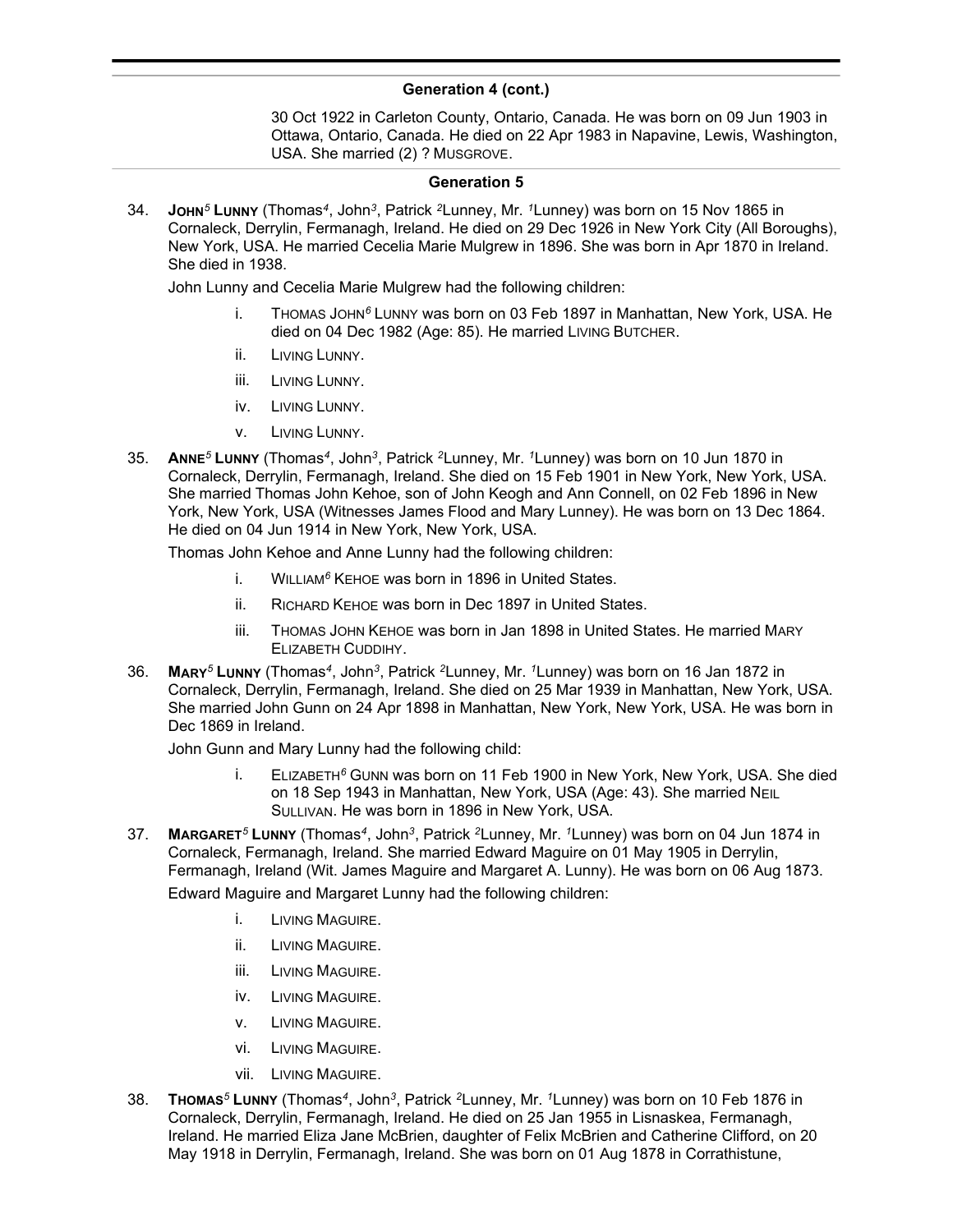Fermanagh, Ireland. She died on 24 Feb 1933 in Lisnaskea, Fermanagh, Ireland. Thomas Lunny and Eliza Jane McBrien had the following child:

- i. LIVING LUNNY.
- 39. **CATHERINE***<sup>5</sup>* **LUNNY** (Thomas*<sup>4</sup>* , John*<sup>3</sup>* , Patrick *<sup>2</sup>*Lunney, Mr. *<sup>1</sup>*Lunney) was born on 01 Aug 1878 in Cornaleck, Derrylin, Fermanagh, Ireland. She died in 1948 in New York, New York, USA. She married Michael Crilly on 21 Apr 1909 in Manhattan, New York, USA. He was born on 12 Apr 1874 in Killeavy, Armagh, Ireland. He died on 14 Sep 1945 in Queens, New York, USA (Age: 69).

Michael Crilly and Catherine Lunny had the following children:

- i. THOMAS COLIN*<sup>6</sup>* CRILLEY was born on 08 Sep 1916 in New York, New York, USA. He died on 22 Feb 1997 in Sunnyvale, Santa Clara, California.
- ii. LIVING CRILLY.
- 40. **PETER***<sup>5</sup>* **LUNNY** (Thomas*<sup>4</sup>* , John*<sup>3</sup>* , Patrick *<sup>2</sup>*Lunney, Mr. *<sup>1</sup>*Lunney) was born on 01 Feb 1881 in Cornaleck, Derrylin, Fermanagh, Ireland. He died on 14 May 1966 in Fermanagh, Ireland. He married Mary Corrigan, daughter of Francis Corrigan, on 28 Jul 1913 in Derrylin, Fermanagh, Ireland. She died on 05 Dec 1959.

Peter Lunny and Mary Corrigan had the following children:

- i. LIVING LUNNY.
- ii. LIVING LUNNY.
- iii. LIVING LUNNY.
- iv. LIVING LUNNY.
- v. LIVING LUNNY.
- 41. **JAMES JOSEPH** *<sup>5</sup>***LUNNEY** (Patrick *<sup>4</sup>* , Edward Joseph *<sup>3</sup>* , Patrick *<sup>2</sup>* , Mr. *<sup>1</sup>* ) was born on 31 Dec 1869 in Osage Mission, Kansas, USA. He died on 12 Dec 1903 in Hot Springs, Garland, Arkansas, USA. He married Rose Mandelert, daughter of Charles Mandelert and Louise Thibouret, on 12 Aug 1899 in Chippewa Falls, Wisconsin, USA. She was born on 03 Oct 1877 in Chippewa Falls, Wisconsin, USA. She died on 24 Jul 1969 in Oakland, Alameda, California, USA.

James Joseph Lunney and Rose Mandelert had the following children:

- i. JULIEN MANDELERT *<sup>6</sup>*LUNNEY was born on 13 Oct 1900 in Chippewa Falls, Wisconsin, USA. He died on 21 Apr 1983 in Broward, Florida, USA. He married Kathryn Rosemary McCarthy, daughter of Charles E. McCarthy and Kathryn A. Mullin, about 1929. She was born on 08 Feb 1906 in Antigo, Langlade, Wisconsin, USA. She died on 16 Feb 1982 in Shorewood, Milwaukee, Wisconsin, USA.
- ii. MARIE PATRICE LUNNEY was born on 22 Sep 1903 in Chippewa Falls, Wisconsin, USA. She died on 03 Aug 2005 in Rio Vista, Solano, California, USA. She married (1) OWEN WESLEY LEE about 1921. He was born on 03 Jan 1903 in Eau Claire, Eau Claire, Wisconsin, USA. He died on 26 Nov 1964 in Fort Lauderdale, Broward, Florida, USA. She married (2) NORBERT ADELBERT ROECKER. He was born on 09 Jul 1905 in Illinois, USA. He died on 20 Jul 1958 in Alameda, California, USA.
- 42. **MICHAEL BERNARD** *<sup>5</sup>***LUNNEY** (Patrick *<sup>4</sup>* , Edward Joseph *<sup>3</sup>* , Patrick *<sup>2</sup>* , Mr. *<sup>1</sup>* ) was born on 03 Dec 1872 in Osage Mission, Kansas, USA. He died on 06 Jan 1930 in St Louis, St Louis, Missouri, USA. He married Mary Maude Frasl, daughter of Henry W. Frasl and Anna Laura Breunig, on 01 Oct 1901 in Cadott, Wisconsin, USA. She was born about 1882 in Cadott, Chippewa, Wisconsin, USA. She died in 1955.

Michael Bernard Lunney and Mary Maude Frasl had the following child:

- i. GERALD FRASL *<sup>6</sup>*LUNNEY was born on 11 Sep 1902 in Cadott, Chippewa County, Wisconsin, USA. He died on 07 Nov 1940 in Richmond Heights, Missouri, USA. He married (1) LIVING MUCKENHIRN. He married (2) LIVING LUNNEY.
- 43. **BRIDGET ELLEN AGNES** *<sup>5</sup>***LUNNEY** (Patrick *<sup>4</sup>* , Edward Joseph *<sup>3</sup>* , Patrick *<sup>2</sup>* , Mr. *<sup>1</sup>* ) was born on 24 Oct 1875 in Chippewa Falls, Wisconsin, USA. She died on 08 Dec 1942 in Chippewa Falls, Wisconsin, USA. She married Carl John Grimmer, son of John Carl Grimmer and Bertha Dallman, on 18 Dec 1897 in Chippewa Falls, Wisconsin, USA. He was born on 24 Sep 1874 in Chippewa Falls,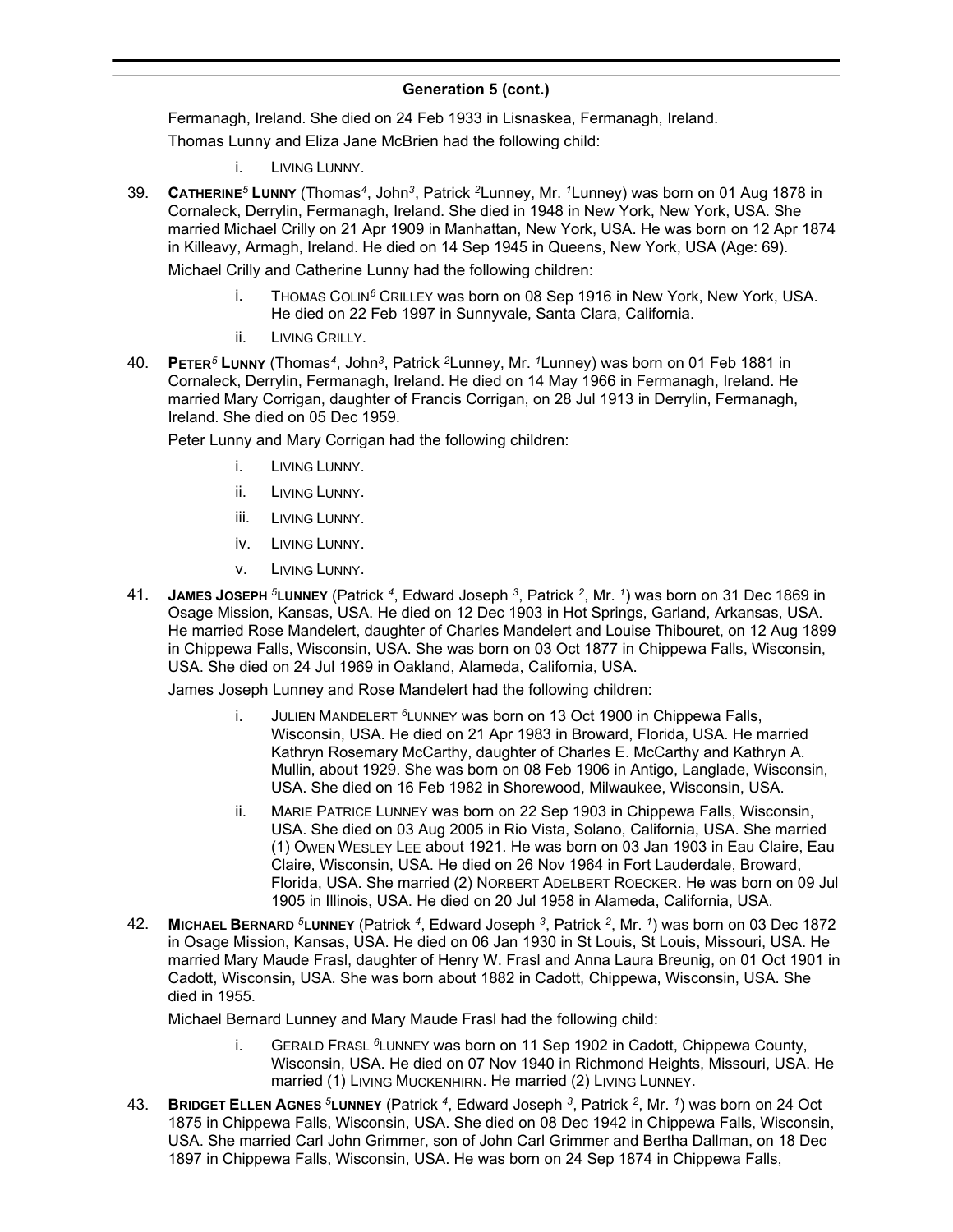Wisconsin, USA. He died on 28 Dec 1951 in Chippewa Falls, Wisconsin, USA.

Carl John Grimmer and Bridget Ellen Agnes Lunney had the following children:

- i. LORETTA ELIZABETH *<sup>6</sup>*GRIMMER was born on 02 Jun 1898 in Chippewa Falls, Wisconsin, USA. She died on 06 May 1988 in Eagle Point, Chippewa, Wisconsin, USA. She married Eugene Joseph Carroll, son of John Carroll and Johanna Marie Murphy, on 16 Jun 1919. He was born on 01 Mar 1894 in Chippewa Falls, Wisconsin, USA. He died on 28 Mar 1981 in Chippewa Falls, Wisconsin, USA.
- ii. CLARE ELEANOR GRIMMER was born on 14 Oct 1900 in Chippewa Falls, Wisconsin, USA. She died on 08 May 1943 in Johnsonburg, Elk, Pennsylvania, USA. She married Carl Joseph Hap Peters, son of Carl Peters and Ernestine Spielvogel, on 30 May 1936 in Johnsonburg, Elk, Pennsylvania, USA.
- iii. ROSEMARY GRIMMER was born on 17 Oct 1904 in Chippewa Falls, Wisconsin, USA. She died on 26 Sep 1984 in Brooklyn, Kings, New York, USA. She married Aloysius Al Joseph Peters, son of Carl Peters and Ernestine Spielvogel, on 07 Jun 1941 in New York, New York, USA. He was born on 20 Jun 1899 in Austria. He died on 31 May 1963 in Brooklyn, Kings, New York, USA.
- iv. CARL JOHN GRIMMER was born on 01 May 1909 in Chippewa Falls, Wisconsin, USA. He died on 16 May 1972 in Chippewa Falls, Wisconsin, USA. He married Ruth Lucille Johnson on 07 Oct 1930 in Minneapolis, Hennepin, Minnesota, USA. She was born on 19 Feb 1910 in Minneapolis, Hennepin, Minnesota, USA. She died on 18 Jun 1977 in Chippewa Falls, Wisconsin, USA.
- 44. **EDWARD JAMES** *<sup>5</sup>***LUNNEY** (Edward J. *<sup>4</sup>* , Edward Joseph *<sup>3</sup>* , Patrick *<sup>2</sup>* , Mr. *<sup>1</sup>* ) was born on 17 Jul 1868 in St Paul, Dakota, Minnesota, USA. He died on 15 Oct 1943 in Ramsey, Minnesota, USA. He married (1) **MATILDA HORTENSE BOOTH**, daughter of Julius Booth and Ann ?, on 18 May 1897 in Chippewa Falls, Wisconsin, USA. She was born on 31 Mar 1872 in Wisconsin, USA. She died on 17 Mar 1928 in St Paul, Minnesota, USA. He married (2) **LILLIAN E. CHARBENEAU**, daughter of <No name> and <No name>, on 18 Oct 1932. She was born on 26 Sep 1885 in North Dakota, USA. She died on 15 Mar 1972 in Barnesville, Clay, Minnesota, USA.

Edward James Lunney and Matilda Hortense Booth had the following children:

- i. NELLIE *<sup>6</sup>*LUNNEY was born in Mar 1898 in Chippewa Falls, Wisconsin, USA. She died before 1910.
- ii. EDWARD DAMIEN ALFRED LUNNEY was born on 02 Mar 1898 in Chippewa Falls, Wisconsin, USA. He died on 22 Apr 1967 in Haines City, Florida, USA. He married Edna Marguerite Pepin, daughter of Joseph Douglas Pepin and Edna Jessie Belanger, on 17 Jun 1929. She was born on 15 May 1907. She died on 02 Jan 2008 in Rochester, Minnesota, USA.
- iii. RUTH ELEANOR LUNNEY was born on 26 Oct 1900 in Wisconsin, USA. She died on 08 Aug 1984 in Tacoma, Washington, USA. She married Roy John Hickson, son of Patrick Hickson and Susan Gaffney, on 14 Sep 1921 in St Paul, Minnesota, USA. He was born on 23 Jul 1897 in Eau Claire, Wisconsin, USA. He died on 11 Apr 1987 in Tacoma, Washington, USA.
- iv. MARGARET ODILIA LUNNEY was born on 09 Oct 1902 in Wisconsin, USA. She died on 13 Jul 1988 in Dakota, Minnesota, USA. She married George Fred Brandt, son of George Brandt and Mary ?, on 16 Jun 1927 in St Paul, Minnesota, USA. He was born on 23 Feb 1895. He died on 17 Sep 1946.
- v. JAMES BERNARD LUNNEY was born on 06 Nov 1904 in Wisconsin, USA. He died on 09 Sep 1980 in Clearwater, Florida, USA (Age: 76). He married Helen M. Delahunt on 18 Oct 1932. She was born on 06 Nov 1904 in Wisconsin, USA. She died in Oct 1955 in Clearwater, Florida, USA.
- vi. MARIE CATHERINE LUNNEY was born on 14 Aug 1909 in Chippewa Falls, Chippewa, Wisconsin, USA. She died on 09 May 1958. She married Ralph Holmes Knowles, son of Harry Holmes Knowles and Marguerite Lorraine Heacock, on 28 Nov 1935 in Minneapolis, Hennepin, Minnesota, USA. He was born on 02 May 1909 in Mexico. He died on 30 Mar 1966.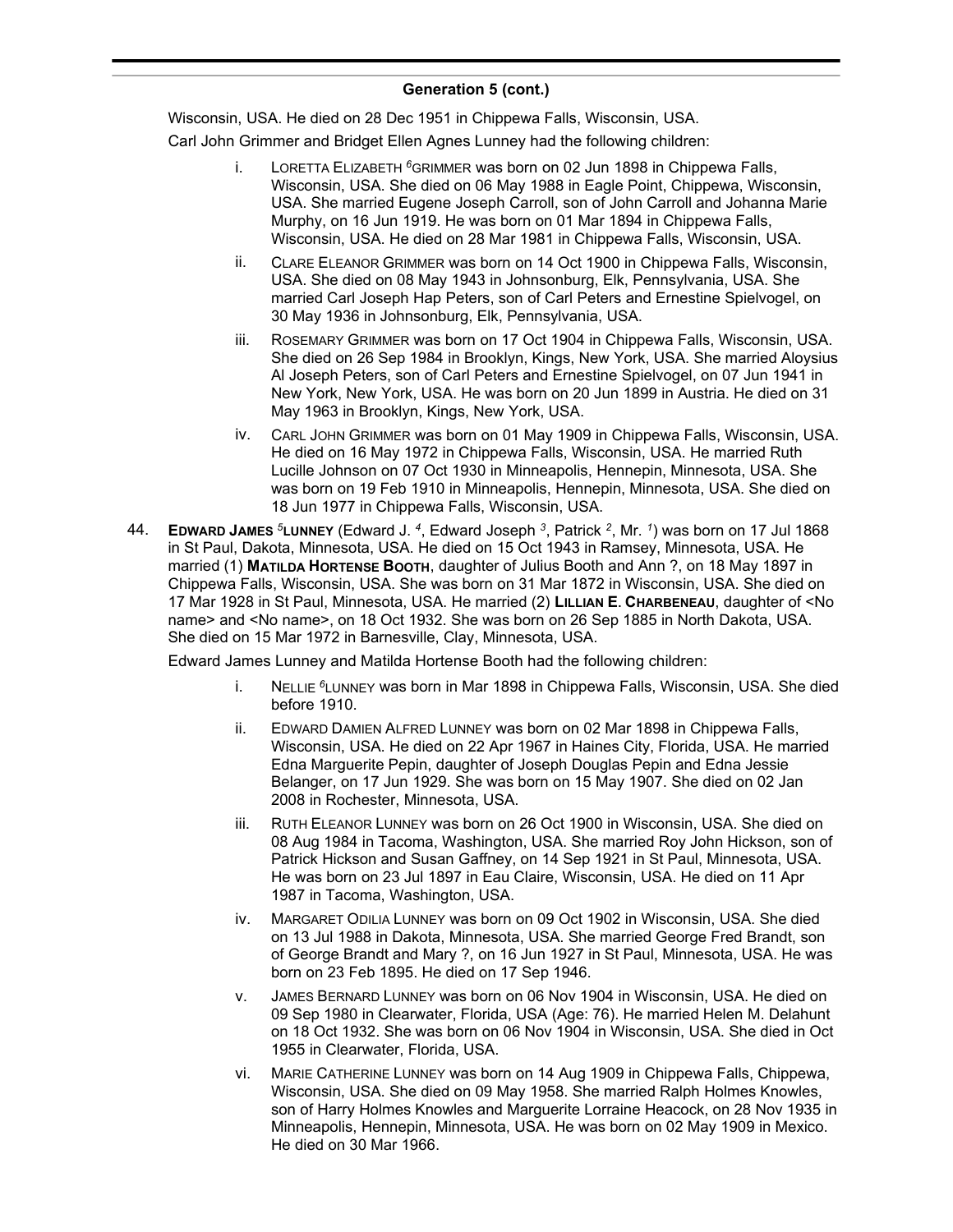45. **MARY HELEN** *<sup>5</sup>***LUNNEY** (Edward J. *<sup>4</sup>* , Edward Joseph *<sup>3</sup>* , Patrick *<sup>2</sup>* , Mr. *<sup>1</sup>* ) was born on 23 Dec 1870 in Chippewa Falls, Wisconsin, USA. She died on 04 Jun 1962 in Chippewa Falls, Wisconsin, USA. She married John Franklin Adams, son of Joseph Adams and Catherine Williams, on 26 Dec 1892 in Chippewa Falls, Wisconsin, USA. He was born in Mar 1869 in Chippewa Falls, Wisconsin, USA. He died in 1934 in Wisconsin, USA.

John Franklin Adams and Mary Helen Lunney had the following children:

- i. EVA M. <sup>6</sup>ADAMS was born on 10 Apr 1893 in Chippewa Falls, Wisconsin, USA. She died on 05 Oct 1986 in Fond Du Lac, Wisconsin, USA. She married Peter John Stumm, son of Frederick Stumm and Anna Weissenfels, on 17 May 1916 in Chippewa Falls, Wisconsin, USA. He was born on 23 Jun 1893 in Chippewa Falls, Wisconsin, USA. He died on 04 May 1962 in Fond Du Lac, Wisconsin, USA.
- ii. FRANCES V. ADAMS was born on 05 Dec 1895 in Chippewa Falls, Wisconsin, USA. She died on 10 Mar 1980 in Chippewa Falls, Wisconsin, USA (Age at Death: 84).
- iii. EDWARD JOSEPH ADAMS was born on 02 May 1897 in Chippewa Falls, Wisconsin, USA. He died on 14 Apr 1968 in Chippewa Falls, Wisconsin, USA (Age: 71). He married (1) LIVING ZWEILFEL. He married (2) SYLVIA CLARK. She was born in 1905. She died on 27 Feb 1987 in Chippewa Falls, Wisconsin, USA.
- iv. JEAN ADAMS was born about 1900 in Wisconsin, USA.
- v. EUGENE BERNARD ADAMS was born on 30 Jan 1900 in Chippewa Falls, Wisconsin, USA. He died on 09 Jul 1965 in Eau Claire, Wisconsin, USA (SelfDeathAge: 65). He married Helen Veronica Bellesbach, daughter of Mathias Bellesbach and Christina Pietz, about 1926. She was born on 25 Jul 1901 in Eau Claire, Wisconsin, USA. She died on 10 Dec 1992 in Chippewa Falls, Wisconsin, USA.
- vi. MARGARET B. DOLLY ADAMS was born on 30 Jan 1900 in Chippewa Falls, Wisconsin, USA. She died on 14 Jul 1960 in Chfa, Wisconsin (Age: 60). She married Alois Eichinger, son of John Eichinger and Anna ?, on 05 Sep 1928 in Chippewa Falls, Wisconsin, USA. He was born in 1901 in Minnesota, USA. He died on 08 Aug 1964.
- vii. DOROTHEA DOROTHY GENOFEVAM ADAMS was born on 22 May 1902 in Chippewa Falls, Wisconsin, USA. She died on 01 Aug 1979 in Chippewa Falls, Wisconsin, USA (Age at Death: 77). She married George Arthur Borgenheimer, son of George Borgenheimer and Anna Boetcher, on 22 Oct 1924 in Chippewa Falls, Wisconsin, USA. He was born on 24 Oct 1897 in Wisconsin, USA. He died on 20 Mar 1980 in Wisconsin, Chippewa (Age at Death: 82).
- viii. CATHERINE MILDA ADAMS was born on 04 Apr 1904 in Chippewa Falls, Wisconsin, USA. She died on 17 Mar 1993 in Seminole, Florida, USA. She married Charles D. Newell, son of Sanford D Newell and Mary H. Ball, on 16 Oct 1928 in Chippewa Falls, Wisconsin, USA. He was born on 26 Jan 1904 in Wisconsin, USA. He died on 09 May 1988 in Lake Wales, Florida, USA.
- 46. **JOHANNAH AGNES** *<sup>5</sup>***DEVINE** (Mary Anne *<sup>4</sup>*Lunney, Edward Joseph *<sup>3</sup>*Lunney, Patrick *<sup>2</sup>*Lunney, Mr. *<sup>1</sup>*Lunney) was born on 04 Jan 1862 in Fitzroy Twp., Carleton Co., Ontario, Canada. She died on 02 Oct 1946 in Huntley Township, Carleton County, Ontario, Canada. She married Lawrence Edward Manion, son of Patrick J. Manion and Catherine Lindsay, on 09 Jan 1888 in Almonte, Ontario, Canada (Witnesses were James John Manion & Mary Ellen Devine.). He was born on 21 Apr 1858 in Ottawa, Ontario, Canada. He died on 26 Sep 1908 in Huntley Township, Carleton County, Ontario, Canada.

Lawrence Edward Manion and Johannah Agnes Devine had the following children:

- i. CATHERINE MARY *<sup>6</sup>*MANION was born on 02 Oct 1889 in Huntley Township, Carleton County, Ontario, Canada. He died on 30 Apr 1970 in Kingston, Ontario, Canada.
- ii. ANDREW JOSEPH MANION was born on 29 Sep 1892 in Huntley Township, Carleton County, Ontario, Canada (Sponsors Edward J. Devne & Mary Ellen Devine). He died on 09 Mar 1893 in Huntley Township, Carleton County, Ontario, Canada.
- iii. PATRICK ALFRED MANION was born in Aug 1895 in Huntley Township, Carleton County, Ontario, Canada. He died on 03 Jul 1912 in Huntley Township, Carleton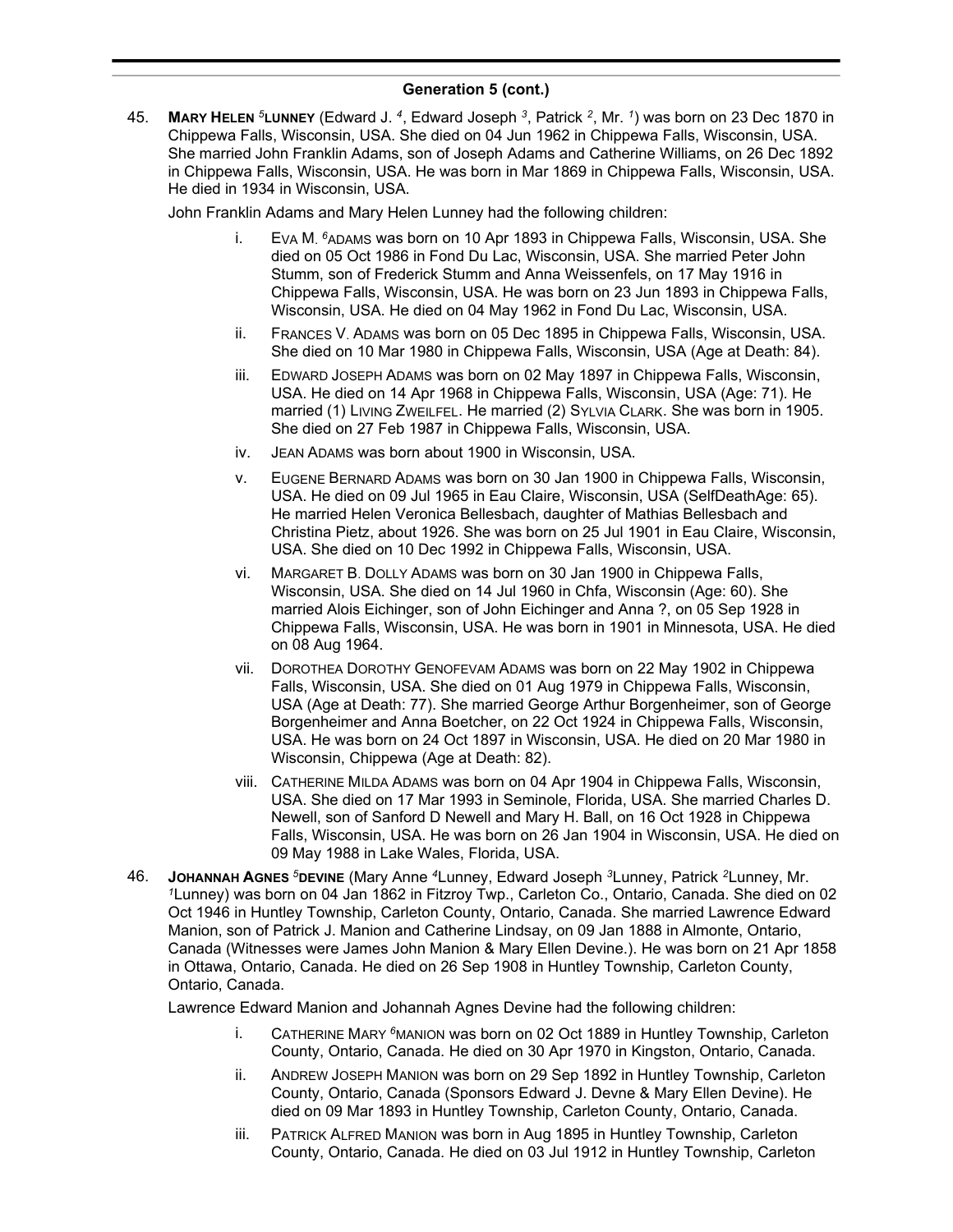County, Ontario, Canada.

- iv. ANGUS JOHN MANION was born on 22 Oct 1896 in Huntley Township, Carleton County, Ontario, Canada. He died on 23 Jan 1974 in Welland, Ontario, Canada. He married Mona Veronica Essex, daughter of James Gilbert Essex and Bridget Farrell, on 05 Aug 1924 in Almonte, Ontario, Canada (Witnesses were John Francis Ryan and Mary Laura Rooney). She was born about 1902 in Arnprior, Ontario, Canada. She died before 1957.
- v. BABY BOY MANION was born on 02 Oct 1898 in Huntley Township, Carleton County, Ontario, Canada. He died on 02 Oct 1898 in Huntley Township, Carleton County, Ontario, Canada.
- vi. LAWRENCE ANSELM MANION was born on 18 Apr 1903 in Huntley Township, Carleton County, Ontario, Canada. He died on 25 Apr 1903 in Huntley Township, Carleton County, Ontario, Canada.
- 47. **MARY ELLEN** *<sup>5</sup>***DEVINE** (Mary Anne *<sup>4</sup>*Lunney, Edward Joseph *<sup>3</sup>*Lunney, Patrick *<sup>2</sup>*Lunney, Mr. *<sup>1</sup>*Lunney) was born on 25 Jan 1864 in Pakenham, Ontario, Canada. She died on 12 Oct 1958 in Carleton Place, Ontario, Canada. She married George O'Brien, son of John O'Brien and Johanna Leahy, on 23 Feb 1897 in Almonte, Ontario, Canada (Witnesses were John Francis O'Brien & Cecil Lunny). He was born about 1869 in Beckwith, Ontario, Canada. He died on 29 Jan 1935 in Lanark, Ontario, Canada (Age: 66).

George O'Brien and Mary Ellen Devine had the following children:

- i. JOHN ANDREW*<sup>6</sup>* O'BRIEN was born on 20 Jun 1899. He died in 1983. He married Mary Wilhelmina Aitken, daughter of Alexander Robt Aitken and Violet May Kirkwood, on 28 Oct 1954 in Carleton Place, Ontario, Canada. She was born on 13 Apr 1911 in Ramsay Township, Lanark County, Ontario, Canada.
- ii. ALFRED JAMES LAWRENCE O'BRIEN was born on 26 Sep 1910 in Ontario. He died on 13 May 1959 in Pembroke, Ont.
- iii. LIVING O'BRIEN. She married LIVING HOLDEN.
- iv. LIVING O'BRIEN.
- 48. **HUGH BERNARD** *<sup>5</sup>***DEVINE** (Mary Anne *<sup>4</sup>*Lunney, Edward Joseph *<sup>3</sup>*Lunney, Patrick *<sup>2</sup>*Lunney, Mr. *<sup>1</sup>*Lunney) was born on 19 Dec 1872 in Pakenham, Ontario, Canada. He died on 23 Jul 1945 in Portsmouth, Frontenac, Ontario, Canada (Age: 72). He married Teresa McDermott, daughter of Richard John McDermott and Johanna Mary Kennedy, on 01 Feb 1910 in Carleton Place, Ontario, Canada. She was born on 07 Oct 1881 in Beckwith, Ontario, Canada. She died on 22 Mar 1967 in Almonte, Ontario, Canada.

Hugh Bernard Devine and Teresa McDermott had the following children:

- i. MARY ANN CECILIA*<sup>6</sup>* DEVINE was born on 13 Nov 1910. She died in 1964 in Montréal, Quebec, Canada. She married LIVING STEWART.
- ii. RICHARD ANDREW AUGUSTINE DEVINE was born on 03 Jun 1912 in Ramsay Township, Lanark County, Ontario, Canada. He died in 1972 in New Toronto, Toronto, Ontario, Canada. He married FLORENCE RANDS. She was born on 03 Aug 1918. She died on 05 Jan 2005 (Age: 86).
- iii. ROSEMARY DEVINE was born on 08 Sep 1915 in Ramsay Township, Lanark County, Ontario, Canada. She died on 18 Dec 1932 in Almonte, Ontario, Canada.
- iv. MARY BERTHA DEVINE was born on 01 Jul 1917 in Ramsay Township, Lanark County, Ontario, Canada. She died on 13 Sep 1982 in Petrolia, Lambton, Ontario, Canada. She married James Meredith Scarlett, son of Edward Meredith Scarlett and Janet Patterson, on 14 Oct 1939 in Almonte, Ontario, Canada. He was born on 23 May 1916 in Toronto, Ontario, Canada. He died on 19 Sep 1984.
- v. HUGH JAMES DEVINE was born in 1920. He died on 16 Jul 1920 in Lanark County, Ontario, Canada (age 6 mo. 14 days).
- vi. BERNARD JOSEPH DEVINE was born on 05 Aug 1921 in Ramsay Township, Lanark County, Ontario, Canada. He died on 10 Feb 2011 in Ottawa, Ontario, Canada. He married Elieda Margaret Vivian Roe on 25 Jun 1949 in Ottawa, Ontario, Canada.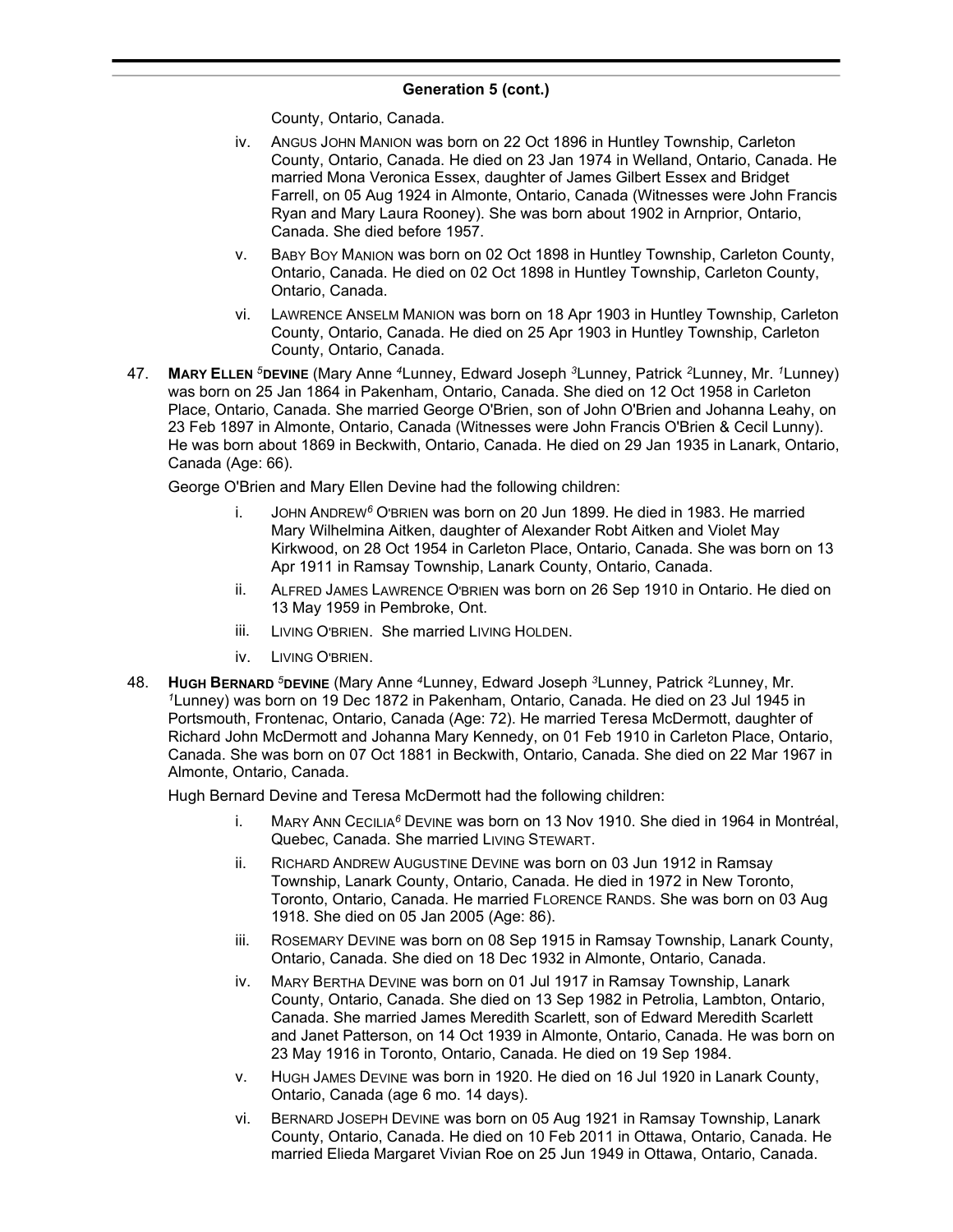She was born on 01 Mar 1926 in Carp, Ontario, Canada. She died on 03 Aug 2000.

- vii. LIVING DEVINE. She married LIVING RYCE.
- 49. **PATRICK ALFRED** *<sup>5</sup>***DEVINE** (Mary Anne *<sup>4</sup>*Lunney, Edward Joseph *<sup>3</sup>*Lunney, Patrick *<sup>2</sup>*Lunney, Mr. *<sup>1</sup>*Lunney) was born on 12 Mar 1875 in Pakenham, Ontario, Canada. He died on 01 Jan 1964 in Prescott, Ontario, Canada. He married Malvina Olympe Clavet, daughter of Adolphe Clavet and Emilia Cooper, on 21 Jun 1911 in Port Arthur, Thunder Bay, Ontario, Canada. She was born on 15 Jul 1890 in Port Arthur, Thunder Bay, Ontario, Canada. She died on 23 Mar 1957 in Brockville, Ontario, Canada.

Patrick Alfred Devine and Malvina Olympe Clavet had the following children:

- i. MARY PATRICIA LEDA *<sup>6</sup>*DEVINE was born on 29 Mar 1912 in Port Arthur, Thunder Bay, Ontario, Canada. She died on 17 Dec 1987 in Saskatoon, Saskatchewan, Canada. She married William McNeil Coulter on 10 Jan 1938 in Port Arthur, Thunder Bay, Ontario, Canada. He was born on 11 Oct 1909 in Asquith, Saskatchewan, Canada. He died in Nov 1985 in Loon Lake, Saskatchewan, Canada.
- ii. ROBERT ANDREW CLAVET DEVINE was born on 09 Jan 1913 in Port Arthur, Thunder Bay, Ontario, Canada. He died on 28 Oct 2002 in Thunder Bay, Ontario, Canada. He married Inez Mary Brotherton on 29 Jul 1938 in Veaudreault, Quebc, Canada. She was born on 10 Jul 1915 in Veaudreault, Quebc, Canada. She died on 11 Aug 1995 in Thunder Bay, Ontario, Canada.
- iii. ALFRED DEVINE was born in Apr 1914 in Port Arthur, Thunder Bay, Ontario, Canada. He died in 1915 in Port Arthur, Thunder Bay, Ontario, Canada.
- iv. PAULINE BERNARD DEVINE was born on 01 Dec 1916 in Fort William, Thunder Bay, Ontario, Canada. She died on 04 Oct 2010 in London, Ontario, Canada. She married Kenneth Burt Lampitt, son of Albert Lampitt and Rebecca Chamberlain, on 21 Jun 1940 in Prescott, Ontario, Canada. He was born on 02 Jan 1913 in Smiths Falls, Ontario, Canada. He died on 18 Dec 1977 in London, Ontario, Canada.
- v. FRANCIS MALVINA DEVINE was born on 09 Oct 1918 in Port Arthur, Thunder Bay, Ontario, Canada. She died on 07 Jan 2008 in Brockville, Ontario, Canada. She married William Morton Caldwell, son of John Morton Caldwell and Maude Jane King, on 25 Oct 1946 in Prescott, Ontario, Canada. He was born on 04 Dec 1920 in Brockville, Ontario, Canada. He died on 04 Jun 2007 in Brockville, Ontario, Canada.
- vi. LAWRENCE OWEN DEVINE was born on 06 Oct 1922 in Port Arthur, Thunder Bay, Ontario, Canada. He died on 05 Sep 2013 in Kemptville, Ontario, Canada. He married LIVING O'REILLY.
- vii. ELIZABETH ELLEN DEVINE was born on 10 Jan 1924 in Port Arthur, Thunder Bay, Ontario, Canada. She died on 21 Oct 2010 in Brockville, Ontario, Canada. She married Leslie Lew Morell on 25 Jan 1951 in Prescott, Ontario, Canada. He was born on 17 May 1908 in Lincoln, Nebraska, USA. He died on 13 Nov 1988 in Prescott, Ontario, Canada.
- viii. JOSEPH ALFRED DEVINE was born on 11 Oct 1925 in Port Arthur, Thunder Bay, Ontario, Canada. He died on 03 Dec 2009 in North York, Toronto, Ontario, Canada. He married (1) JEAN DAGNY SANDSTEDT on 14 Sep 1946 in Windsor, Essex, Ontario, Canada. She died in May 1971. He married (2) LIVING LANGDON.
- ix. PETER GEORGE DEVINE was born on 29 Mar 1927 in Port Arthur, Thunder Bay, Ontario, Canada. He died on 02 Nov 2015 in Charlottetown, Prince Edward Island, Canada. He married Faye Lillian Moore in Aug 1956 in Renfrew, Ontario, Canada. She was born in Renfrew, Ontario, Canada. She died on 17 Feb 2010 in Charlottetown, Prince Edward Island, Canada.
- x. JAMES LEONARD DEVINE was born on 07 Aug 1928 in Port Arthur, Thunder Bay, Ontario, Canada. He died on 09 Apr 2012 in Ottawa, Ontario, Canada. He married Sylvia Reaume, daughter of Lloyd Reaume, on 03 Aug 1957 in Ottawa, Ontario, Canada. She was born on 31 Mar 1932 in Ottawa, Ontario, Canada. She died on 12 Nov 2017 in Ottawa, Ontario, Canada.
- xi. ROSEMARY RUTH DEVINE was born on 16 Feb 1930 in Port Arthur, Thunder Bay,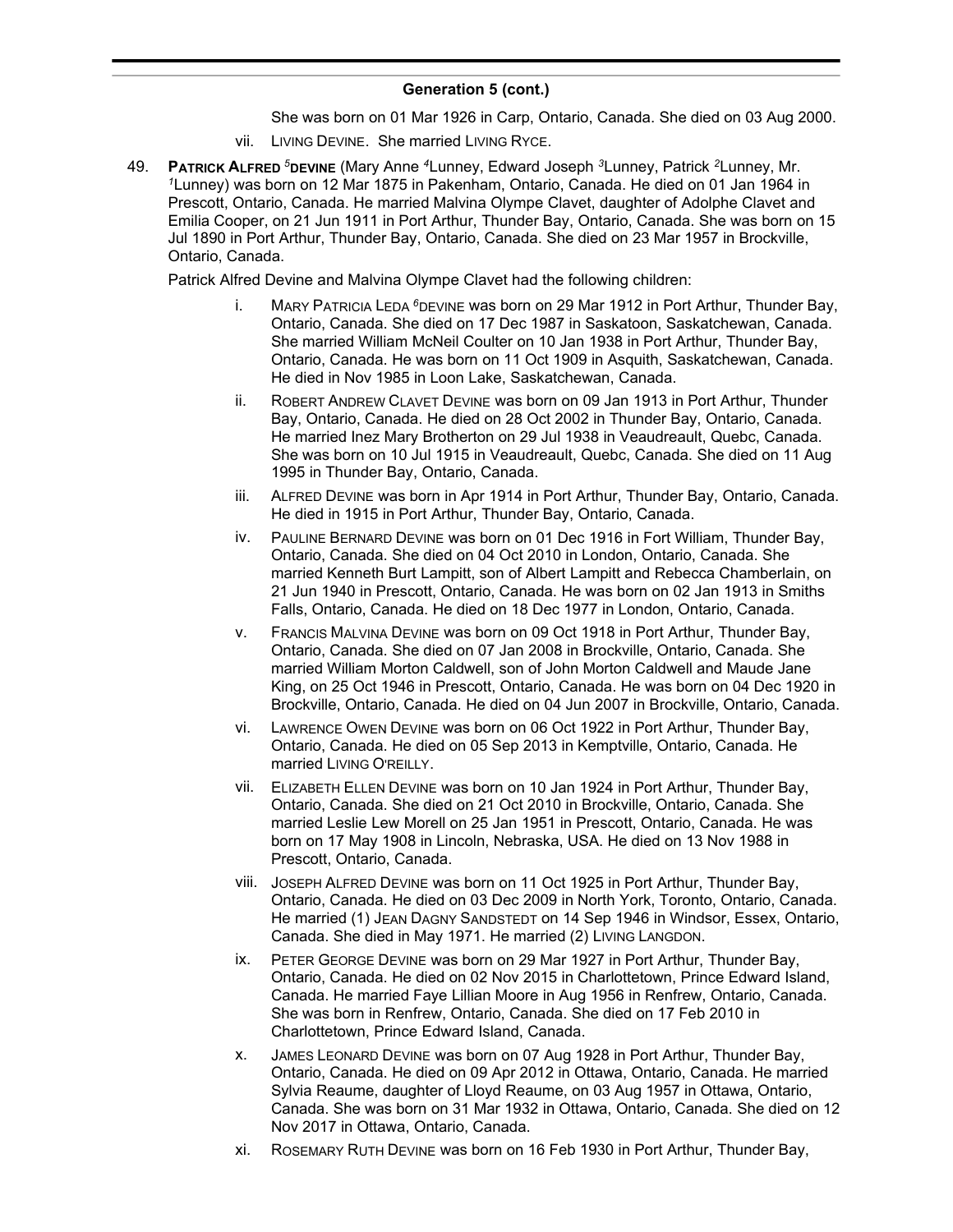Ontario, Canada. She died on 01 Apr 2003 in Kingston, Ontario, Canada. She married Alexander Edwin Prophet on 22 Feb 1963. He was born on 22 Sep 1916 in Port Colborne, Ontario, Canada. He died on 07 Aug 1986 in Brockville, Ontario, Canada.

50. **ANN THERESA** *<sup>5</sup>***MEEHAN** (Ellen Elenor *<sup>4</sup>*Lunney, Edward Joseph *<sup>3</sup>*Lunney, Patrick *<sup>2</sup>*Lunney, Mr. *<sup>1</sup>*Lunney) was born in Oct 1864 in Fitzroy, Carleton, Ontario, Canada. She died on 22 Dec 1889 in Almonte, Ontario, Canada. She married Jeremiah Foley, son of Timothy Foley and Ellen Maguire, on 19 Aug 1885 in Almonte, Ontario, Canada (Witnesses Patrick Foley & Ellen Emilia Meehan, both of Almonte). He was born in 1865 in Clayton, Ontario, Canada.

Jeremiah Foley and Ann Theresa Meehan had the following children:

- i. JOHN EDWARD *<sup>6</sup>*FOLEY was born on 11 Oct 1885. He married Laura Emma Armstrong, daughter of John Armstrong and Helen Verslagers, on 22 Oct 1914 in North Bay, Ontario, Canada.
- ii. JAMES LAWRENCE FOLEY was born on 26 Oct 1887 in Almonte, Ontario, Canada.
- iii. MICHAEL ERNEST FOLEY was born on 11 Dec 1889 in Almonte, Ontario, Canada. He died in Aug 1890 in Almonte, Ontario, Canada.
- 51. **ELLEN AMELIA***<sup>5</sup>* **MEEHAN** (Ellen Elenor *<sup>4</sup>*Lunney, Edward Joseph *<sup>3</sup>*Lunney, Patrick *<sup>2</sup>*Lunney, Mr. *<sup>1</sup>*Lunney) was born on 20 Jan 1867 in Ontario, Canada. She died on 29 Mar 1935 in Nepean, Ottawa, Ontario, Canada. She married Joseph Wilfrid Pepin Lachance, son of Francois Xavier Pepin Lachance and Marie Odile Laberge, on 09 May 1892 in Almonte, Ontario, Canada (Witnesses Michael Meehan of Almonte & Rose Lunny of Smiths Falls). He was born on 24 Dec 1869 in St. Remi, Napierville, Quebec. He died on 10 May 1920 in St. Remi, Napierville, Quebec.

Joseph Wilfrid Pepin Lachance and Ellen Amelia Meehan had the following children:

- i. MARY EVA *<sup>6</sup>*PEPIN LACHANCE was born on 26 Jul 1892 in Almonte, Ontario, Canada. She died on 18 Oct 1963 in Ottawa, Ontario, Canada. She married MICHAEL JAMES CAMPBELL. He was born on 27 Dec 1894 in Buckingham, Gatineau, Quebec, Canada. He died on 29 Aug 1947 in Ottawa, Ontario, Canada.
- ii. ELLEN MARY LACHANCE was born on 08 Apr 1894 in Almonte, Ontario, Canada. She died on 30 Mar 1895 in Notre Dame Hull, Quebec, Canada.
- iii. JOSEPH FRANCOIS LACHANCE was born on 06 Aug 1895 in Quebec, Canada. He died about 1960. He married Lillian Lindbloom, daughter of Carl Lindbloom and Elizabeth Lindbloom, on 01 Dec 1917 in Detroit, Michigan, USA. She was born in Michigan, USA. She died in 1978 in Michigan, USA.
- iv. RENE JOSEPH LACHANCE was born in 1898 in Ottawa, Ontario, Canada. He died on 19 Aug 1966 in Ottawa, Ontario, Canada. He married Anna Clifton, daughter of Thomas Clifton and Elizabeth O'Hara, on 29 Oct 1923 in Carleton, Ontario, Canada. She was born in 1901 in Montreal, Quebec, Canada.
- 52. **ESTHER MARIA** *<sup>5</sup>***MEEHAN** (Ellen Elenor *<sup>4</sup>*Lunney, Edward Joseph *<sup>3</sup>*Lunney, Patrick *<sup>2</sup>*Lunney, Mr. *<sup>1</sup>*Lunney) was born on 03 Jul 1870 in Ontario, Canada. She died in 1938. She married **CHARLES BLAKE**.

Charles Blake and Esther Maria Meehan had the following child:

- i. MARIE *<sup>6</sup>*BLAKE. She married JACK COLLING.
- 53. **JAMES LAWRENCE** *<sup>5</sup>***MEEHAN** (Ellen Elenor *<sup>4</sup>*Lunney, Edward Joseph *<sup>3</sup>*Lunney, Patrick *<sup>2</sup>*Lunney, Mr. *<sup>1</sup>*Lunney) was born on 31 Jan 1875 in Renfrew, Ontario, Canada. He died on 17 Jul 1919 in Ottawa, Ontario, Canada. He married **CARRIE M SHANNON**. She was born in Oct 1880 in New York, USA.

James Lawrence Meehan and Carrie M Shannon had the following children:

- i. LIVING MEEHAN.
- ii. LIVING MEEHAN.
- 54. **JOHN BERNARD** *<sup>5</sup>***MEEHAN** (Ellen Elenor *<sup>4</sup>*Lunney, Edward Joseph *<sup>3</sup>*Lunney, Patrick *<sup>2</sup>*Lunney, Mr. *<sup>1</sup>*Lunney) was born on 23 Oct 1876 in Ontario, Canada. He died on 23 Apr 1916 in North Bay, Ontario, Canada (accident.). He married Margaret Mary Lynch, daughter of Patrick Lynch and Mary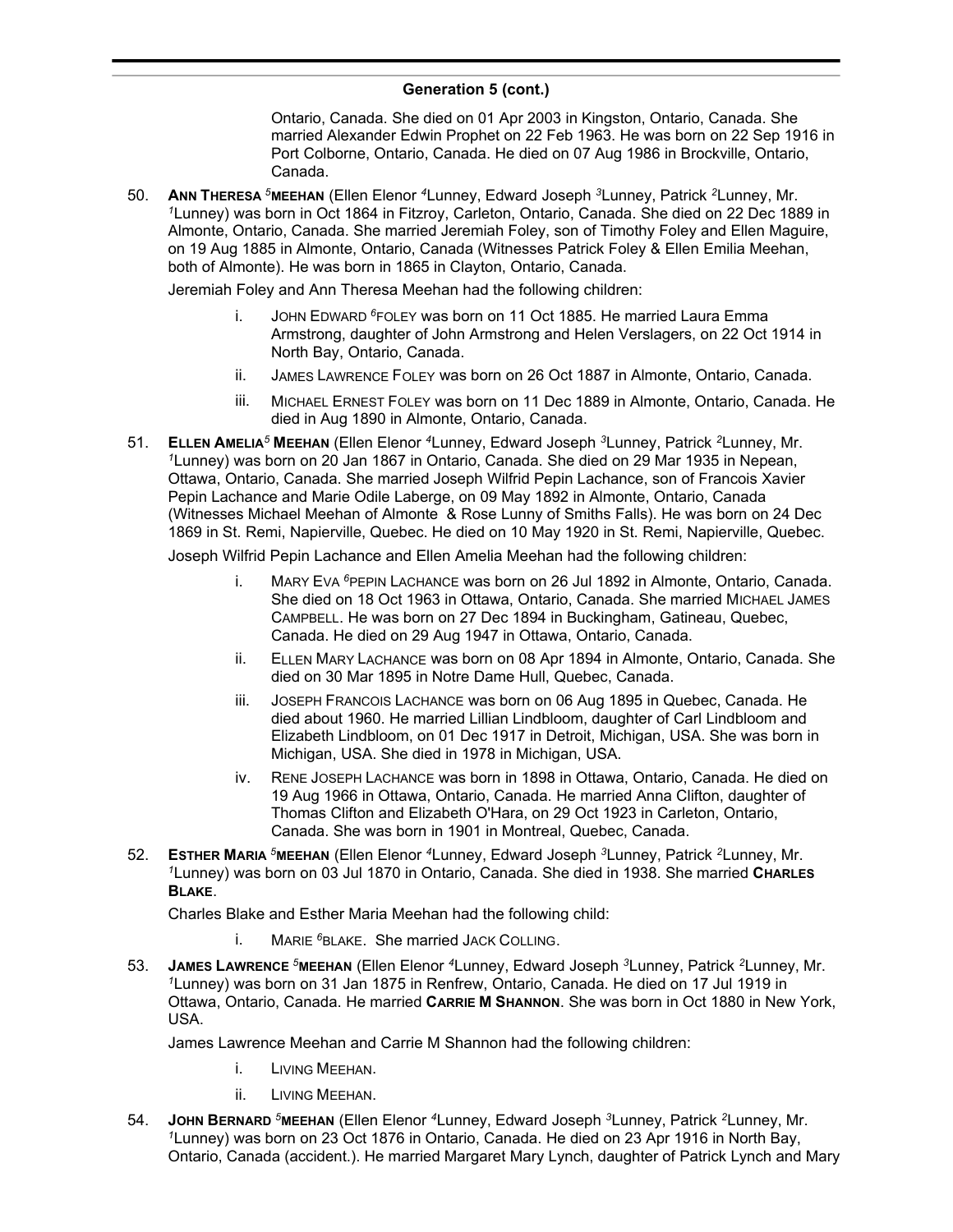Corbett, on 02 Sep 1904 in Almonte, Ontario, Canada (Winesses James L. Meehan & Teresa Lynch). She was born about 1880.

John Bernard Meehan and Margaret Mary Lynch had the following children:

- i. STELLA CECELIA *<sup>6</sup>*MEEHAN was born on 09 Aug 1905 in North Bay, Ontario, Canada. She died on 28 Sep 1954 in North Bay, Ontario, Canada.
- ii. MARY GERTRUDE MEEHAN was born on 19 Aug 1907 in North Bay, Ontario, Canada. She died on 04 May 1944 in North Bay, Nipissing, Ontario, Canada (Age: 36). She married Robert Gordon Bell, son of Benjamin Bell and Ellen Jenkinson, on 16 Feb 1928 in North bay, Nipissing, Ontario, Canada. He was born on 05 Mar 1906 in Nipissing, Ontario, Canada. He died in Aug 1966 in Mayfield, Fulton, New York (Age: 60).
- iii. EVELYN MARGARET MEEHAN was born on 31 Jan 1909 in North Bay, Ontario, Canada. She died in 1977. She married Edwin Feliz Dashney, son of John Dashney and Mary Owens, on 16 Jul 1930 in North Bay, Nipissing, Ontario, Canada. He was born in 1908 in Cheswick Ontario. He died in 1975.
- iv. EVA VERONICA MEEHAN was born on 02 Sep 1910 in North Bay, Ontario, Canada. She died on 04 Nov 1992 in (U.S. Consulate), Canada (PostalCode: 953; Age: 82).
- v. JOHN BERNARD MEEHAN was born in Feb 1914. He died in 1975. He married Elsie Catherine Campbell, daughter of Albert Campbell and Ruby Ann Barber, on 10 Jul 1939 in Pro-Cathedral in North Bay Ont.. She was born on 03 Nov 1915 in Nipissing, Ont.. She died on 14 Aug 2002.
- vi. LILLIAN CARMEL MEEHAN was born on 17 Jul 1916 in North Bay, Ontario, Canada. She died on 25 May 1997 in North Bay, Ontario, Canada.
- vii. LIVING MEEHAN. He married LIVING MCDONALD.
- viii. ROBERT GORDON MEEHAN.
- 55. **ANNA CECILIA** *<sup>5</sup>***LUNNEY** (James Joseph *<sup>4</sup>* , Edward Joseph *<sup>3</sup>* , Patrick *<sup>2</sup>* , Mr. *<sup>1</sup>* ) was born on 13 Sep 1881 in Pakenham, Ontario, Canada. She died on 26 Jun 1967. She married Daniel James O'Brien, son of Patrick O'Brien and Elizabeth Kenny, on 27 Jun 1906 in Smiths Falls, Ontario, Canada (Witnesses were Rose Mary Lunny of Smiths Falls.Dominic O'Brien of Pembroke). He was born on 01 Nov 1870 in Ontario, Canada. He died on 08 Sep 1944 in Toronto (Age: 0).

Daniel James O'Brien and Anna Cecilia Lunney had the following children:

- i. ROSEMARY*<sup>6</sup>* O'BRIEN was born on 04 Jul 1907 in Smiths Falls, Lanark, Ontario, Canada. She died on 08 Jan 1969 in Ottawa, Ontario, Canada. She married George Roger Gerard Benoit, son of George Benoit and Pamela Trudel, on 21 Aug 1935 in Ottawa, Carleton, Ontario, Canada. He was born in 1908 in Montreal PQ. He died on 18 Oct 1969 in Montréal, Québec, Canada.
- ii. MARY ELIZABETH GERALDINE O'BRIEN was born on 06 Nov 1908 in Smiths Falls, Ontario, Canada. She died on 23 Feb 2005 in Toronto, Ontario, Canada. She married Charles Joseph Henry, son of John Joseph Henry and Eileen Frances McCrohan, on 21 May 1942 in Toronto, York, Ontario, Canada. He was born on 05 Jul 1911 in Toronto, York, Ontario, Canada. He died on 04 Jun 1989 in Toronto, York, Ontario, Canada.
- iii. MARGUERITE OBRIEN was born on 25 Jul 1910 in Lanark, Ontario, Canada. She died on 04 Jan 1955. She married JOHN LARKIN MALONEY. He was born on 18 Aug 1896. He died on 18 Nov 1968 in Toronto.
- iv. LIVING O' BRIEN.
- 56. **ROSE MARY LORETTO** *<sup>5</sup>***LUNNEY** (James Joseph *<sup>4</sup>* , Edward Joseph *<sup>3</sup>* , Patrick *<sup>2</sup>* , Mr. *<sup>1</sup>* ) was born on 20 Jan 1883 in Pakenham, Ontario, Canada. She died on 11 Feb 1968 in Ottawa, Ontario, Canada. She married Ambrose Eugene Corrigan, son of Michael Corrigan and Ellen Murphy, on 06 Jul 1909 in Smiths Falls, Ontario, Canada (Witnesses were Peter J. O'Brien & Eva Lunney.). He was born in 1881 in Ontario. He died on 01 Dec 1939.

Ambrose Eugene Corrigan and Rose Mary Loretto Lunney had the following children:

i. MICHAEL STANTON*<sup>6</sup>* CORRIGAN was born on 23 Jun 1910 in Ottawa, Ontario,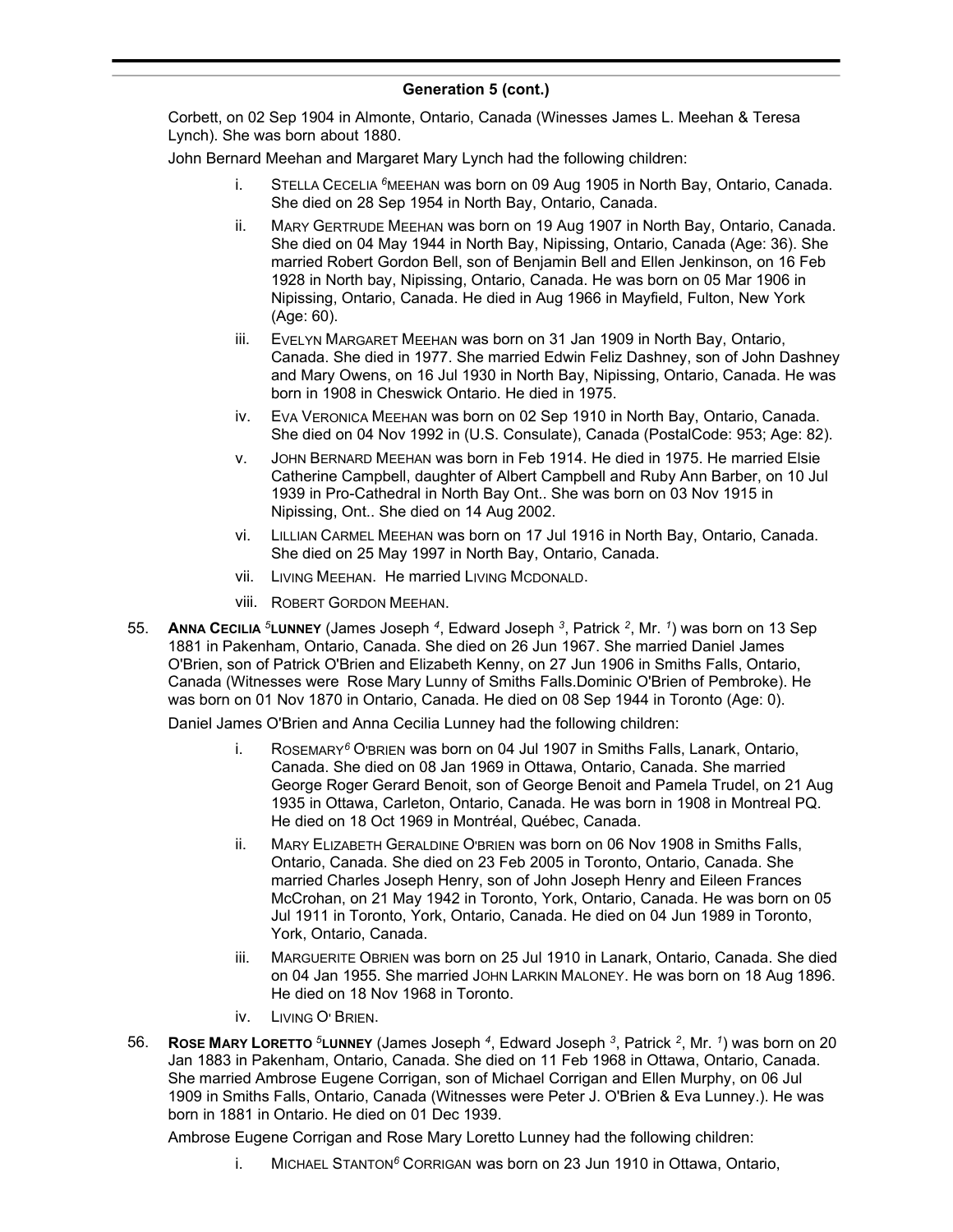Canada. He died on 13 Oct 2000. He married LIVING NAGLE.

- ii. JAMES KENNETH CORRIGAN was born on 23 Jun 1910 in Ottawa, Ontario, Canada. He died on 02 Jul 1910 in Carleton, Ontario, Canada (Age: 0; CauseOfDeath: Premature Birth).
- iii. JAMES EDWARD CORRIGAN was born on 09 Jan 1913 in Carleton, Ontario, Canada. He died on 21 Apr 1979 in Ottawa, Ontario, Canada.
- iv. LIVING CORRIGAN. He married MARJORIE EVALENA CLARK. She died on 15 Nov 1971 in Ottawa, Ontario, Canada.
- v. MARY RITA CORRIGAN was born on 03 Oct 1915. She died in 1998. She married Thomas Dennis Skelly, son of Thomas Bennett Skelly and Mary Alice Robitaille, on 13 Sep 1941. He was born on 18 Jul 1912 in Ottawa, Ontario, Canada. He died in 1988.
- vi. ROSEMARY CORRIGAN was born on 26 Oct 1917. She died in 1985. She married Donald L. McGivern on 19 Oct 1946. He died in 2005.
- vii. MARY HELEN RUTH CORRIGAN. She married Robert Paul St. Pierre, son of Paul F St Pierre, on 05 Jun 1943.
- 57. **MARY ANNE** *<sup>5</sup>***LUNNEY** (Hugh Andrew *<sup>4</sup>* , Edward Joseph *<sup>3</sup>* , Patrick *<sup>2</sup>* , Mr. *<sup>1</sup>* ) was born on 13 Aug 1885 in Pakenham, Ontario, Canada. She died on 28 Aug 1971 in Pakenham, Ontario, Canada. She married Thomas Arkinson Nugent, son of John Henry Nugent and Margaret Havey, on 15 Oct 1918 in Pakenham, Ontario, Canada (Witnesses Sylvester Nugent & Rose M. Ryan). He was born on 24 May 1883 in Ontario, Canada. He died on 03 Feb 1973 in Pakenham, Ontario, Canada.

Thomas Arkinson Nugent and Mary Anne Lunney had the following children:

- i. MARGARET MARY *<sup>6</sup>*NUGENT was born on 22 Nov 1919 in Pakenham, Ontario, Canada. She died on 11 Apr 1945 (Ottawa, ON from burns received while doing housework at her home.).
- ii. HUGH JOHN NUGENT was born on 05 Jul 1926 in Pakenham, Ontario, Canada. He died on 29 Sep 2009 in Ottawa, Ontario, Canada. He married Denise Marie Meunier, daughter of Donat Meunier and Simone Desjardins, on 27 Oct 1956 in Hull, Gatineau, Quebec, Canada. She was born on 03 Apr 1938. She died on 04 Jun 2017.
- 58. **THOMAS BERNARD** *<sup>5</sup>***LUNNEY** (Hugh Andrew *<sup>4</sup>* , Edward Joseph *<sup>3</sup>* , Patrick *<sup>2</sup>* , Mr. *<sup>1</sup>* ) was born on 02 Mar 1887 in Pakenham, Ontario, Canada. He died on 04 Mar 1950 in South Mountain, Ontario, Canada. He married Mary Loretta Grace, daughter of Michael Foley Grace and Annie McGarry, on 27 Apr 1926 in Corkery, Huntley Township, Carleton County, Ontario, Canada (Witnesses Fonsine Lunney & Alex Grace). She was born on 29 Sep 1896 in Corkery, Huntley Township, Carleton County, Ontario, Canada. She died on 03 May 1967.

Thomas Bernard Lunney and Mary Loretta Grace had the following children:

- i. MARGARET T. *<sup>6</sup>*LUNNEY was born on 11 Nov 1927 in Dixons Corners, Ontario, Canada. She died on 12 Jan 2013 in Grosse Ile, Wayne, Michigan, USA. She married George Francis Holmes on 22 Oct 1955 in Ottawa, Ontario, Canada. He was born on 12 Jul 1926. He died on 23 Oct 2013 in Michigan, USA.
- ii. GRACE ANNE LUNNEY was born on 27 Jan 1929 in Dixons Corners, Ontario, Canada. She died on 07 May 2012 in Kemptville, Ontario, Canada. She married Bernard Francis Brennan, son of W Ernest Brennan, on 21 Aug 1954 in South Mountain, Ontario, Canada.
- iii. MICHAEL JOHN LUNNEY was born on 18 Jan 1930 in South Mountain, Ontario, Canada. He died on 13 Jan 2004.
- iv. BERNARD EUGENE LUNNEY was born on 26 Mar 1931 in South Mountain, Ontario, Canada. He died on 17 Jul 2018. He married Connie Kavanaugh, daughter of Hubert J. KAVANAUGH and Madeline Alice McIVOR, on 03 Oct 1954 in Cardinal, Ontario, Canada. She was born on 24 Oct 1935 in of Cardinal, ,Ontario. She died on 26 Apr 2000 in Mississauga, Ontario, Canada (Credit Valley Hospital).
- v. MARY GERTRUDE LUNNEY was born on 30 May 1932 in South Mountain, Ontario,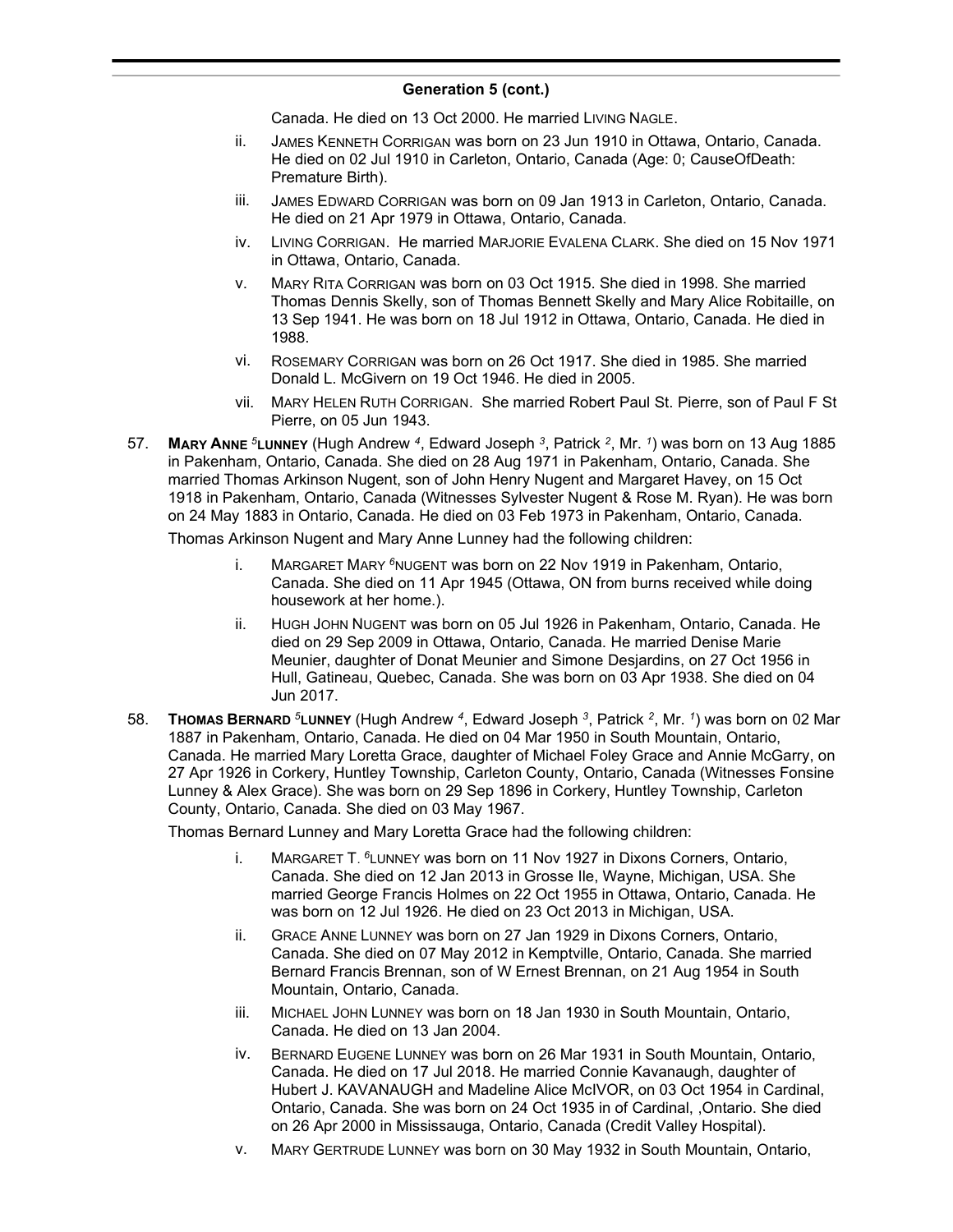#### **Generation 5 (cont.)**  $V_{\rm 2}$  concrete born  $V_{\rm 2}$  is  $V_{\rm 2}$  in  $S_{\rm 2}$

Canada. She died on 06 Apr 2020 in Ottawa, Ontario, Canada. She married Lloyd Alexander Sullivan, son of Alexander Sullivan and Catherine Hale-Sanders, on 28 May 1960 in Ottawa, Ontario, Canada. He was born on 12 Apr 1933 in Montréal, Quebec, Canada. He died on 18 Aug 2019.

- vi. VINCENT ALEXANDER LUNNEY was born on 17 Feb 1934 in South Mountain, Ontario, Canada. He died on 24 May 1959 in South Mountain, Ontario, Canada.
- vii. WILLIAM HUGH LUNNEY was born on 15 Nov 1936. He died on 22 May 2019. He married Joanne Teresa Kennedy, daughter of Joseph Patrick Hugh Kennedy and Mary Frances Killeen, on 17 Feb 1962.
- 59. **HUGH EDWARD** *<sup>5</sup>***LUNNEY** (Hugh Andrew *<sup>4</sup>* , Edward Joseph *<sup>3</sup>* , Patrick *<sup>2</sup>* , Mr. *<sup>1</sup>* ) was born on 04 Aug 1888 in Fitzroy Township, Carleton County, Ontario, Canada. He died on 08 Mar 1944 (at St Vincent's Hospital in Ottawa.). He married Elizabeth Dominica O'Neill, daughter of John Thomas O'Neill and Margaret Elizabeth Ryan, on 21 Jun 1921 in Pakenham, Ontario, Canada (Witnesses Bernard Lunney & Elizabeth Hodgkins). She was born on 29 Jun 1898 in Fitzroy Township, Carleton County, Ontario, Canada. She died on 05 Mar 1983 in Pakenham, Ontario, Canada.

Hugh Edward Lunney and Elizabeth Dominica O'Neill had the following children:

- i. GERARD EDWARD *<sup>6</sup>*LUNNEY was born on 12 Dec 1922 in Almonte, Ontario, Canada. He died on 07 Aug 2009 in Ottawa, Ontario, Canada. He married Madeleine Veronica Quinn, daughter of Michael Henry Quinn and Ellenor Nellie O'Neill, on 03 Jul 1954 in Ottawa, Ontario, Canada. She was born on 20 Aug 1925. She died on 04 Jan 1982 in Ottawa, Ontario, Canada.
- ii. JOHN HUGH LUNNEY was born on 01 Dec 1925 in Almonte, Ontario, Canada. He died on 14 Jan 2006 in Arnprior, Ontario, Canada. He married Margaret Patricia McElligott, daughter of Thomas William McElligott and Margaret Mary McMoreland, on 07 May 1960 in Arnprior, Ontario, Canada. She was born on 27 Nov 1922 in Arnprior, Ontario, Canada. She died on 26 Aug 2000 in Arnprior, Ontario, Canada.
- iii. THOMAS JOSEPH LUNNEY was born on 18 Aug 1927 in Pakenham, Ontario, Canada. He died on 25 Mar 2003 in Pakenham, Ontario, Canada.
- iv. EDWARD JOSEPH LUNNEY was born on 24 Mar 1929 in Almonte, Ontario, Canada. He died on 11 Apr 2012 in Ottawa, Ontario, Canada. He married LIVING MORRISON.
- v. MARY THERESA LUNNEY was born on 11 Apr 1931 in Almonte, Ontario, Canada. She died on 26 Oct 2009 in Peterborough, Ontario, Canada (Mount St Joseph, interment High Park cemetery).
- vi. FRANCIS ANTHONY LUNNEY was born on 28 Feb 1933 in Almonte, Ontario, Canada. He died on 28 Oct 2014 in Ottawa, Ontario, Canada. He married Joan Margaret Dickinson, daughter of Harold Craig Dickinson and Edith Brown, on 27 Sep 1958 (Centralia Air Force Base, ON). She was born on 05 Jul 1927 in Nottinghamshire, England. She died on 29 Oct 2016 in Ottawa, Ontario, Canada.
- vii. MARGARET ELIZABETH ANN JOSEPHINE LUNNEY was born on 30 Mar 1935 in Pakenham, Lanark, Ontario, Canada. She died on 31 May 1936 in Kinburn, Ontario, Canada (She died at age 14 months. Pallbearers were her four brothers, Gerard, John Hugh, Edward and Thomas).
- viii. LIVING LUNNEY. He married LIVING DOHERTY.
- 60. **JAMES JOSEPH** *<sup>5</sup>***LUNNEY** (Hugh Andrew *<sup>4</sup>* , Edward Joseph *<sup>3</sup>* , Patrick *<sup>2</sup>* , Mr. *<sup>1</sup>* ) was born on 15 Jul 1890 in Fitzroy Township, Carleton County, Ontario, Canada. He died on 08 Jan 1972 in Pakenham, Ontario, Canada. He married Mary Gertrude Ryan, daughter of William James Ryan and Mary Ann "Minnie" Adeline Devine, on 28 May 1918 in Pakenham, Ontario, Canada (Witnesses were Thomas Bernard Lunney & Rose Margaret Ryan.). She was born on 29 Nov 1895 in Pakenham, Lanark, Ontario, Canada. She died on 24 Jan 1969 in Pakenham, Ontario, Canada.

James Joseph Lunney and Mary Gertrude Ryan had the following children:

- i. JOSEPH *<sup>6</sup>*LUNNEY was born on 14 Sep 1919 in Pakenham, Ontario, Canada. He died on 14 Sep 1919 in Pakenham, Ontario, Canada.
- ii. MARY MARGARET RITA LUNNEY was born on 17 Sep 1920 in Pakenham, Ontario, Canada. She died on 06 Feb 2008 in Arnprior, Ontario, Canada. She married John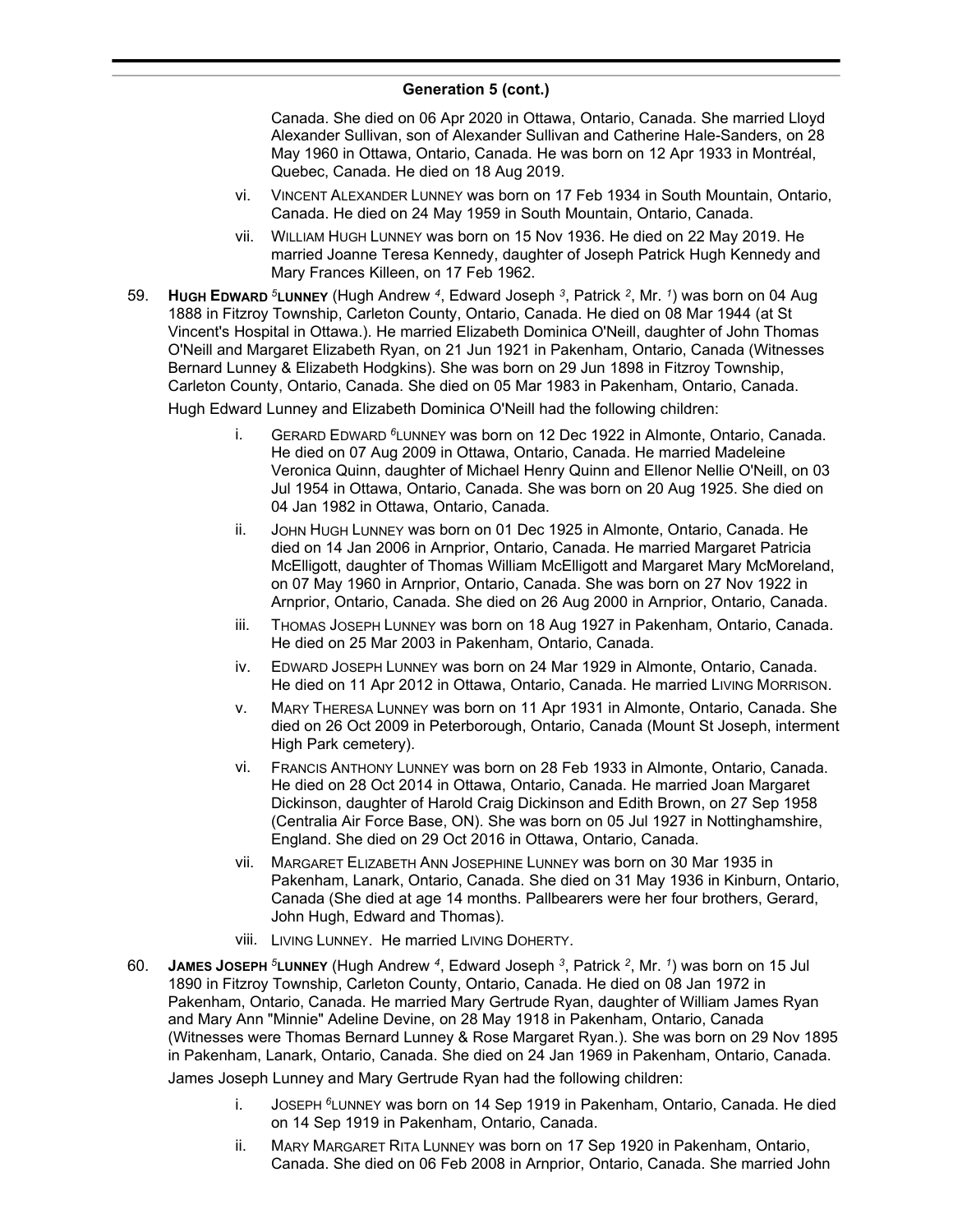Joseph Nugent, son of James Arthur Nugent and Catherine Agnes Burke, on 29 Jun 1946 in Pakenham, Ontario, Canada (Witnesses were Wilfred Nugent & Clare Lunney). He was born on 28 Dec 1916 in Pakenham, Ontario, Canada. He died on 01 Jun 2006 in Arnprior, Ontario, Canada.

- iii. MARY GERTRUDE LUNNEY was born on 04 Dec 1921 in Pakenham, Ontario, Canada. She died on 23 Oct 1922 in Pakenham, Ontario, Canada.
- iv. CLARE ANNE LUNNEY was born on 18 Apr 1924 in Fitzroy Township, Carleton County, Ontario, Canada. She died on 03 Mar 2010 in London, Ontario, Canada. She married John Charles McInnes on 30 Jun 1947 in Pakenham, Ontario, Canada. He was born on 15 May 1918. He died on 03 Dec 1983 in London, Ontario, Canada.
- v. EDMUND JOSEPH LUNNEY was born on 26 Oct 1925. He died on 23 Apr 2007 in Renfrew, Ontario, Canada. He married Beverley Jane Barnes on 06 Jul 1957 in Hamilton, Ontario, Canada.
- vi. HUGH ALOYSIUS LUNNEY was born on 23 Apr 1927 in Fitzroy Township, Carleton, Ontario, Canada. He died on 25 Jun 2017 in Arnprior, Ontario, Canada. He married Mary Margaret Smith, daughter of Morley Smith and Helen ?, on 18 Aug 1962.
- vii. WILLIAM FRANCIS ANTHONY LUNNEY was born on 08 Oct 1928 in Fitzroy Township, Carleton, Ontario, Canada. He died on 08 Dec 2009 in Arnprior, Ontario, Canada.
- viii. JAMES JOHN LUNNEY was born on 19 Feb 1930 in Pakenham, Ontario, Canada. He died in Sep 1989. He married LIVING MCLEAN.
- ix. LEONARD MICHAEL LUNNEY was born on 06 Feb 1933 in Pakenham, Ontario, Canada. He died on 01 Oct 2019 in Almonte, Ontario, Canada.
- x. LAWRENCE JUDE LUNNEY was born on 17 Jun 1936 in Pakenham, Ontario, Canada. He died on 21 Nov 2019 in Almonte, Ontario, Canada. He married LIVING LAFLAMME.
- xi. PATRICK ALEXANDER LUNNEY was born on 11 Aug 1939 in Pakenham, Ontario, Canada. He died on 11 Nov 1939 in Pakenham, Ontario, Canada.
- xii. LIVING LUNNEY. He married LIVING SAVARD.
- xiii. LIVING LUNNEY. She met LIVING HILYER.
- 61. **JOHN JOSEPH LEO** *<sup>5</sup>***VINETTE** (Mary Ann *<sup>4</sup>*Lunney, Hugh *<sup>3</sup>*Lunney, Patrick *<sup>2</sup>*Lunney, Mr. *<sup>1</sup>*Lunney) was born on 04 Jun 1886 in Peterborough, Ontario, Canada. He died on 08 Mar 1938 in York, Ontario, Canada. He married Flora Beatrice Fielding on 07 Nov 1912 in Toronto, Ontario, Canada (St. Peter's, Toronto, Ontario, Canada). She was born on 17 Feb 1890.

John Joseph Leo Vinette and Flora Beatrice Fielding had the following children:

- i. ALBERT REID*<sup>6</sup>* VINETTE was born in 1914 in Ontario. He died on 19 Feb 1986 (Age: 70). He married EARLA EDITH PATTERSON. She was born on 03 Feb 1916. She died on 09 Feb 2011.
- ii. MARY ELEANOR JANE VINETTE was born on 10 May 1919. She died on 21 May 1919 in York, Ontario, Canada.
- 62. **MARIE GABRIELLE***<sup>5</sup>* **VINETTE** (Mary Ann *<sup>4</sup>*Lunney, Hugh *<sup>3</sup>*Lunney, Patrick *<sup>2</sup>*Lunney, Mr. *<sup>1</sup>*Lunney) was born on 29 Mar 1888 in Peterborough, Ontario, Canada. She died in 1949 in Toronto, Ontario, Canada. She married (1) **JOHN J. MCGEE**, son of Edward Mcgee and Elizabeth Murray, on 18 Jun 1908 in York, Ontario, Canada. He was born in 1884 in Ireland. He died on 23 May 1923. She married (2) **OSCAR F. DANNECKER** in 1923 in Edmonton, Alberta, Canada.

John J. McGee and Marie Gabrielle Vinette had the following child:

- i. LAURENCE D'ARCY*<sup>6</sup>* MCGEE was born on 22 May 1911 in York, Ontario, Canada. He died on 11 Aug 1977 in Toronto, Ontario, Canada. He married CATHERINE MARGARET STEPHENSON. She was born on 27 Aug 1913 in Toronto, Ontario, Canada. She died on 04 Jan 1997 in Toronto, Ontario, Canada.
- 63. **MARGARET MARY MCCOLGAN** *<sup>5</sup>***VINETTE** (Mary Ann *<sup>4</sup>*Lunney, Hugh *<sup>3</sup>*Lunney, Patrick *<sup>2</sup>*Lunney, Mr. *<sup>1</sup>*Lunney) was born on 04 Jul 1891 in Peterborough, Ontario, Canada. She died in 1961 in Toronto, York, Ontario, Canada. She married (1) **THOMAS GRAYDON**, son of Thomas Graydon and Minne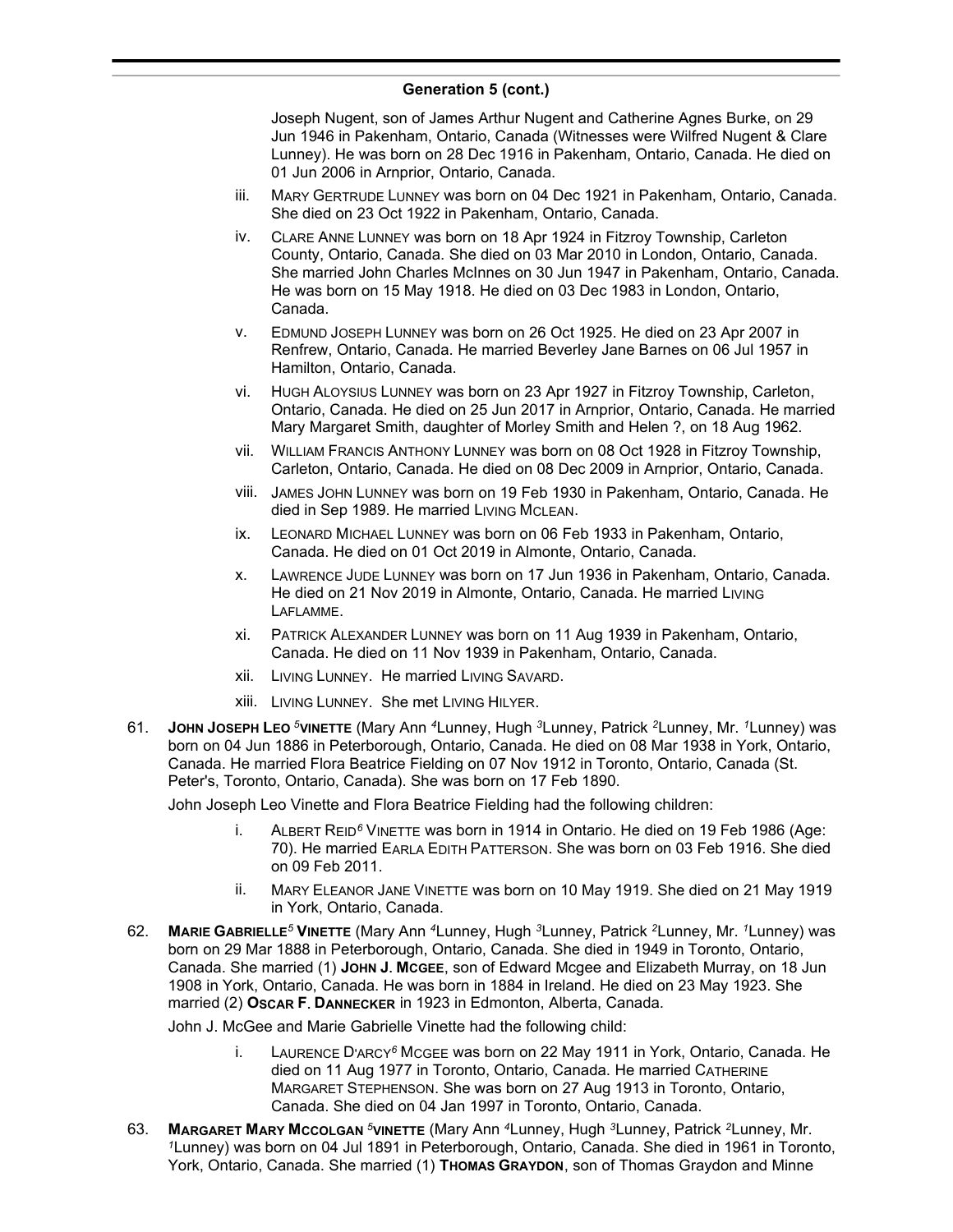Davidson, on 23 Dec 1912 in York, Ontario, Canada. He was born on 10 Apr 1890 in Toronto, York, Ontario, Canada. He died on 18 Jun 1959 in Toronto, York, Ontario, Canada. She married (2) **CLAUDE CLINTON KARN**, son of Ernest Karn and Helena H. Martin, on 18 Jul 1929 in Toronto, Ontario, Canada. He was born on 20 Jan 1892 in Woodstock, Oxford, Ontario, Canada. He died on 10 Nov 1961 in (Toronto) York county, Ontario, Canada.

Thomas Graydon and Margaret Mary McColgan Vinette had the following child:

- i. RUSSELL LAWRENCE*<sup>6</sup>* GRAYDON was born in 1916 in Ontario. He died on 24 Mar 1977 in Barrie, Simcoe, Ontario, Canada. He married RUTH LORRAINE AYRE.
- 64. **MICHAEL HUGH** *<sup>5</sup>***LUNNEY** (William Joseph *<sup>4</sup>* , Hugh *<sup>3</sup>* , Patrick *<sup>2</sup>* , Mr. *<sup>1</sup>* ) was born on 09 Nov 1879 in Fitzroy Township, Carleton County, Ontario, Canada. He died on 09 Jul 1947 in Ottawa, Carleton, Ontario, Canada (Age: 66). He married Eva Agnes Wilson, daughter of James Wilson and Henrietta Oliver, on 19 Jan 1925 in Winnipeg, Manitoba, Canada. She was born in 1890 in Ottawa, Ontario, Canada. She died on 16 May 1932 in Ottawa, Ontario, Canada.

Michael Hugh Lunney and Eva Agnes Wilson had the following child:

- i. WILLIAM JAMES JIM *<sup>6</sup>*LUNNEY was born on 02 Jul 1926 in Ponteix, Saskatchewan, Canada. He died on 06 Oct 2005 in Ottawa, Ontario, Canada. He married Mary Elizabeth Betty Gervin, daughter of James Charles Gervin and Eva Eleanor ?, on 18 Nov 1959 in Ottawa, Ontario, Canada. She was born on 25 Oct 1927 in Almonte, Ontario, Canada. She died on 15 Jan 2016 in Ottawa, Ontario, Canada.
- 65. **MARY AGNES** *<sup>5</sup>***LUNNEY** (William Joseph *<sup>4</sup>* , Hugh *<sup>3</sup>* , Patrick *<sup>2</sup>* , Mr. *<sup>1</sup>* ) was born on 08 Jan 1881 in Fitzroy Township, Carleton, Ontario, Canada. She died on 17 Oct 1948 (Age: 68). She married John Joseph Jack Hughes, son of James Hughes and Bridget O'Neill, on 25 Oct 1917 in Ottawa, Ontario, Canada (Witnesses Louisa Lunney & William Foran). He was born on 09 Feb 1882 (Ottawa, ON, from 1901 census). He died on 22 Aug 1940 (Heart Attack/Ottawa, ON at 353B Elgin St. 57 yrs).

John Joseph Jack Hughes and Mary Agnes Lunney had the following children:

- i. JOSEPH MAURICE JACKSON-HUGHES was born on 24 Jul 1917 (Vancouver, BC, adopted by John Hughes and Mary Agnes Lunney). He died on 22 May 1988 (Ottawa, ON, 70 yrs). He married Frances Patricia Derbishire, daughter of Stuart L. Derbishire and Ethyl Draper, on 04 Sep 1946 in Ottawa, Ontario, Canada. She was born on 05 Jan 1924 in Ottawa, Ontario, Canada. She died on 20 Jul 2001 in Metcalfe, Ontario, Canada (Osgoode Care Centre, 77 yrs).
- ii. MALE HUGHES was born on 28 Jun 1918 in Ottawa, Ontario, Canada. He died on 28 Jun 1918 (Ottawa, ON at 392 Chapel St., buried Notre Dame Ctry, Ottawa, ON).
- iii. JOHN FRANCIS JEROME HUGHES was born on 21 Jul 1921 in Aylmer, Gatineau, Quebec, Canada. He died on 21 Jul 1921 in Aylmer, Gatineau, Quebec, Canada.
- 66. **MARGARET MARY GERTRUDE** *<sup>5</sup>***LUNNEY** (William Joseph *<sup>4</sup>* , Hugh *<sup>3</sup>* , Patrick *<sup>2</sup>* , Mr. *<sup>1</sup>* ) was born on 07 Apr 1882 in Kinburn, Ontario, Canada. She died on 06 Mar 1963 in Victoria, British Columbia, Canada. She married Patrick Bartholomew McGarrigle, son of Patrick McGarrigle and Margaret Jane Cassidy, on 18 Feb 1903 in Vancouver, British Columbia, Canada. He was born on 15 Aug 1863 in Fredericton, New Brunswick, Canada. He died on 12 Dec 1948 in Kamloops, British Columbia, Canada.

Patrick Bartholomew McGarrigle and Margaret Mary Gertrude Lunney had the following children:

- i. WILLIAM PATRICK *<sup>6</sup>*MCGARRIGLE was born on 06 Jan 1904 in Vancouver, British Columbia, Canada. He died on 06 Oct 1981 in Los Angeles, California, USA. He married Margaret Theresa Quirk, daughter of E. L. Quirk and Mary Bourke, on 26 Apr 1943.
- ii. JOHN LAWRENCE MCGARRIGLE was born on 18 Jan 1905 in Vancouver, British Columbia, Canada. He died on 13 Jan 1993 in Southfield, Michigan, USA. He married Mary Hamilton, daughter of Patrick Hamilton and Marcella McQuade, on 28 May 1932 in River Rouge, Michigan, USA. She was born on 30 Apr 1908 in Barrow-In-Furness, Lancashire, England. She died on 02 May 2000 in Rochester Hills, Michigan, USA.
- iii. MARY JOSEPHINE MCGARRIGLE was born on 13 Nov 1909 in Vancouver, British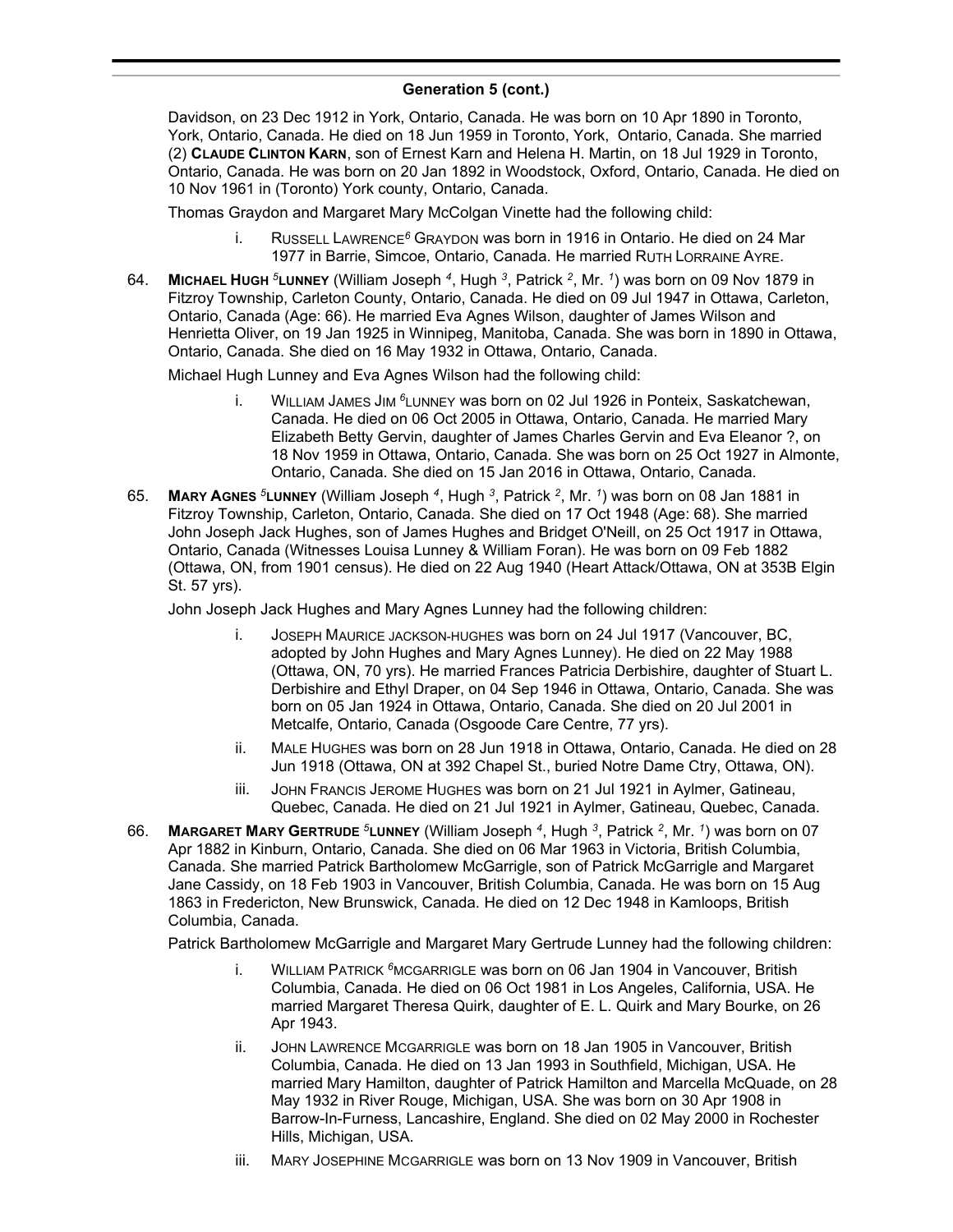Columbia, Canada. She died on 21 Apr 2003 in Victoria, British Columbia, Canada.

- iv. CATHERINE GERTRUDE MCGARRIGLE was born on 07 Jan 1912 in Vancouver, British Columbia, Canada. She died on 20 Mar 2001 in Victoria, British Columbia, Canada. She married Philip Arnold Palmer Bradfield, son of Albert E Bradfield and Gertrude Palmer, on 29 Nov 1930 in Vancouver, British Columbia, Canada. He was born on 21 Dec 1907 in Norfolk, England. He died on 07 Feb 1988 (Age: 80).
- v. MARGARET FRANCES MCGARRIGLE was born on 06 Oct 1913 in Vancouver, British Columbia, Canada. She died on 14 Apr 1915 in Vancouver, British Columbia, Canada.
- vi. MICHAEL JOSEPH GARRY MCGARRIGLE was born on 23 Jan 1915 in Vancouver, British Columbia, Canada. He died on 05 Jun 1994 in Kelowna, British Columbia, Canada. He married Dorothy Beatrice Jervis, daughter of James George Jervis and May Skillicorn, on 21 May 1947. She was born on 13 Jul 1918 in Vancouver, British Columbia, Canada. She died on 18 Jan 2012 in Kelowna, British Columbia, Canada.
- vii. MARY LOUISE MCGARRIGLE was born on 25 Jul 1916 in Vancouver, British Columbia, Canada. She died on 29 Aug 2001 in Victoria, British Columbia, Canada.
- 67. **JOSEPHINE THERESA** *<sup>5</sup>***LUNNEY** (William Joseph *<sup>4</sup>* , Hugh *<sup>3</sup>* , Patrick *<sup>2</sup>* , Mr. *<sup>1</sup>* ) was born on 02 Mar 1884 in Pakenham, Ontario, Canada. She died on 22 Feb 1965 in Vancouver, British Columbia, Canada. She married William Bernard McDonald, son of James McDonald and Mary Devine, on 09 May 1906 in Vancouver, British Columbia, Canada. He was born on 06 Aug 1880 in Pakenham, Ontario, Canada. He died on 02 Nov 1977 in Vancouver, British Columbia, Canada.

William Bernard McDonald and Josephine Theresa Lunney had the following children:

- i. EILEEN MARGARET MARY *<sup>6</sup>*MCDONALD was born on 14 Feb 1907 in Vancouver, British Columbia, Canada. She died on 16 Oct 1992 in Sacramento, California, USA. She married John Francis Foran, son of John Edward Foran and Catherine Frances Kirby, on 11 Sep 1937 in Vancouver, British Columbia, Canada. He was born on 14 Oct 1908. He died on 26 Sep 1995 in Sacramento, Sacramento, California, United States of America.
- ii. DOROTHY MARY MCDONALD was born in 1909 in Vancouver, British Columbia, Canada. She died on 02 Aug 1910 in Bowen Island, BC.
- iii. MARY GENEVIEVE MCDONALD was born on 10 Jun 1911 in Vancouver, British Columbia, Canada. She died on 17 May 2000 in Vancouver, British Columbia, Canada (Age: 88).
- iv. EDWARD JOSEPH MCDONALD was born on 05 Dec 1912 in Vancouver, British Columbia, Canada. He died on 06 Aug 1913 in Vancouver, British Columbia, Canada.
- v. NOEL JOSEPH MCDONALD was born on 24 Nov 1914 in Vancouver, British Columbia, Canada. He died on 03 Oct 1977 in Vancouver, British Columbia, Canada. He married Molly Barton, daughter of Norman Barton and Ethel Bowman Clennell, in Sep 1945. She was born on 21 Dec 1923 in Houghton, Durham. England. She died on 17 Dec 2009 in Vancouver, British Columbia, Canada.
- vi. MARY LORETTO MCDONALD was born on 29 Dec 1916 in Vancouver, British Columbia, Canada. She died on 03 Jan 1989 in Burnaby, British Columbia, Canada. She married JOHN ROBERT MCLACHLAN. He was born in 1913 in British Columbia. He died on 17 Aug 1996 in Burnaby, British Columbia.
- vii. WILLIAM JOSEPH MCDONALD was born on 19 Aug 1920 in Vancouver, British Columbia, Canada. He died on 07 Jan 1994 in Chatham, Ontario, Canada (Age: 74). He married MARY MARTHA HARP. She was born on 09 Feb 1922. She died on 14 May 1998 in Chatham Ontario Canada.
- viii. MARY ANITA MCDONALD was born on 10 Jun 1922 in Vancouver, British Columbia, Canada. She died on 18 Nov 2008 in La Canada, California, USA. She married (1) RICHARD RUDY on 15 Nov 1958 in San Francisco, California, USA. He was born on 06 Jun 1920 in Salt Lake City, Salt Lake, Utah, USA. He died on 14 Oct 1980 in Los Angeles, California, USA. She married (2) EDWARD VAN STEENVOORT, son of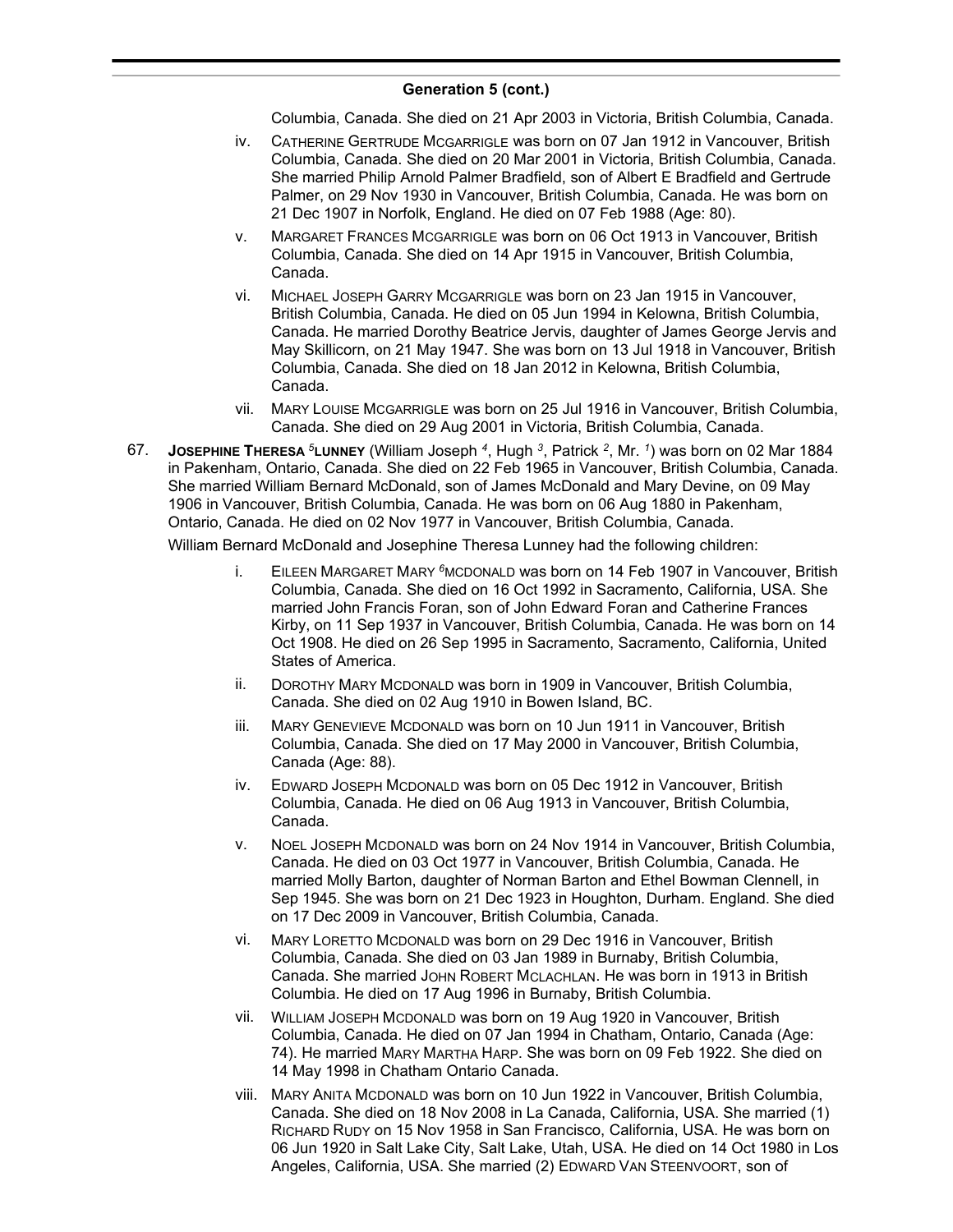Joseph Vansteenvoor and Clara M Vanderlinden, on 01 Oct 1988 in Los Angeles, Los Angeles, California. He was born on 23 Jan 1924 in Devils Lake, North Dakota. He died on 04 Aug 1990 in West Vancouver, British Columbia.

- ix. MOIRA JOANNE MCDONALD was born on 06 Jan 1930 in Vancouver, British Columbia, Canada. She died on 30 May 2013 in Vancouver, British Columbia, Canada.
- 68. **ALICE MARY** *<sup>5</sup>***LUNNEY** (William Joseph *<sup>4</sup>* , Hugh *<sup>3</sup>* , Patrick *<sup>2</sup>* , Mr. *<sup>1</sup>* ) was born on 07 Jan 1887 in Pakenham, Ontario, Canada. She died on 03 Feb 1919 in Vancouver, British Columbia, Canada. She married Frank A. Jackson on 07 Oct 1916 in Vancouver, British Columbia, Canada. He was born on 25 Jan 1893 in Seattle, Washington, USA. He died in Jun 1977 in Seattle, Washington, USA.

Frank A. Jackson and Alice Mary Lunney had the following children:

- i. JOSEPH MAURICE JACKSON-HUGHES was born on 24 Jul 1917 (Vancouver, BC, adopted by John Hughes and Mary Agnes Lunney). He died on 22 May 1988 (Ottawa, ON, 70 yrs). He married Frances Patricia Derbishire, daughter of Stuart L. Derbishire and Ethyl Draper, on 04 Sep 1946 in Ottawa, Ontario, Canada. She was born on 05 Jan 1924 in Ottawa, Ontario, Canada. She died on 20 Jul 2001 in Metcalfe, Ontario, Canada (Osgoode Care Centre, 77 yrs).
- ii. NORMAN FRANCIS JACKSON was born on 01 Feb 1919. He died on 23 Mar 1919 in Vancouver, British Columbia, Canada.
- 69. **ELLEN SUSANNA** *<sup>5</sup>***LUNNEY** (William Joseph *<sup>4</sup>* , Hugh *<sup>3</sup>* , Patrick *<sup>2</sup>* , Mr. *<sup>1</sup>* ) was born on 19 Apr 1889 in Pakenham, Ontario, Canada. She died on 25 Feb 1973 in Lake Bluff, Illinois, USA. She married Francois Regis Joseph Edward Kennedy on 27 Feb 1919 in St Paul, Aylmer, QC. He was born on 20 Jul 1894 in Buckingham, Quebec. He died on 29 Mar 1963 in Lake Forest, Lake County, Illinois.

Francois Regis Joseph Edward Kennedy and Ellen Susanna Lunney had the following children:

- i. WILLIAM JOSEPH LUNNEY *<sup>6</sup>*KENNEDY was born on 27 Sep 1922 in Toronto, Ontario, Canada. He died on 24 Jun 2011 in St. George Village, Roswell, Georgia, United States of America. He married MARIE D. KONICEK. She was born on 09 Apr 1923 in LaGrange, Illinois, USA. She died on 20 Jul 2014 in Roswell, Fulton, Georgia, USA.
- ii. JOHN FRANCIS FORAN KENNEDY was born on 25 Jul 1924. He died on 03 Sep 2019. He married CARMELITA STANKA. She died in 1997.
- 70. **LOUISA***<sup>5</sup>* **LUNNEY** (William Joseph *<sup>4</sup>* , Hugh *<sup>3</sup>* , Patrick *<sup>2</sup>* , Mr. *<sup>1</sup>* ) was born on 29 Aug 1893 in Pakenham, Ontario, Canada. She died on 18 Jan 1965 in Ottawa, Ontario, Canada. She married Francis James Leahy, son of Patrick Thomas Leahy and Mary Agnes Barlow, on 13 Sep 1924 in Aylmer, Quebec, Canada. He was born on 28 Apr 1892 in Ottawa, Ontario, Canada. He died on 21 Jul 1961 in Ottawa, Ontario, Canada.

Francis James Leahy and Louisa Lunney had the following children:

- i. MARGARET THERESA *<sup>6</sup>*LEAHY was born on 23 Oct 1925 in River Rouge, Michigan, USA. She died on 21 Feb 2015 in Penticton, British Columbia, Canada.
- ii. MARY JOAN LEAHY was born on 03 Jan 1928 in River Rouge, Wayne, Michigan, USA. She died on 06 Dec 1991. She married Roy Louis Laberge in Aug 1952. He was born about 1922. He died on 22 Mar 2012 in Ottawa, Ontario, Canada.
- iii. MARTIN BARLAW BARRY LEAHY was born on 17 Jul 1932 in Ottawa, Ontario, Canada. He died on 28 Mar 2009 in Pendicton, British Columbia, Canada.
- 71. **MARY SUSANNA***<sup>5</sup>* **HUGHES** (Ellen *<sup>4</sup>*Lunney, Hugh *<sup>3</sup>*Lunney, Patrick *<sup>2</sup>*Lunney, Mr. *<sup>1</sup>*Lunney) was born on 27 Sep 1886 in Minto, Cavalier, North Dakota, USA. She died on 17 Feb 1972 in Abbotsford, British Columbia, Canada. She married Harry Charles Breier, son of Francis Brier and Mary Rugniska, on 15 Jul 1918 in Vancouver, British Columbia, Canada. He was born in 1885. He died on 26 Jun 1963 in Langley, British Columbia, Canada.

Harry Charles Breier and Mary Susanna Hughes had the following children:

- i. WILLIAM JOSEPH*<sup>6</sup>* BREIER was born in 1920 in British Columbia. He died in 2008. He married DOROTHY MURRAY. She was born in 1923. She died in 1997.
- ii. HENRY PATRICK BREIER was born in 1921. He died in 1945.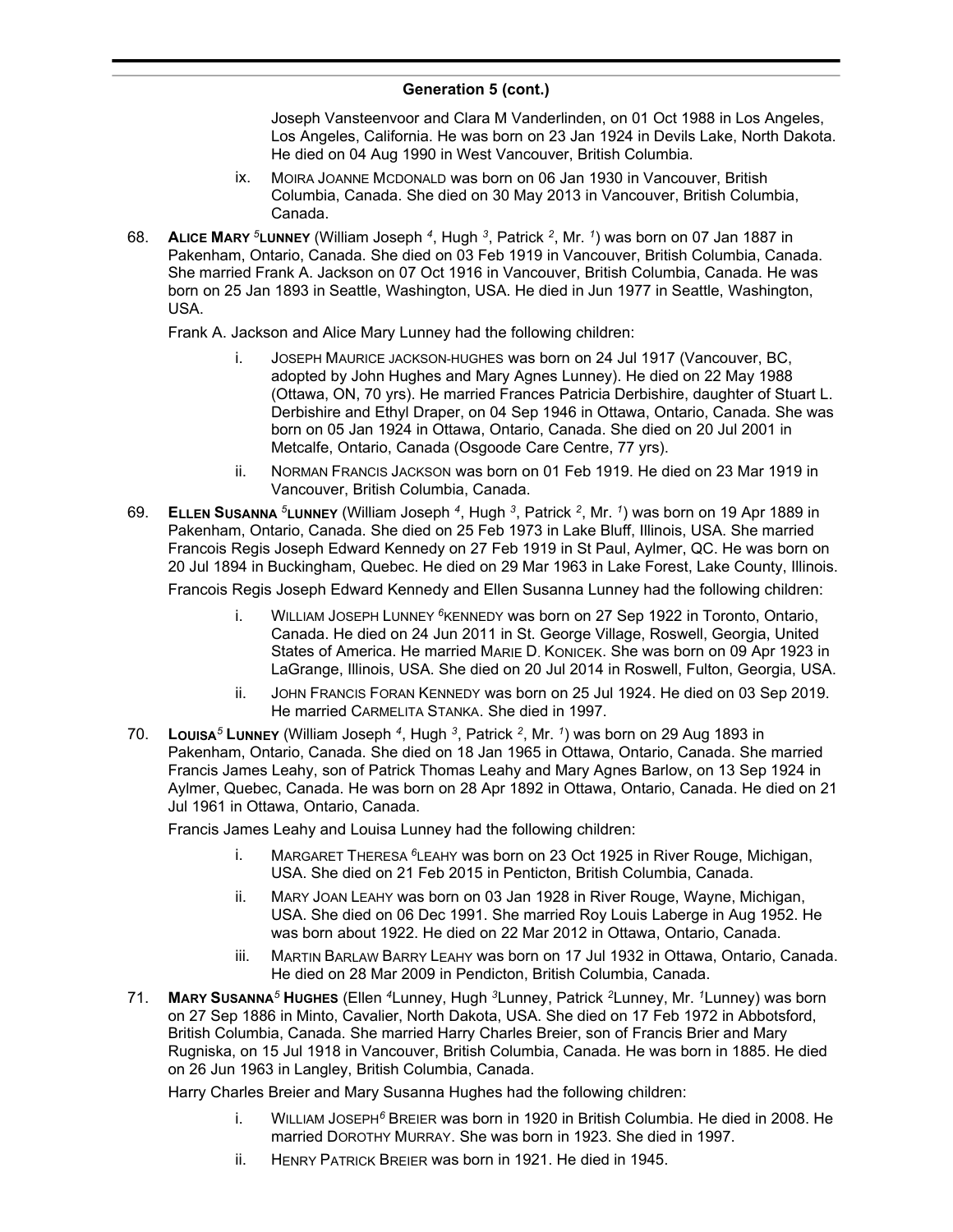- iii. EDMUND JEROME BREIER was born in 1926. He died in 1954. He married LEE MARIA CALEGARI.
- iv. JOSEPH CHARLES BREIER was born in 1929. He died in 2017. He married MARIE ?.
- 72. **PATRICK LEO** *<sup>5</sup>***HUGHES** (Ellen *<sup>4</sup>*Lunney, Hugh *<sup>3</sup>*Lunney, Patrick *<sup>2</sup>*Lunney, Mr. *<sup>1</sup>*Lunney) was born on 08 May 1888 in Dakota, Minnesota, USA. He died on 23 Mar 1960 in Minto, Cavalier, North Dakota, USA. He married Mary Madeline Dobson, daughter of George Dobson and Mazie Wilson, on 29 Nov 1935. She was born on 17 Jan 1915 in North Dakota, USA. She died on 12 Feb 1996 in Victorville, San Bernardino, California, United States.

Patrick Leo Hughes and Mary Madeline Dobson had the following children:

- i. JAMES PATRICK *<sup>6</sup>*HUGHES was born on 18 Aug 1936 in Minto, Walsh, North Dakota, United States. He died in Mar 1987 in Ontario, San Bernardino, California, United States. He married DONNA ?.
- ii. THOMAS JAMES HUGHES was born on 18 Nov 1937 in Grafton, North Dakota, USA. He died on 30 Mar 2010 in Carson City, Nevada, USA.
- iii. KATHY HUGHES. She married GORGE BARTA.
- iv. COLLEEN HUGHES. She married ROBERT LANGOWSKI. He was born on 16 Sep 1939 in Minto, Walsh, North Dakota, USA. He died on 12 Apr 2011 in Minto, Walsh, North Dakota.
- 73. **EDMUND JOSEPH** *<sup>5</sup>***HUGHES** (Ellen *<sup>4</sup>*Lunney, Hugh *<sup>3</sup>*Lunney, Patrick *<sup>2</sup>*Lunney, Mr. *<sup>1</sup>*Lunney) was born on 19 Sep 1889 in Minto, Cavalier, North Dakota, USA. He died on 26 Jul 1971 in Langdon, Cavalier, North Dakota, USA. He married Ellen Elyda Docksteader on 15 May 1919 in North Dakota, USA. She was born on 02 Dec 1898 in Ardoch, Walsh, North Dakota, United States. She died on 24 Dec 1989 in Langdon, Cavalier, North Dakota, United States.

Edmund Joseph Hughes and Ellen Elyda Docksteader had the following children:

- i. ISABEL ANN *<sup>6</sup>*HUGHES was born in 1926 in North Dakota, USA. She died in 1969.
- ii. MARGARET ELLEN HUGHES was born on 02 Aug 1927 in Langdon, North Dakota, USA. She died on 14 Mar 1982 in Langdon, Cavalier, North Dakota, United States.
- iii. LIVING HUGHES.
- iv. LIVING HUGHES.
- v. LIVING HUGHES.
- 74. **ELLEN LEONA** *<sup>5</sup>***HUGHES** (Ellen *<sup>4</sup>*Lunney, Hugh *<sup>3</sup>*Lunney, Patrick *<sup>2</sup>*Lunney, Mr. *<sup>1</sup>*Lunney) was born on 27 Jan 1892 in Minto, Cavalier, North Dakota, USA. She died on 21 Mar 1967 in Grafton, Walsh, North Dakota, USA. She married Thomas Abel Donnelly, son of John Donelly and Marie Adeline DeSautel, on 22 Apr 1918 in Minto, Walsh, North Dakota, United States. He was born on 28 Jun 1889 in North Dakota, USA. He died on 14 Jul 1973 in Grafton, Ward, North Dakota, United States.

Thomas Abel Donnelly and Ellen Leona Hughes had the following children:

- i. MARJORIE MARY ELLEN *<sup>6</sup>*DONNELLY was born on 10 Jun 1919 in North Dakota, USA. She died on 07 Feb 2006 in Apache Junction, Pinal, Arizona, USA. She married Goodman Cassius Everett, son of Cassius Goodman Everett and Edna Inez Cox, on 24 Jul 1943 in California, USA. He was born on 01 Oct 1918 in Andover, New Brunswick. He died on 08 Feb 2004 in Apache Junction (Age: 85).
- ii. PATRICIA A. DONNELLY was born on 13 Mar 1929. She died on 27 May 2010 (Age: 81). She married WESLEY SABOURIN.
- iii. LIVING DONNELLY. She married LIVING KEYES.
- 75. **MARGARET MARY S** *<sup>5</sup>***LUNNEY** (John *<sup>4</sup>* , Hugh *<sup>3</sup>* , Patrick *<sup>2</sup>* , Mr. *<sup>1</sup>* ) was born on 20 May 1889 in Ferry, Grand Forks, North Dakota, USA. She died on 06 Jul 1975 in Saint Louis County, Minnesota, United Staes (Minnesota Death Index). She married **JOHN WILLIAM VALLEY**. He was born on 28 Sep 1882 in Prairie du Chien, Crawford, Wisconsin, USA. He died on 12 Oct 1954 in St Louis County, Minnesota, USA (Minnesota Death Index).

John William Valley and Margaret Mary S Lunney had the following children:

i. FRANCES MARY MCCANN was born on 20 Mar 1917 in Cass, Minnesota, USA. She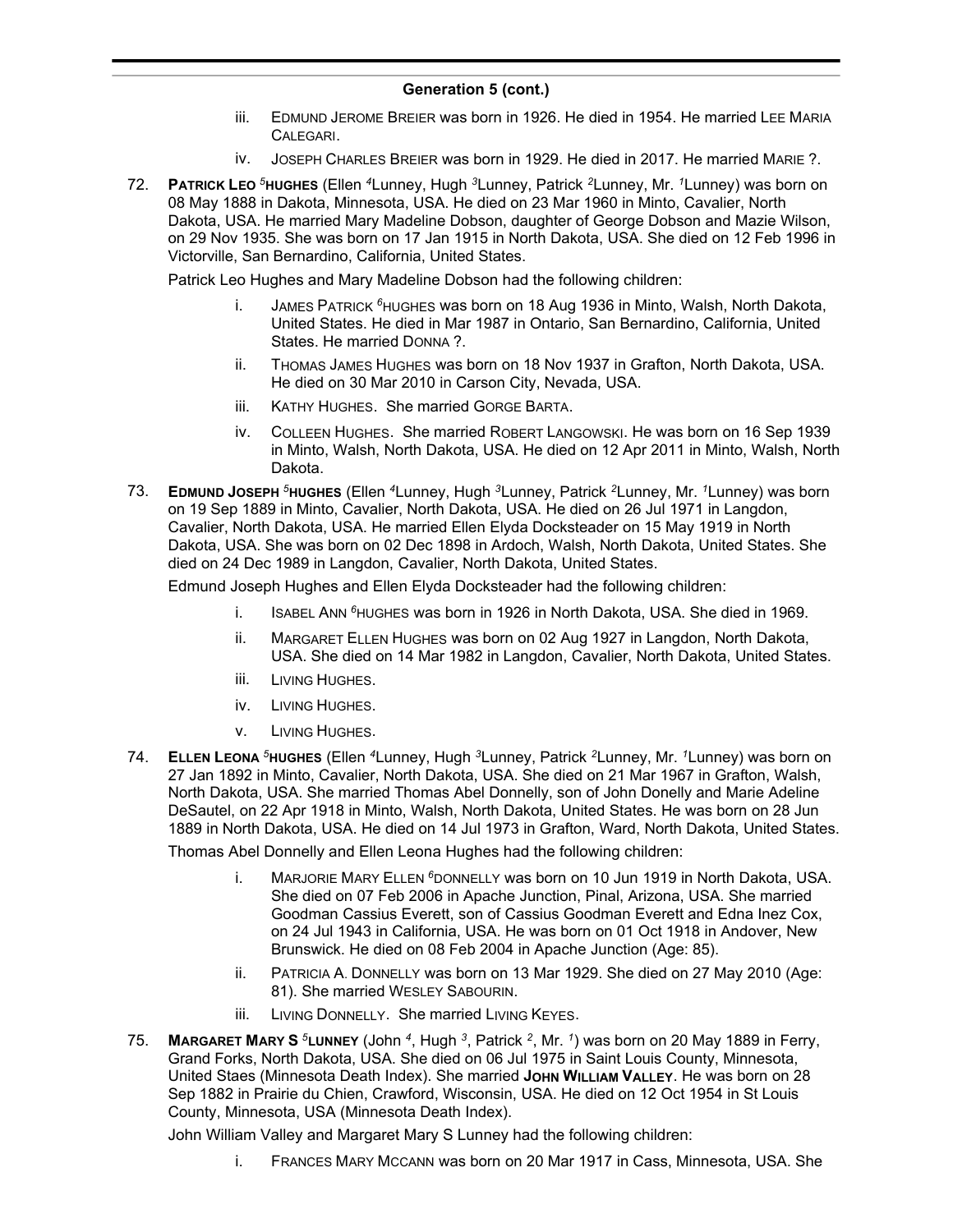died on 27 Feb 1997 in Minneapolis, Hennepin, Minnesota, United States of America. She married Lewis Mathisen on 22 Dec 1934 in Minnehaha, South Dakota.

- ii. FRANCIS E. MCCANN was born on 08 Jan 1922 in Michigan, USA. He died on 13 Jan 2003 in Duluth, St Louis, Minnesota, USA.
- 76. **ELLEN CHRISTINA***<sup>5</sup>* **LUNNEY** (John *<sup>4</sup>* , Hugh *<sup>3</sup>* , Patrick *<sup>2</sup>* , Mr. *<sup>1</sup>* ) was born in Oct 1892 in Ferry, Grand Forks, North Dakota, USA. She died on 19 Jun 1926 in Englewood, Koochiching, Minnesota. She married Frank Eustice McCann, son of Patrick John McCann and Sarah McKeague, on 04 Apr 1913 in Sioux City, Iowa, USA. He was born on 19 Aug 1886 in Wisconsin, USA. He died on 06 May 1948 in Superior, Douglas, Wisconsin, USA.

Frank Eustice McCann and Ellen Christina Lunney had the following children:

- i. FRANCES MARY MCCANN was born on 20 Mar 1917 in Cass, Minnesota, USA. She died on 27 Feb 1997 in Minneapolis, Hennepin, Minnesota, United States of America. She married Lewis Mathisen on 22 Dec 1934 in Minnehaha, South Dakota.
- ii. FRANCIS E. MCCANN was born on 08 Jan 1922 in Michigan, USA. He died on 13 Jan 2003 in Duluth, St Louis, Minnesota, USA.
- 77. **CHARLES OSBORNE** *<sup>5</sup>***LUNNEY** (Hugh Charles *<sup>4</sup>* , Hugh *<sup>3</sup>* , Patrick *<sup>2</sup>* , Mr. *<sup>1</sup>* ) was born on 22 May 1886 in St Paul, Ramsey, Minnesota, USA. He died on 29 Jan 1967 in St Paul, Ramsey, Minnesota, USA. He married Louise C. Burger, daughter of Henry Burger and Ellen Six, on 15 Jun 1911 in St Paul, Ramsey, Minnesota, USA. She was born on 22 May 1890 in Minnesota, USA. She died in Dec 1973 in St Paul, Ramsey, Minnesota, USA.

Charles Osborne Lunney and Louise C. Burger had the following children:

- i. CHARLES OSBORNE *<sup>6</sup>*LUNNEY was born on 22 Mar 1912 in St Paul, Ramsey, Minnesota, USA. He died on 16 May 1989 in St Paul, Ramsey, Minnesota, USA. He married LYDIA MARTHA KUTZNER. She was born on 13 Oct 1915 in Pine City, Minnesota, USA. She died on 27 Nov 2008 in St Paul, Ramsey, Minnesota, USA.
- ii. CHARLOTTE LOUISE LUNNEY was born on 05 Nov 1915 in St Paul, Dakota, Minnesota, USA. She died on 01 Aug 1999 in Woodbury, Washington, Minnesota, USA (SS death notice has 1 August 1999 as date). She married Kenneth Laurence Martinson, son of Harvey L. Martinson and Mabel A. Carlson, in USA. He was born on 07 Mar 1914 in Minnesota, USA. He died on 09 Nov 1985 in St Paul, Ramsey, Minnesota, USA.
- iii. LORRAINE MAE LUNNEY was born on 07 Feb 1926 in Ramsey, Minnesota, USA. She died on 29 Apr 2009 in Minnesota, USA. She married Theodore Leboutillier, son of John D Le Boutillier and Elizabeth Le Boutillies, in USA. He was born on 18 Apr 1922 in Dunmore, Pennsylvania, USA. He died on 10 Dec 2003 in Healtheast Bethesda Luth C C, South Saint Paul, Dakota, Minnesota, United States (Age: 81).
- 78. **RAYMOND LESLIE** *<sup>5</sup>***LUNNEY** (Hugh Charles *<sup>4</sup>* , Hugh *<sup>3</sup>* , Patrick *<sup>2</sup>* , Mr. *<sup>1</sup>* ) was born on 22 Jun 1903 in St Paul, Ramsey, Minnesota, USA. He died on 10 Apr 1983 in St Paul, Ramsey, Minnesota, USA. He married Janet Theresa Krogstad, daughter of John Krogstad and Tilda Renne Faoberg, on 20 Apr 1944 in Hennepin, Minnesota, USA. She was born on 03 Mar 1919 in Minnesota, USA. She died on 12 Jan 2008 in St Paul, Minnesota, USA.

Raymond Leslie Lunney and Janet Theresa Krogstad had the following child:

- i. LIVING LUNNEY. She married (1) LIVING BURTON. She married (2) LIVING STEELE. She married (3) LIVING SAPP. She married (4) LIVING PARNELL.
- 79. **ALVINA AGNES***<sup>5</sup>* **FOY** (Agnes C. *<sup>4</sup>*Lunney, Hugh *<sup>3</sup>*Lunney, Patrick *<sup>2</sup>*Lunney, Mr. *<sup>1</sup>*Lunney) was born on 18 Jul 1890 in Park River, Walsh, North Dakota, USA. She died on 07 Jul 1968 in Vancouver, Clark, Washington, USA. She married **CARL AUGUST DOHMAN**. He was born on 28 Jun 1884 in Keokuk County, Iowa, United States of America. He died on 14 Oct 1959 in Vancouver, Clark County, Washington, United States of America.

Carl August Dohman and Alvina Agnes Foy had the following children:

i. JAMES WALTER *<sup>6</sup>*DOHMAN was born on 31 Mar 1915 in Langdon, Cavalier, North Dakota, USA. He died on 12 May 1993 in Multnomah, Oregon, USA.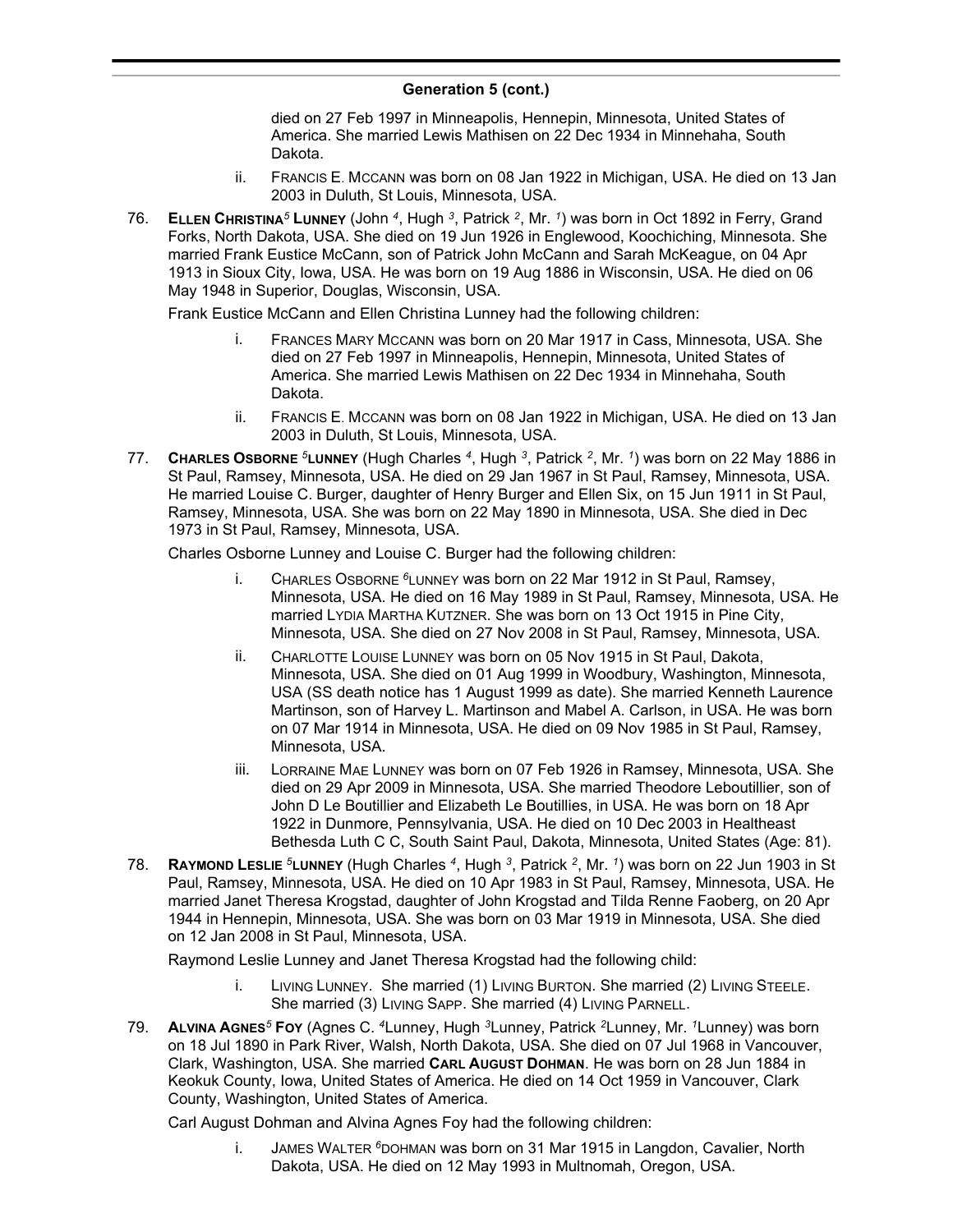- ii. RAYMOND DOHMAN was born on 21 May 1916 in North Dakota. He died on 22 Jan 1999. He married Bonnie J. Scott, daughter of Francis Scott and Catheine Sara Jodzewicz, on 08 Nov 1947. She was born on 05 Mar 1929 in Oregon, USA. She died on 29 Jun 2007.
- iii. MARGARET LUCILLE DOHMAN was born on 14 Jun 1917 in Langdon, Cavalier, North Dakota, USA. She died on 01 Jan 2000 in Vancouver, Clark, Washington, USA. She married ALFRED NIEMEYER.
- iv. RUTH CATHERINE DOHMAN was born on 17 Oct 1918 in Langdon, Cavalier, North Dakota, USA. She died on 25 Feb 2006 in Brush Prairie, Clark, Washington, USA.
- v. CHARLES L. DOHMAN was born on 17 Sep 1919 in Langdon, Cavalier, North Dakota, USA. He died on 15 Jul 1987 in Vancouver, Clark, Washington, USA.
- 80. **IDA ELLEN***<sup>5</sup>* **FOY** (Agnes C. *<sup>4</sup>*Lunney, Hugh *<sup>3</sup>*Lunney, Patrick *<sup>2</sup>*Lunney, Mr. *<sup>1</sup>*Lunney) was born on 16 Feb 1896 in North Dakota, USA. She died on 15 Sep 1979 in Dallas, Dallas County, Texas, United States of America. She married Frank Eugene Emard, son of Victor Emard and Maude Lynch, on 27 Nov 1914 in Grand Forks, North Dakota, USA. He was born on 08 Jan 1895 in Manville, North Dakota, USA. He died on 13 Jan 1967 in Irving, Dallas County, Texas, United States of America.

Frank Eugene Emard and Ida Ellen Foy had the following children:

- i. LOIS JOSEPHINE*<sup>6</sup>* EMARD was born on 10 Jul 1915 in North Dakota, USA. She died on 27 Aug 1983 in Dallas, Dallas County, Texas, United States of America. She married MILTON JAKE BERGER. He was born on 03 Jun 1904 in Maryland, United States of America. He died on 25 Oct 1958 in Dallas, Texas, USA (Age: 54).
- ii. FRANCES MADALENE EMARD was born on 10 Feb 1917 in Grand Forks, North Dakota, USA. She died on 22 Mar 1977 in Dallas, Dallas County, Texas, United States of America. She married (1) LIVING NORTON. She married (2) DEAN EUGENE JOSLIN, son of Jesse Hampton Joslin and Lela Roselle Simmons, on 13 May 1946 in Rockwall, Texas, USA. He was born on 17 May 1919 in San Antonio, Bexar, Texas, USA. He died on 23 Apr 1965 in Irving, Dallas, Texas, USA (Age: 45).
- 81. **WILLIAM THOMAS***<sup>5</sup>* **FOY** (Agnes C. *<sup>4</sup>*Lunney, Hugh *<sup>3</sup>*Lunney, Patrick *<sup>2</sup>*Lunney, Mr. *<sup>1</sup>*Lunney) was born on 23 May 1898 in North Dakota, USA. He died on 04 Feb 1968 in Dallas, Dallas, Texas, USA (Age: 69). He married **LILLIAN ANN ZIPPER**. She was born on 13 Sep 1908 in Osceola Polk, Nebraska. She died on 09 Sep 1996 in Dallas, Dallas County, Texas, USA.

William Thomas Foy and Lillian Ann Zipper had the following child:

i. WILLIAM L. *<sup>6</sup>* FOY.

82. **MARY H.** *<sup>5</sup>***FOY** (Agnes C. *<sup>4</sup>*Lunney, Hugh *<sup>3</sup>*Lunney, Patrick *<sup>2</sup>*Lunney, Mr. *<sup>1</sup>*Lunney) was born in 1903 in North Dakota, USA. She died in Fargo, North Dakota. She married **WILLIAM J. CONWAY**. He was born in Aug 1890 in Syracuse, New York, USA. He died between 1923-1930 in unk.

William J. Conway and Mary H. Foy had the following child:

- i. LIVING CONWAY.
- 83. **DR. MICHAEL HENRY** *<sup>5</sup>***MCGUIRE** (Rose Anne *<sup>4</sup>*O'Keefe, Bridget Ellen *<sup>3</sup>*Lunney, Patrick *<sup>2</sup>*Lunney, Mr. *<sup>1</sup>*Lunney) was born on 17 Apr 1858 in Stratford, Ontario, Canada. He died in 1924 in Clifford, Lapeer Co., Michigan, USA (Buried at St. Patricks Catholic Cemetary Clifford Michigan)). He married Mary E. Bolger, daughter of Denis Bolger and Anastasia S. Ronan, in 1884 in Grand Rapids, Jefferson, Illinois, USA. She was born on 08 Oct 1856 in Wexford, Ireland. She died on 09 Apr 1926 in Lapeer, Michigan, USA.

Dr. Michael Henry McGuire and Mary E. Bolger had the following children:

- i. FRANCIS D. "FRANK" *<sup>6</sup>*MCGUIRE was born on 31 Jan 1887 in Clifford, Lapeer, Michigan, USA. He died in 1922 in Clifford, Lapeer, Michigan, USA (St Patrick's Cemetery Clifford Michgan). He married MINNIE MALISSI TURNER. She was born on 06 Oct 1889 in Michigan, USA. She died in North Branch, Lapeer, Michigan, USA.
- ii. ALFRED JAMES MCGUIRE was born on 22 Jul 1888 in Clifford, Lapeer, Michigan, USA. He died on 05 Sep 1965 in Clifford, Lapeer, Michigan, USA.
- iii. JOHN PATRICK MCGUIRE was born on 03 Oct 1889 in Capac, St Clair, Michigan, USA. He died on 30 Dec 1980 in Pontiac, Oakland, Michigan, USA. He married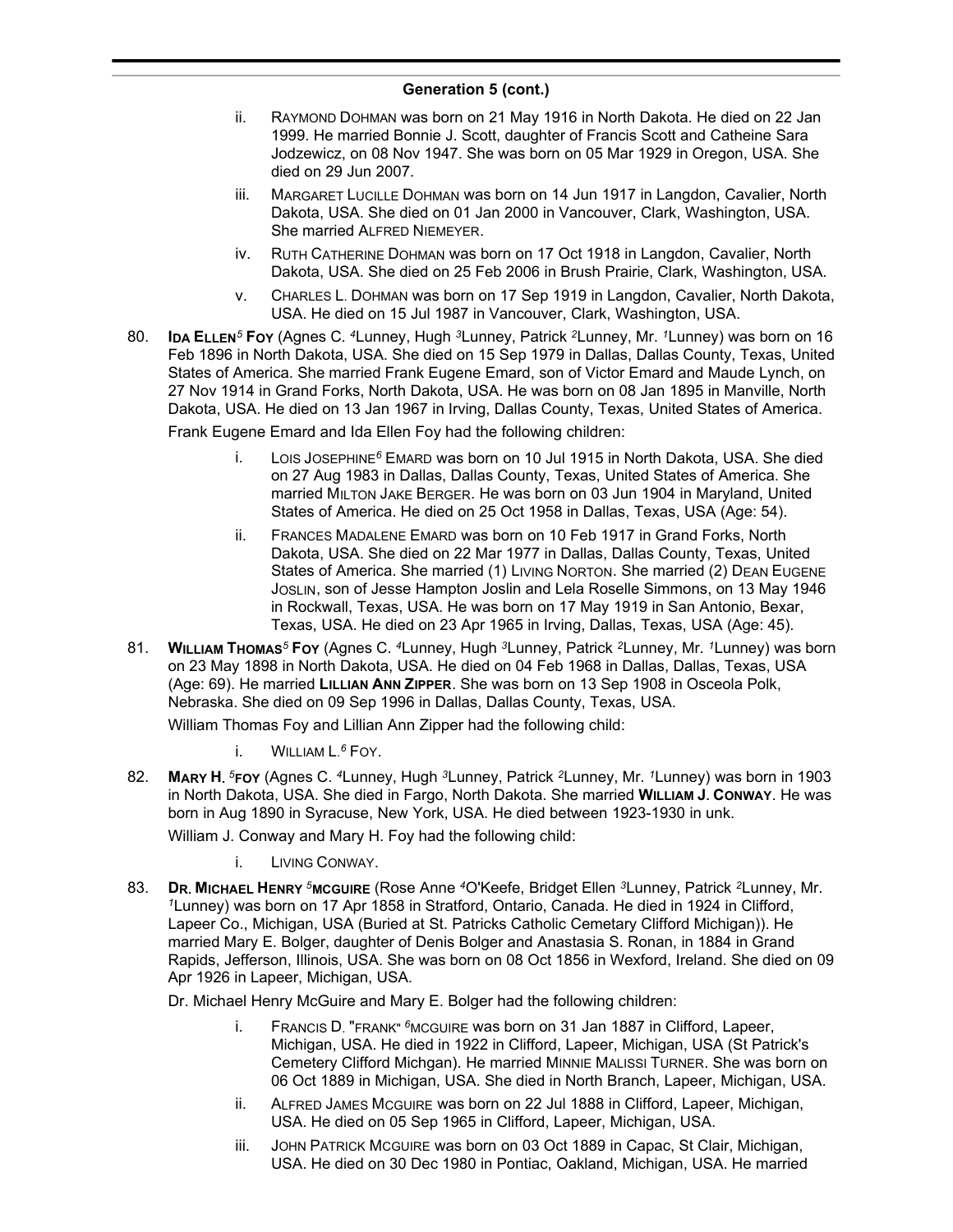GEORGINA GRACE HYZER. She was born on 23 Mar 1894 in Huron, Michigan Co., USA. She died on 20 Sep 1964 in Oakland, Oakland, Michigan, USA.

- iv. ROSE MARIE MCGUIRE was born in 1891 in Clifford, Lapeer, Michigan, USA. She died in 1955 in North Branch, Lapeer, Michigan, USA. She married Daniel William Dwyer, son of William Robert Dwyer and Margaret McGarry, on 19 Jun 1912 (St. Patrick's Church, Clifford, Lapeer, Michigan, USA). He was born on 07 Jan 1883 in Rich, Lapeer, Michigan, USA. He died in Apr 1971 in Rich, Lapeer, Michigan, USA.
- v. CHARLES THOMAS MCGUIRE was born on 26 Mar 1892 in Stratford, Ontario, Canada. He died on 03 Nov 1918 in France (Killed in action in World War II).
- vi. CATHERINE MCGUIRE.
- 84. **CHARLES THOMAS** *<sup>5</sup>***MCGUIRE** (Rose Anne *<sup>4</sup>*O'Keefe, Bridget Ellen *<sup>3</sup>*Lunney, Patrick *<sup>2</sup>*Lunney, Mr. *<sup>1</sup>*Lunney) was born on 10 Feb 1862 in Stratford, Ontario, Canada. He died on 16 Sep 1932 in Paynton, Saskatchewan, Canada. He married **MARY MCDOWELL**. She was born in 1865 in Ontario, Canada. She died in 1901.

Charles Thomas McGuire and Mary McDowell had the following children:

- i. W. JOHN *<sup>6</sup>*MCGUIRE was born in 1883 in Ontario, Canada. He died in 1901.
- ii. A. NETTIE MCGUIRE was born in 1884 in Ontario, Canada. She died in 1901.
- iii. NOAH MCGUIRE was born in 1887 in Ontario, Canada.
- iv. JAMES GEORGE MCGUIRE was born in 1891 in Ws.
- v. B EDWARD MCGUIRE was born in 1900 in Ontario, Canada.
- 85. **ANNA***<sup>5</sup>* **MCGUIRE** (Rose Anne *<sup>4</sup>*O'Keefe, Bridget Ellen *<sup>3</sup>*Lunney, Patrick *<sup>2</sup>*Lunney, Mr. *<sup>1</sup>*Lunney) was born in Dec 1863 in Mitchell, Ontario, Canada. She died on 03 Mar 1917 in Grand Rapids, Michigan, USA. She married (1) **FRANKLIN A. VAN ATTA**, son of Henry D. Van Atta and Louise A. Van Atta, on 17 Jul 1883 in Albion, Calhoun, Michigan, USA. He was born in 1859 in Hillsdale County, Michigan. He died on 01 Mar 1901. She married (2) **WILLIAM F. MONICA**. He was born on 30 Apr 1859. He died on 01 Aug 1913 in Battle Creek, Calhoun Co., Michigan.

Franklin A. Van Atta and Anna McGuire had the following children:

- i. FRANCIS JOHN*<sup>6</sup>* VANATTA was born on 16 May 1886 in Michigan, USA. He died on 31 Dec 1981 in Kalamazoo, Kalamazoo County, Michigan, United States of America.
- ii. WILLIAM HENRY VANATTA was born on 12 Sep 1888 in Albion, Calhoun County, Michigan, United States of America. He died on 13 Jun 1944 in Kalamazoo, Kalamazoo County, Michigan, USA.
- iii. JAMES W VAN ATTA was born on 24 May 1892. He died on 21 Dec 1903 in Albion, Calhoun, Michigan, United States.
- iv. HELEN VAN ATTA was born on 09 Nov 1892 in Albion, Calhoun County, Michigan, United States of America. She died on 12 Feb 1932 in Grosse Pointe Farms, Wayne County, Michigan, United States of America. She married Albert Hubert Forton on 20 Aug 1924 in Detroit, Michigan, USA.
- v. ALLEN VAN ATTA was born in Nov 1894 in Michigan, USA.
- vi. GERTRUDE L VAN ATTA was born on 07 Jan 1899. She died on 09 Jun 1921. She married JOSEPH MANNING. He was born in Ohio.
- 86. **MARY ANN** *<sup>5</sup>***MCGUIRE** (Rose Anne *<sup>4</sup>*O'Keefe, Bridget Ellen *<sup>3</sup>*Lunney, Patrick *<sup>2</sup>*Lunney, Mr. *<sup>1</sup>*Lunney) was born on 27 Mar 1864 in Mitchell, Ontario, Canada. She died on 06 Nov 1937 in Calgary, Alberta, Canada. She married William M. Harvey in 1883 in North Dakota, USA. He was born in 1853 in Carleton, Ontario, Canada. He died on 05 Nov 1908 in Calgary, Alberta, Canada.

William M. Harvey and Mary Ann McGuire had the following children:

- i. ROSE CATHERINE *<sup>6</sup>*HARVEY was born in 1884. She died on 05 Mar 1965 in Calgary, Alberta, Canada. She married JAMES JOSEPH HICKEY. He died in 1938.
- ii. WILLIAM ALFRED HARVEY was born in Apr 1885 in Grand Forks County, North Dakota. He died in 1951.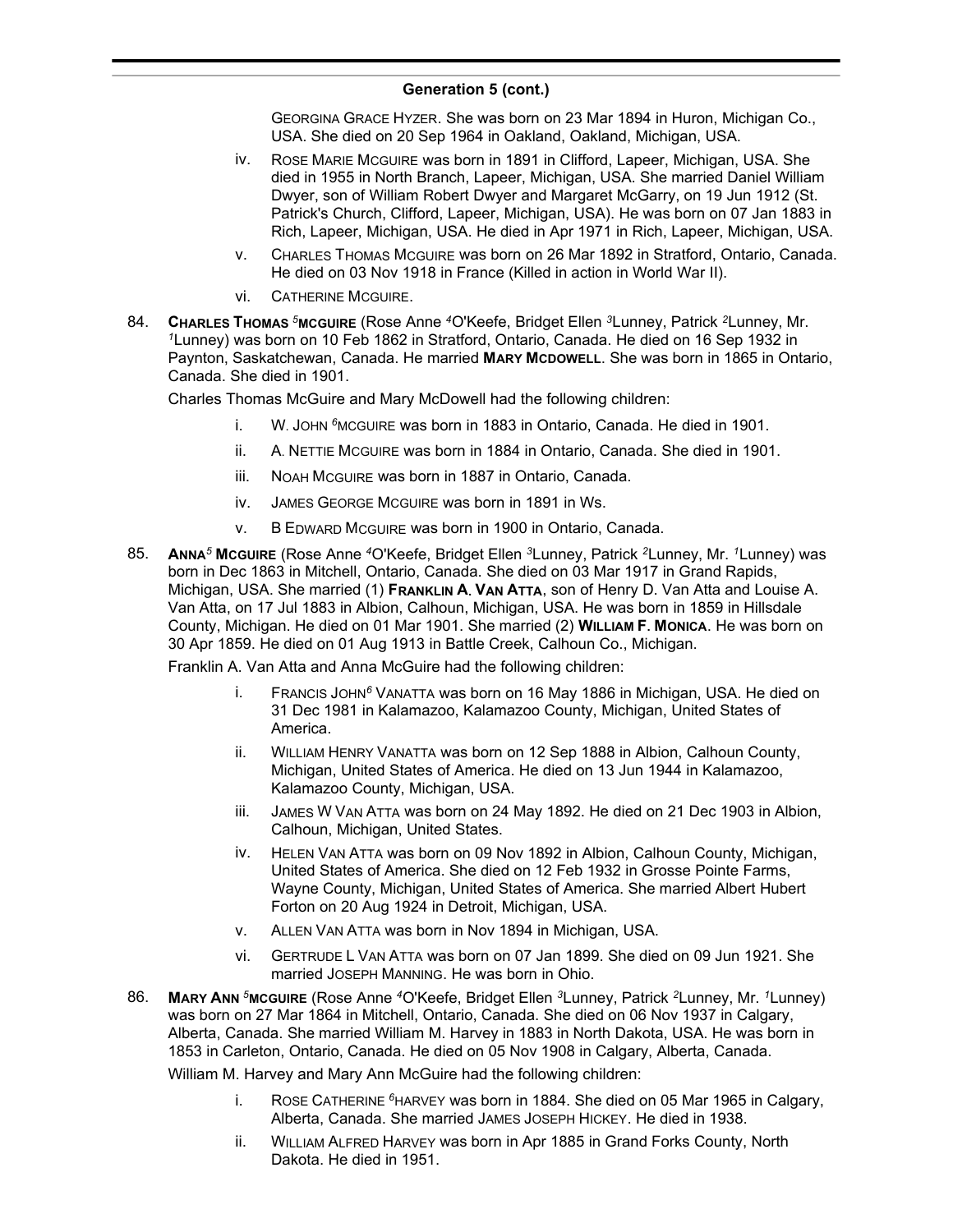- iii. JOHN PETER HARVEY was born in Sep 1888 in North Dakota, USA. He died on 11 Mar 1971 in Calgary, Alberta, Canada. He married CATHERINE VIVIAN BOUYEA. She was born on 22 Aug 1897 in Lindsay, Victoria County, Ontario, Canada. She died in Sep 1955.
- iv. MATTHEW SYLVESTER HARVEY was born in Aug 1892 in North Dakota, USA. He died in 1959.
- v. MARY ADELLA HARVEY was born on 14 Nov 1893 in Grand Forks County, North Dakota, United States. She died on 21 Feb 1982 in Contra Costa, California, United States. She married JAMES CUMMINS.
- vi. THOMAS LLOYD HARVEY was born on 17 Sep 1898 in North Dakota, USA. He died on 05 Nov 1949 in San Francisco, California, USA (Age: 51).
- 87. **JOHN P***<sup>5</sup>* **LINDSAY** (Bridget Adelia *<sup>4</sup>*O'Keefe, Bridget Ellen *<sup>3</sup>*Lunney, Patrick *<sup>2</sup>*Lunney, Mr. *<sup>1</sup>*Lunney) was born in Nov 1881 in North Dakota, USA. He died on 03 Jun 1948 in Grand Rapids, Kent County, Michigan, United States of America. He married **JULIA LINDSAY**. She was born in 1884 in Michigan, USA.

John P Lindsay and Julia Lindsay had the following children:

- i. LIVING LINDSAY.
- ii. LIVING LINDSAY.
- iii. LIVING LINDSAY.
- iv. LIVING LINDSAY.
- v. LIVING LINDSAY.
- 88. **HENRY JOSEPH** *<sup>5</sup>***KRAMER** (Julia Alice*<sup>4</sup>* O'Keefe, Bridget Ellen *<sup>3</sup>*Lunney, Patrick *<sup>2</sup>*Lunney, Mr. *<sup>1</sup>*Lunney) was born on 10 Dec 1899 in Grand Rapids, Michigan, USA. He died on 22 Sep 1967 in Hessel, MI. He married Mary Rachel Perkins on 24 Sep 1921. She was born on 23 Sep 1903 in Indiana. She died on 23 Nov 1971 in St Ignace, MacKinac, Michigan.

Henry Joseph Kramer and Mary Rachel Perkins had the following children:

- i. BERTHA BEATRICE *<sup>6</sup>*KRAMER was born on 04 Jan 1923 in Hessel, MI. She died on 08 Nov 1979 in Bruce, Chippewa, Michigan. She married ? on 23 Jan 1943.
- ii. FRANK HENRY KRAMER was born on 12 Dec 1923. He died on 14 Nov 2005 in Great Bend, Barton, Kansas.
- iii. MARY ELLEN KRAMER was born on 12 Aug 1926 in MI. She died on 07 Jul 1991 in St Ignace, MI. She married ERNEST WILLIAM DUTCHER. He was born on 27 Apr 1923 in Cedarville, Mackinac, Michigan, USA. He died on 28 May 2004 in Hessel, Michigan, USA.
- iv. FRANCES IRENE KRAMER was born in 1929 in Michigan, USA. She died on 29 Dec 2011 in Sault Ste Marie, MI.
- v. THERESA ANNA HANNA KRAMER was born on 12 Mar 1931 in Michigan, USA. She died on 08 Nov 1979 in Sault Ste Marie, Michigan, USA (Died in a car accident.). She married ? on 20 Oct 1956.
- 89. **KATHRYN** *<sup>5</sup>***O'KEEFE** (Thomas Francis*<sup>4</sup>* , Bridget Ellen *<sup>3</sup>*Lunney, Patrick *<sup>2</sup>*Lunney, Mr. *<sup>1</sup>*Lunney) was born on 27 Sep 1885 in Michigan, USA. She died on 13 Jan 1974 in Pinellas, Florida, United States. She married **JACOB D MATZEN**. He was born in Mar 1884.

Jacob D Matzen and Kathryn O'Keefe had the following children:

- i. MARY KATHRYN *<sup>6</sup>*MATZEN was born in 1912 in Michigan, USA. She died in 1979.
- ii. LIVING MATZEN.
- iii. LIVING MATZEN.
- 90. **ELIZABETH BESSIE** *<sup>5</sup>***O'KEEFE** (Thomas Francis*<sup>4</sup>* , Bridget Ellen *<sup>3</sup>*Lunney, Patrick *<sup>2</sup>*Lunney, Mr. *<sup>1</sup>*Lunney) was born on 19 Oct 1886 in Michigan, USA. She died on 19 Dec 1937 in Michigan, USA (breast cancer. viewing was at home). She married Robert G. Herb Gunther on in Kent, Michigan, United States. He was born in 1886 in Michigan, USA.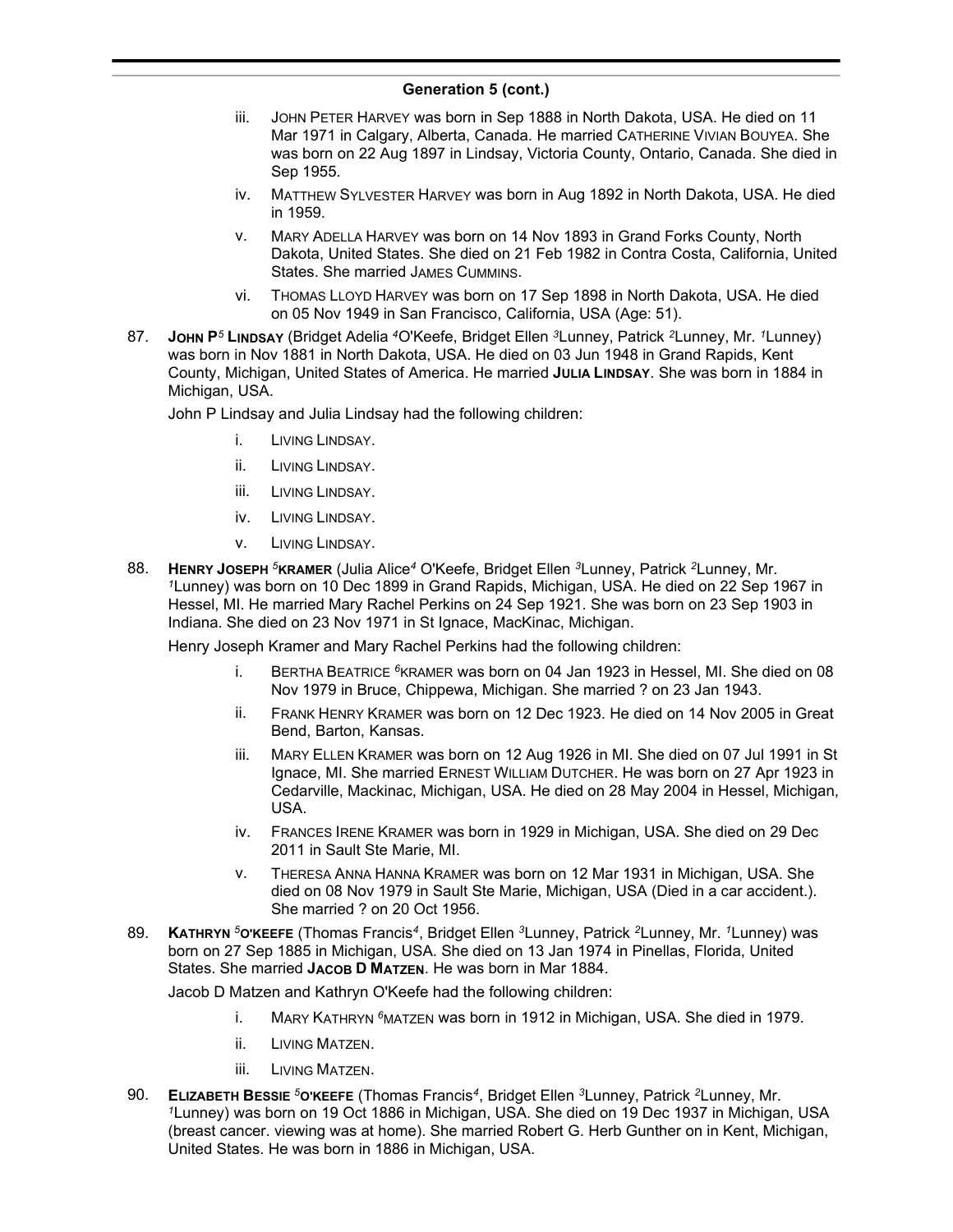Robert G. Herb Gunther and Elizabeth Bessie O'Keefe had the following children:

- i. ELEANOR E *<sup>6</sup>*GUENTHER was born in 1911 in Michigan, USA. She died in 1992.
- ii. EILEEN GUENTHER was born in 1914 in Michigan, USA. She died in 1991.
- iii. LIVING GUENTHER.
- iv. LIVING GUENTHER.
- 91. **THOMAS FRANCIS** *<sup>5</sup>***O'KEEFE JR** (Thomas Francis*<sup>4</sup>* , Bridget Ellen *<sup>3</sup>*Lunney, Patrick *<sup>2</sup>*Lunney, Mr. *<sup>1</sup>*Lunney) was born on 27 Nov 1889 in Grand Rapids, Kent, Michigan, USA. He died on 10 Feb 1984 in Grosse Pointe, Wayne, Michigan, USA. He married Lucas Veronica Lou Brenner, daughter of David Brenner and Molly O'Malley, on 05 Oct 1919 in Grand Rapids, Kent, Michigan, USA. She was born on 07 Nov 1889 in Grand Rapids, Kent, Michigan, USA. She died on 08 Feb 1980 in Detroit, Wayne, Michigan, USA.

Thomas Francis O'Keefe Jr and Lucas Veronica Lou Brenner had the following children:

- i. EILEEN MOLLY *<sup>6</sup>*O'KEEFE was born about 1916 in Grand Rapids, Kent, Michigan, USA. She died about 1925 in Detroit, Wayne, Michigan, USA.
- ii. JANE ELIZABETH O'KEEFE was born on 06 May 1918 in Grand Rapids, Kent, Michigan, USA. She died on 25 Feb 1997 in Sierra Madre, Los Angeles, California, USA. She married LOUIS EMIL HUBIK. He was born on 10 Jul 1916. He died on 16 Dec 1994.
- iii. BETTY LOUISE O'KEEFE was born on 06 May 1918 in Grand Rapids, Kent, Michigan, USA. She died on 02 Jul 1999 in Arcadia, Los Angeles, California, USA. She married WESLEY TAKALA.
- iv. PATRICIA ANN O'KEEFE was born on 23 May 1923 in Detroit, Wayne, Michigan, USA. She died on 19 Dec 2009 in Grosse Pointe Park, Wayne, Michigan, USA. She married ARTHUR RAUSS.
- v. BRIAN THOMAS O'KEEFE was born on 10 Apr 1925 in Grosse Pointe Park, Wayne, Michigan, USA. He died on 10 Sep 2003 in Detroit, Wayne, Michigan, USA. He married LIVING CIARAMITARO.
- vi. ROBERT EMMETT O'KEEFE was born on 28 Apr 1926 in Detroit, Michigan, USA. He died on 22 Aug 2012 in Winchester, Virginia, USA. He married LUCILLE EVA RENUART. She was born on 23 Jun 1941 in Florida, USA. She died on 13 Nov 2013 in Frederic, Virginia, USA.
- vii. DONALD PAUL O'KEEFE was born on 23 Jul 1929 in Detroit, Wayne, Michigan, USA. He died on 03 Nov 2000 in Detroit, Wayne, Michigan, USA. He married MARY MARGARET MCGUIRE.
- viii. KATHLEEN JEAN O'KEEFE was born on 18 Dec 1931 in Michigan, USA. She died on 06 Jul 2013 in Michigan, USA. She married JOSEPH CHARLES LITTMAN. He was born on 10 Jul 1928 in Michigan, USA. He died on 06 Jul 2013 in Shelby, Macomb, Michigan, USA.
- 92. **GEORGE HENRY** *<sup>5</sup>***O'KEEFE** (Thomas Francis*<sup>4</sup>* , Bridget Ellen *<sup>3</sup>*Lunney, Patrick *<sup>2</sup>*Lunney, Mr. *<sup>1</sup>*Lunney) was born on 25 Aug 1893 in Michigan, USA. He died in Jul 1957. He married **JEANNETTE JANE AHERN**. She was born on 10 Jan 1895 in Michigan, USA. She died in Jan 1977.

George Henry O'Keefe and Jeannette Jane Ahern had the following children:

- i. HOWARD GEORGE *<sup>6</sup>*O'KEEFE was born on 11 Aug 1918 in Michigan, USA. He died on 08 Apr 2012 in Portage, Mackinac, Michigan, USA. He married CAROLYN VON KOSS. She died in 1998.
- ii. EDWARD BRANDON O'KEEFE was born on 14 Nov 1920 in Michigan, USA. He died on 28 Mar 2004 in Columbus, Franklin, Ohio, USA (SelfDeathAge: 83). He married LIVING JONES.
- 93. **CARLTON JAMES** *<sup>5</sup>***O'KEEFE** (Thomas Francis*<sup>4</sup>* , Bridget Ellen *<sup>3</sup>*Lunney, Patrick *<sup>2</sup>*Lunney, Mr. *<sup>1</sup>*Lunney) was born on 24 Jul 1895 in Grand Rapids, Kent, Michigan, USA. He died on 05 Feb 1948 in Detroit, Wayne, Michigan, USA (Age: 52). He married **MILDRED ROSALINA LOPES**. She was born on 14 Mar 1896. She died on 10 Feb 1974.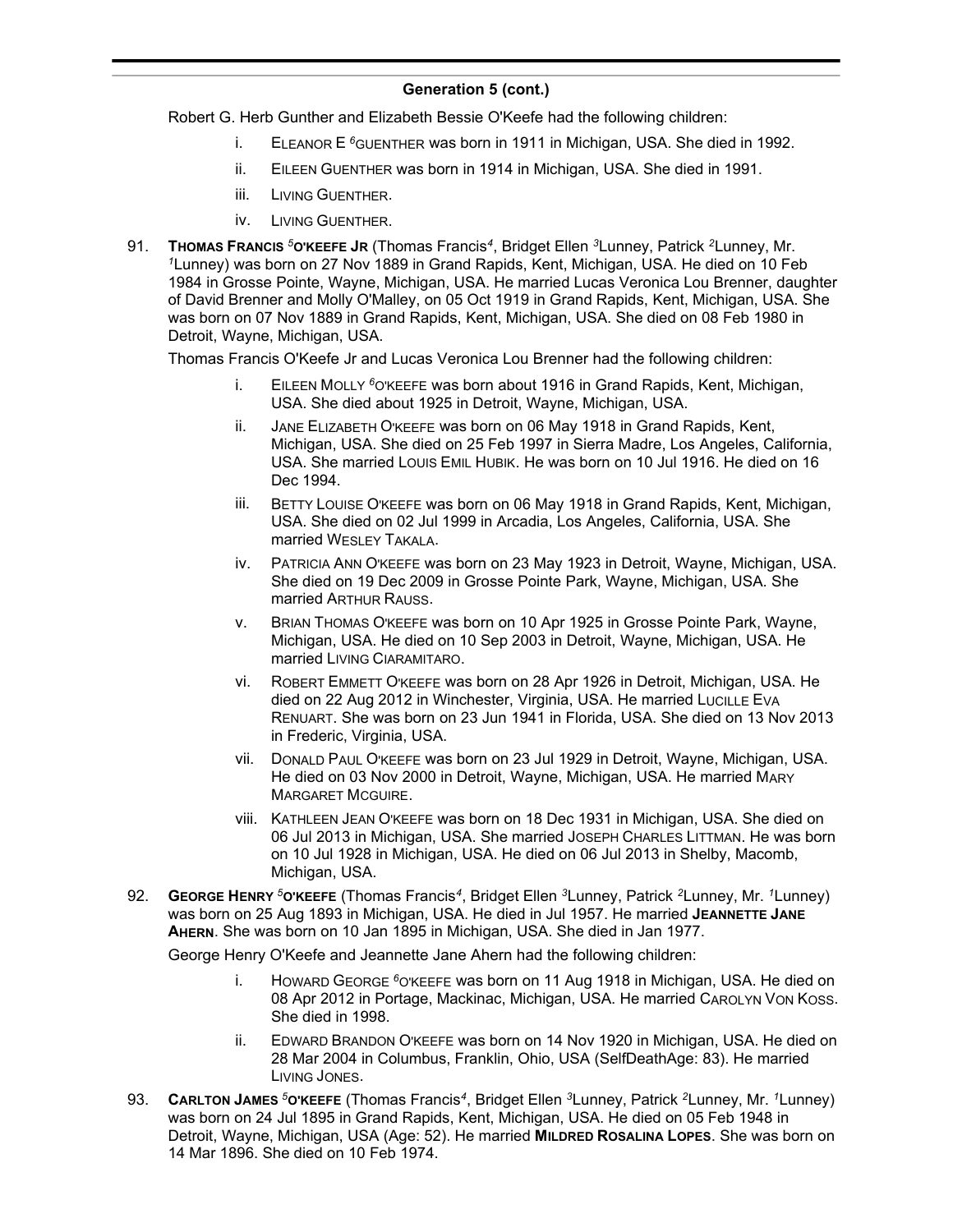Carlton James O'Keefe and Mildred Rosalina Lopes had the following children:

- i. PATRICIA ROSE *<sup>6</sup>*O'KEEFE was born on 27 Jan 1926 in Alameda, California, USA. She died on 22 Nov 2006 in Livermore, Alameda, California, USA.
- ii. JOHN CARLTON O'KEEFE was born on 23 Apr 1930 in Grand Rapids, Kent, Michigan, USA. He died on 21 Sep 1983 in El Cerrito, Contra Costa, California, USA. He married Joanne Milos Churich on 23 Apr 1950 in Almeda Co., California, USA.
- iii. LIVING O'KEEFE.
- iv. LIVING O'KEEFE.
- v. LIVING O'KEEFE.
- vi. LIVING O'KEEFE.
- 94. **LOUIS J.** *<sup>5</sup>***O'KEEFE** (Thomas Francis*<sup>4</sup>* , Bridget Ellen *<sup>3</sup>*Lunney, Patrick *<sup>2</sup>*Lunney, Mr. *<sup>1</sup>*Lunney) was born on 19 Apr 1898 in Grand Rapids, Michigan, USA. He died in Jan 1971 in Mishawaka, St Joseph, Indiana, USA. He married Margaret M. Muldoon on 26 Jun 1926 in Mishawaka, St Joseph, Indiana, USA. She was born in 1899. She died on 20 Jan 1992.

Louis J. O'Keefe and Margaret M. Muldoon had the following children:

- i. JAMES T. *<sup>6</sup>* O'KEEFE was born in Grand Rapids, Michigan, USA.
- ii. LOUIS J. O'KEEFE.
- iii. MARY O'KEEFE. She married ERNEST CLARK.
- iv. RITA O'KEEFE. She married CECIL NEWMAN.
- 95. **ROBERT C.** *<sup>5</sup>***O'KEEFE** (Thomas Francis*<sup>4</sup>* , Bridget Ellen *<sup>3</sup>*Lunney, Patrick *<sup>2</sup>*Lunney, Mr. *<sup>1</sup>*Lunney) was born on 10 Apr 1900 in Michigan, USA. He died on 19 Jan 1965 in Michigan, USA. He married **EDITH M**. She was born on 21 Oct 1896. She died on 15 Nov 1969.

Robert C. O'Keefe and Edith M had the following children:

- i. EDITH MARY *<sup>6</sup>*O'KEEFE was born in 1925 in Michigan, USA. She died in 2001. She married LIVING FISHER.
- ii. THOMAS ALLEN O'KEEFE was born in 1930 in Michigan, USA. He died in 2012. He married RUTH ELAINE BERGGREN.
- iii. IRENE M O'KEEFE was born in 1933 in Michigan, USA. She died in 2015. She married JACK FRANCIS RYFIAK. He was born in 1932. He died in 2014.
- iv. LIVING O'KEEFE. She married JOHN L. KIRCHOFF. He was born in 1925. He died in 1998.
- v. LIVING O'KEEFE. She married LIVING RYAN JR..
- 96. **THOMAS ANDREW** *<sup>5</sup>***GORMAN** (Angelina *<sup>4</sup>*Lunney, Patrick *<sup>3</sup>*Lunney, Father of Cousin Patrick *<sup>2</sup>*Lunney, Mr. *<sup>1</sup>*Lunney) was born on 08 Aug 1876 in Pembroke, Ontario, Canada. He died in 1956 in Seattle, King, Washington, USA. He married **GERTRUDE MARY DARGAN**. She was born on 14 Nov 1878 in Riceville, Howard, Iowa, USA. She died in 1962 in Seattle, King, Washington, USA.

Thomas Andrew Gorman and Gertrude Mary Dargan had the following children:

- i. JOHN MICHAEL *<sup>6</sup>*O'GORMAN was born on 29 Sep 1916 in Seattle, King, Washington, USA. He died about 1977 in Brooklyn, Kings, New York, USA.
- ii. ROBERT O'GORMAN was born on 14 Sep 1918 in Seattle, King, Washington, USA. He died in Jul 1974 in Seattle, King, Washington, United States of America.
- iii. LIVING O'GORMAN.
- iv. LIVING O'GORMAN.
- 97. **HERBERT FRANCIS** *<sup>5</sup>***GORMAN** (Angelina *<sup>4</sup>*Lunney, Patrick *<sup>3</sup>*Lunney, Father of Cousin Patrick *<sup>2</sup>*Lunney, Mr. *<sup>1</sup>*Lunney) was born on 05 Jan 1887 in Pembroke, Ontario, Canada. He died on 03 Nov 1936 in Kapuskasing, Cochrane, Ontario, Canada. He married Sarah Levesque, daughter of Francois Levesque and Sarah Lanthier, on 04 Oct 1926 in Mattawa, Nipissing, Ontario, Canada. She was born on 11 Jun 1900.

Herbert Francis Gorman and Sarah Levesque had the following children: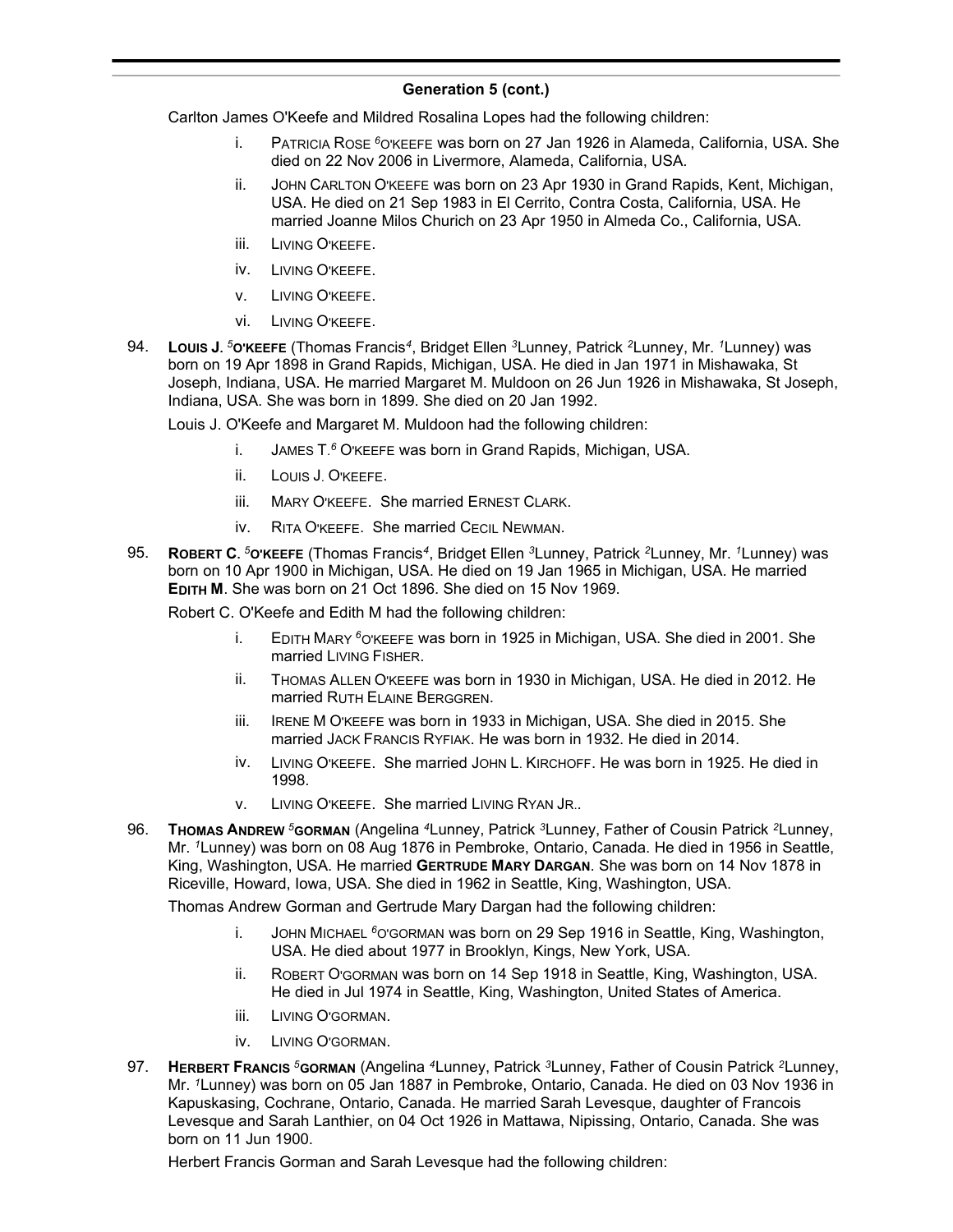- i. HERBERT *<sup>6</sup>*O'GORMAN.
- ii. GEORGE O'GORMAN.
- iii. CLARE O'GORMAN.
- iv. ROBERT O'GORMAN.
- v. DENNIS O'GORMAN.
- vi. RITA O'GORMAN.
- vii. JOHN O'GORMAN.
- viii. RICHARD O'GORMAN.
- 98. **ELIZABETH** *<sup>5</sup>***FAY** (Frances Anne *<sup>4</sup>*Lunney, Patrick *<sup>3</sup>*Lunney, Father of Cousin Patrick *<sup>2</sup>*Lunney, Mr. *<sup>1</sup>*Lunney) was born on 22 Oct 1884 in Almonte, Ontario, Canada. She died in 1962. She married Michael Augustus Meehan, son of Patrick Meehan and Jane O'Keefe, on 29 Jan 1907 in Lanark, Ontario, Canada. He was born in 1873 in Huntley Township, Carleton County, Ontario, Canada. He died in 1920.

Michael Augustus Meehan and Elizabeth Fay had the following children:

- i. MARGARET GRETA *<sup>6</sup>*MEEHAN was born on 04 Aug 1908. She died in Mar 1975. She married M ANGUS O'CONNOR. He was born in 1886. He died in 1937.
- ii. GERALD PATRICK MEEHAN was born about 1918 in Ontario, Canada. He died in California, USA. He married an unknown spouse in California, USA.
- iii. LIVING MEEHAN. She married LIVING NOLAN.
- iv. LIVING MEEHAN. She married LIVING WILSON.
- v. LIVING MEEHAN.
- vi. LIVING MEEHAN. She married LIVING JONES.
- vii. LIVING MEEHAN. She married LIVING ANDERSON.
- 99. **MARY** *<sup>5</sup>***FAY** (Frances Anne *<sup>4</sup>*Lunney, Patrick *<sup>3</sup>*Lunney, Father of Cousin Patrick *<sup>2</sup>*Lunney, Mr. *<sup>1</sup>*Lunney) was born on 30 Nov 1889 in Almonte, Ontario, Canada. She died on 04 May 1925 in Sudbury, Ontario, Canada. She married Francis Leo Dixon, son of Michael Dixon and Bridget Conlon, on 28 Apr 1908 in Almonte, Ontario, Canada. He was born on 25 Nov 1884 in Almonte, Ontario, Canada.

Francis Leo Dixon and Mary Fay had the following children:

- i. FRANCIS JOHN. *<sup>6</sup>*DIXON was born on 04 Mar 913 AD. He died in 1972. He married INEZ ?. She was born in 1917. She died in 2006.
- ii. MARGARET AGATHA DIXON was born on 07 Apr 1911 in Lanark County, Ontario, Canada. She died in 1964.
- iii. ANGUS MICHAEL. DIXON was born on 15 Jan 1915. He died in 2000.
- iv. LIVING DIXON.
- v. LIVING DIXON. She married LIVING FABBIO.
- vi. LIVING DIXON.
- vii. LIVING DIXON.
- viii. LIVING DIXON.
- ix. LIVING DIXON.
- 100. **CATHERINE EVALEEN** *<sup>5</sup>***FAY** (Frances Anne *<sup>4</sup>*Lunney, Patrick *<sup>3</sup>*Lunney, Father of Cousin Patrick *<sup>2</sup>*Lunney, Mr. *<sup>1</sup>*Lunney) was born on 07 Aug 1891 in Almonte, Ontario, Canada. She died on 27 Jun 1955 in Ottawa, Ontario, Canada. She married Otto Gregory O'Regan, son of James O'Regan and Mary Ada Hughes, on 10 Feb 1909 in Almonte, Ontario, Canada. He died on 26 Feb 1960 in Ottawa, Ontario, Canada.

Otto Gregory O'Regan and Catherine Evaleen Fay had the following children:

i. GREGORY JOSEPH *<sup>6</sup>*O'REGAN was born on 22 Jan 1910 in Ottawa, Ontario, Canada.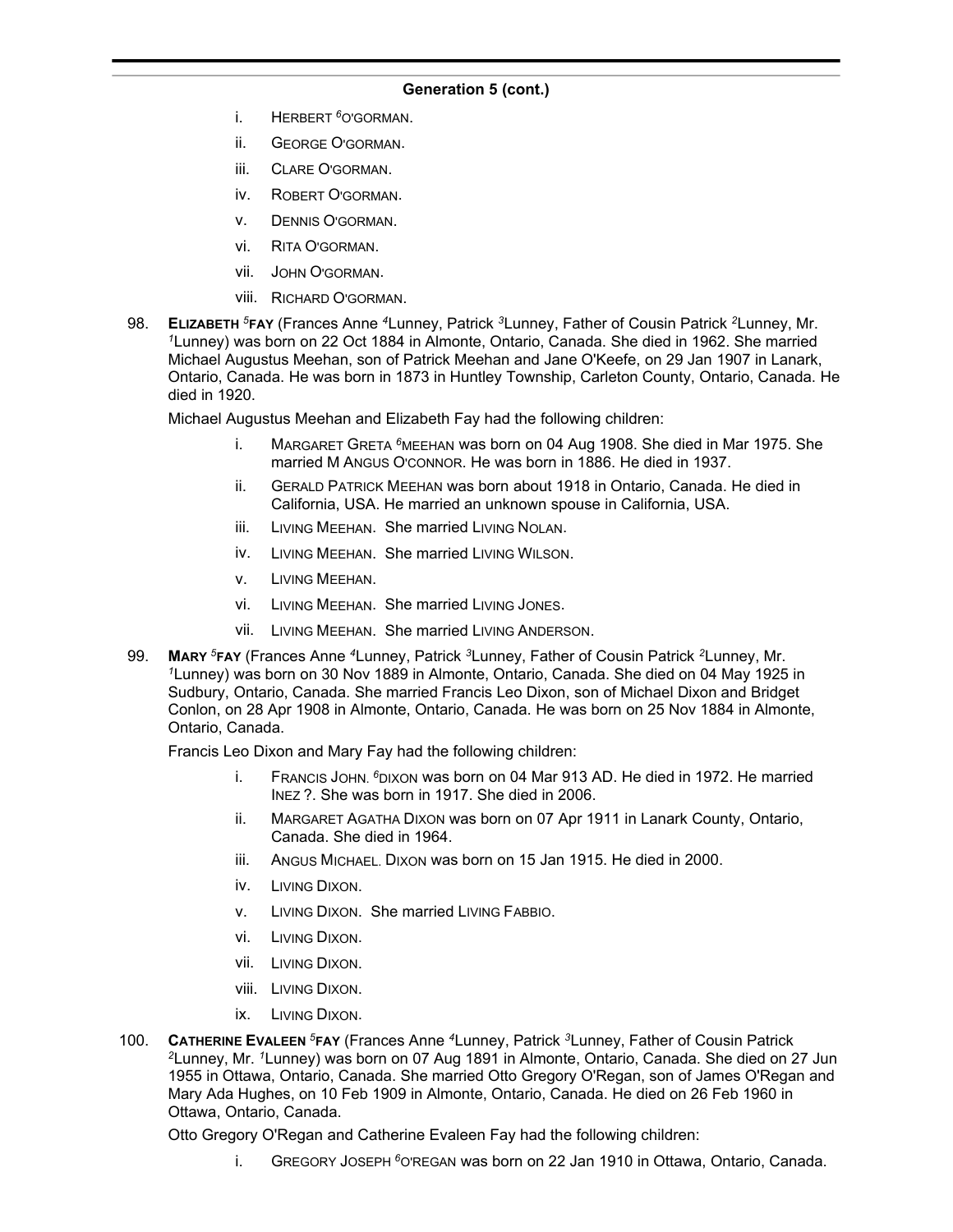He died in Aug 1980 in Valley Stream, Nassau, New York, USA. He married Living KIESEL.

- ii. KATHLEEN FRANCES FAY O'REGAN was born on 28 Dec 1910 in Ottawa, Ontario, Canada. She died on 17 Jan 1985. She married ROBERT T. HOOD.
- iii. JOSEPH ALFRED LAURENCE O'REGAN was born on 23 Dec 1912 in Lyster, L'Érable, Quebec, Canada. He died on 08 Nov 2003 in Ottawa, Ontario, Canada. He married ? McGuire in 1948.
- iv. MARY GRACE HARRIET O'REGAN was born on 15 Oct 1914 in Ottawa, Ontario, Canada. She died on 19 Nov 1976 in Ottawa, Ontario, Canada.
- v. ADELAIDE ANNA O'REGAN was born on 23 Sep 1919 in Ottawa, Ontario, Canada. She died on 29 Aug 1982.
- vi. NORAH MARGARET O'REGAN was born on 25 Oct 1921 in Ottawa, Ontario, Canada. She died on 06 Mar 1977 in Ottawa, Ontario, Canada.
- vii. ROBERT BRIAN O'REGAN was born on 29 Sep 1924 in Ottawa, Ontario, Canada. He died on 25 Feb 1999 in Ottawa, Ontario, Canada.
- viii. CECILIA COLLEEN O'REGAN was born on 11 Oct 1926 in Ottawa, Ontario, Canada. She died on 18 Jan 1978 in Stratford, Ontario, Canada.
- ix. LIVING O'REGAN.
- x. LIVING O'REGAN.
- 101. **THOMAS JAMES** *<sup>5</sup>***FAY** (Frances Anne *<sup>4</sup>*Lunney, Patrick *<sup>3</sup>*Lunney, Father of Cousin Patrick *<sup>2</sup>*Lunney, Mr. *<sup>1</sup>*Lunney) was born on 14 Oct 1893 in Almonte, Ontario, Canada. He died on 17 Jul 1957 in Toronto, Ontario, Canada. He married (1) **ROSE ELIZABETH KELLY**, daughter of Charles Michael Kelly and Sarah Ann Sullivan, on 01 Mar 1916 in Ottawa, Ontario, Canada. She was born on 11 Aug 1894 in Ontario, Canada. She died on 06 Dec 1981 in Ottawa, Ontario, Canada. He married an unknown spouse between 1914-1920 in Ottawa, Ontario, Canada.

Thomas James Fay and Rose Elizabeth Kelly had the following children:

- i. ROBERT THOMAS *<sup>6</sup>*FAY was born in 1917 in Winnipeg, Manitoba, Canada. He died about 1960 in California, USA.
- ii. MARGARET ANNE FAY was born on 14 Jul 1920 in Ottawa, Ontario, Canada. She died on 05 Mar 2011 in Ottawa, Ontario, Canada. She married John Bernard Harris on 26 Jan 1946 in Ottawa, Ontario, Canada.
- iii. WILLIAM D'ARCY FAY was born on 12 Apr 1921 in Ottawa, Ontario, Canada. He died on 08 Mar 2004 in Ottawa, Ontario, Canada.
- iv. LIVING FAY.
- v. LIVING FAY.
- vi. LIVING FAY.
- vii. LIVING FAY.
- 102. **ROSE FRANCES** *<sup>5</sup>***FAY** (Frances Anne *<sup>4</sup>*Lunney, Patrick *<sup>3</sup>*Lunney, Father of Cousin Patrick *<sup>2</sup>*Lunney, Mr. *<sup>1</sup>*Lunney) was born on 31 Dec 1894 in Lanark, Ontario, Canada. She died on 06 Sep 1927 in Carleton. She married Charles David Kelly, son of Charles Michael Kelly and Sarah Ann Sullivan, on 01 Mar 1916 in Ottawa, Ontario, Canada. He was born on 05 Aug 1890 in Ottawa, Ontario, Canada. He died on 12 Oct 1969 in Ottawa, Ontario, Canada.

Charles David Kelly and Rose Frances Fay had the following children:

- i. KELLY <sup>6</sup>KELLY was born in May 1917. She died on 11 May 1917.
- ii. JOHN FRANCIS KELLY was born on 07 Apr 1922 in Ottawa, Ontario, Canada. He died in 1992 in Ottawa, Ontario, Canada.
- iii. LIVING KELLY.
- iv. LIVING KELLY.
- 103. **MONICA BERNICE** *<sup>5</sup>***FAY** (Frances Anne *<sup>4</sup>*Lunney, Patrick *<sup>3</sup>*Lunney, Father of Cousin Patrick *<sup>2</sup>*Lunney, Mr. *<sup>1</sup>*Lunney) was born on 28 Jul 1905 in Almonte, Ontario, Canada. She died in Apr 1976 in